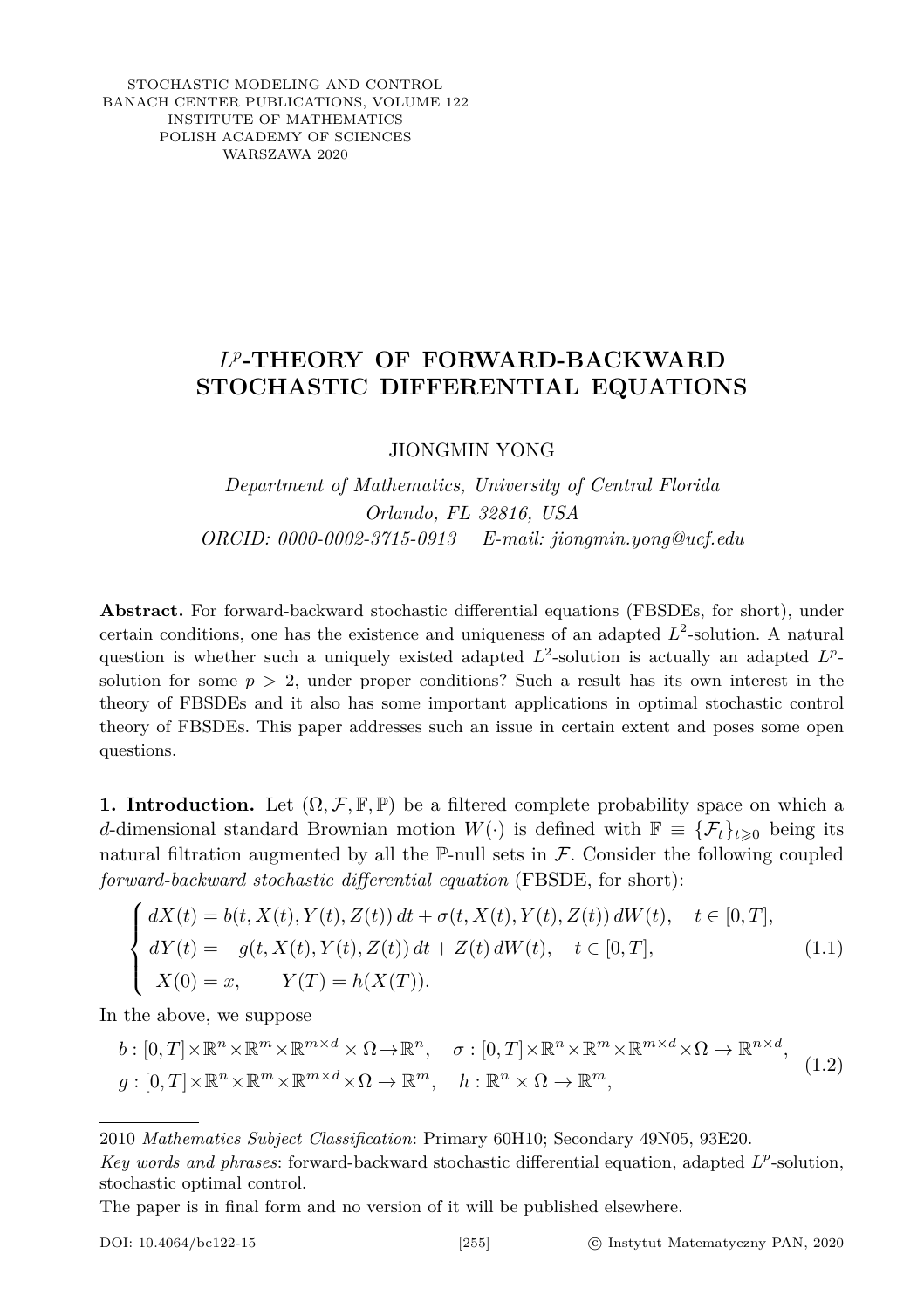are some suitable maps. We call {*b, σ, g, h*} the *generator* of FBSDE [\(1.1\)](#page-0-0). By an *adapted solution* of [\(1.1\)](#page-0-0), we mean a triple  $(X(\cdot), Y(\cdot), Z(\cdot))$  of F-adapted processes satisfying the following in the usual Itô's sense:

$$
X(t) = x + \int_0^t b(s, X(s), Y(s), Z(s)) ds + \int_0^t \sigma(s, X(s), Y(s), Z(s)) dW(s), \quad t \in [0, T],
$$

$$
Y(t) = h(X(T)) + \int_{t}^{T} g(s, X(s), Y(s), Z(s)) ds - \int_{t}^{T} Z(s) dW(s), \quad t \in [0, T].
$$
 (1.3)

Under proper conditions, for any  $x \in \mathbb{R}^n$ , FBSDE [\(1.1\)](#page-0-0) admits a unique adapted solution  $(X, Y, Z)$  such that

$$
\mathbb{E}\Big[\sup_{t\in[0,T]}|X(t)|^2+\sup_{t\in[0,T]}|Y(t)|^2+\int_0^T|Z(t)|^2\,dt\Big]\leqslant K(1+|x|^2),\tag{1.4}
$$

hereafter  $K > 0$  stands for a generic constant which could be different from line to line. We refer to the above  $(X, Y, Z)$  as an *adapted*  $L^2$ -solution to FBSDE [\(1.1\)](#page-0-0), and refer to the corresponding study as the  $L^2$ -theory of FBSDEs. For relevant details, see, for examples, [\[16,](#page-30-0) [26,](#page-31-0) [28\]](#page-31-1) and references cited therein. In some applications, especially in the derivation of Pontryagin type maximum principle for stochastic optimal controls with recursive utilities (see  $[26, 13, 14, 8, 9]$  $[26, 13, 14, 8, 9]$  $[26, 13, 14, 8, 9]$  $[26, 13, 14, 8, 9]$  $[26, 13, 14, 8, 9]$ ), one would like to have adapted solution  $(X, Y, Z)$  such that

$$
\mathbb{E}\Big[\sup_{t\in[0,T]}|X(t)|^p+\sup_{t\in[0,T]}|Y(t)|^p+\left(\int_0^T|Z(t)|^2\,dt\right)^{p/2}\Big]\leqslant K(1+|x|^p),\qquad(1.5)
$$

for some  $p > 2$  (in particular,  $p \ge 4$ ). We refer to such a triple  $(X, Y, Z)$  as an *adapted*  $L^p$ -solution to FBSDE [\(1.1\)](#page-0-0), and refer to the relevant study as the  $L^p$ -theory of FBSDEs. The purpose of this paper is to revisit some known results and explore further conditions under which the adapted  $L^2$ -solution  $(X, Y, Z)$  to FBSDE  $(1.1)$  is actually its adapted  $L^p$ -solution. Our goal is to summarize what are known, to explore further in some extent, and to pose some challenging open questions. We will see from our presentation that the problem under investigation is closely related to quite a few interesting aspects of stochastic (partial) differential equations and stochastic optimal control theory.

The rest of the paper is organized as follows. In Section 2, we will look at the general situation, for which, two results will be presented: When the generator is bounded, then any adapted  $L^2$ -solution (on any time duration) will be automatically an adapted  $L^p$ -solution for any  $p > 2$ ; under proper conditions, adapted  $L^p$ -solution will uniquely exist in small time duration. Section 3 is concerned with the situation of sub-linear generators, for which any adapted  $L^2$ -solution (on any time duration) will be automatically an adapted  $L^p$ -solution for some  $p > 2$ . In Section 4, we look at the so-called global decoupling which is a general version of the so-called four-step scheme (introduced in [\[15\]](#page-30-5), see also [\[16\]](#page-30-0)). The case of linear FBSDEs are investigated in Section 5. This is closely related to the linear-quadratic stochastic optimal control and Riccati equation (see [\[20,](#page-31-2) [19,](#page-31-3) [21\]](#page-31-4)). In Section 6, we look at the case that the terminal function  $h(\cdot)$  is either bounded or very weakly unbounded, allowing the generator of the backward equation having (diagonally) quadratic growth. Finally, some conclusion remarks will be collected in Section 7.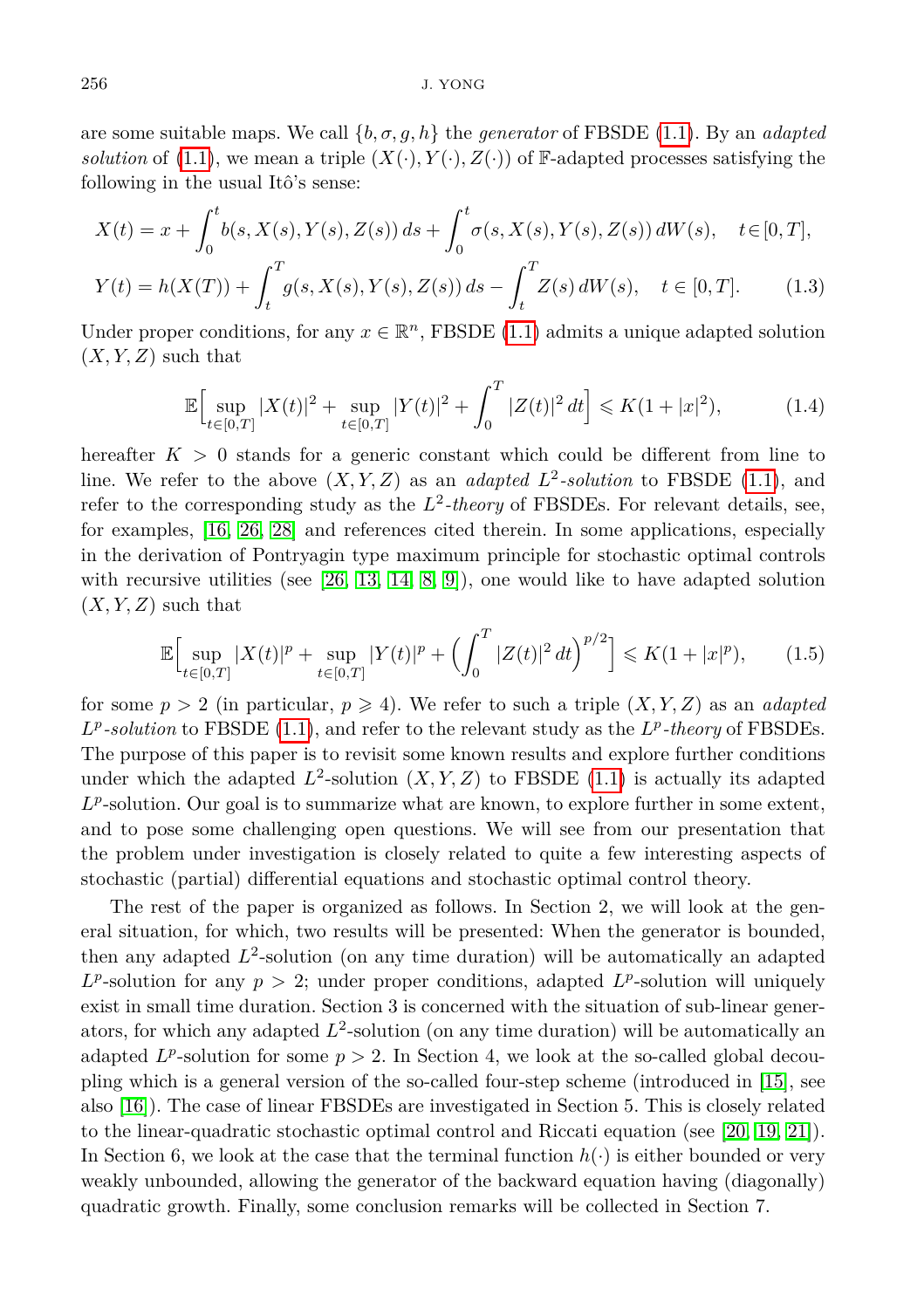**2. Some general considerations.** In this section, we will make a general consideration on FBSDE  $(1.1)$ . To begin with, let us introduce some spaces: Let  $\mathbb H$  be a Euclidean space (which could be  $\mathbb{R}^n$ ,  $\mathbb{R}^{m \times d}$ , etc.) whose norm is denoted by  $|\cdot|$ . Let  $p, q \geq 1$ .

 $L_{\mathbb{F}}^p(\Omega; L^q(0,T;\mathbb{H})) = \Big\{\varphi: [0,T] \times \Omega \to \mathbb{H} \,|\, \varphi(\cdot) \text{ is } \mathbb{F}\text{-progressively measurable}, \Big\}$ 

$$
\mathbb{E}\Bigl(\int_0^T |\varphi(s)|^q ds\Bigr)^{p/q} < \infty\Bigr\},\
$$

 $L_{\mathbb{F}}^p(\Omega; C([0,T]; \mathbb{H})) = \left\{ \varphi : [0,T] \times \Omega \to \mathbb{H} \, | \, \varphi(\cdot) \text{ is } \mathbb{F}\text{-adapted, } t \mapsto \varphi(t) \text{ is continuous, } \right\}$ 

<span id="page-2-0"></span> $\mathbb{E}$  (sup *t*∈[0*,T*]  $|\varphi(t)|^p$   $< \infty$   $\}.$ 

We can similarly define  $L^{\infty}_{\mathbb{F}}(\Omega; L^q(0,T;\mathbb{H}))$ ,  $L^p_{\mathbb{F}}(\Omega; L^{\infty}(0,T;\mathbb{H}))$ , and so on. For the case  $p = q$ , we denote  $L_{\mathbb{F}}^p(0,T;\mathbb{H}) = L_{\mathbb{F}}^p(\Omega; L^p(0,T;\mathbb{H}))$ . Further, in the case  $\mathbb{H} = \mathbb{R}$ , we omit  $\mathbb{H}$ , say,  $L^p_{\mathbb{F}}(\Omega; L^q(0,T))$ , for simplicity. We also define

 $\mathcal{H}^p[0,T] = L^p_{\mathbb{F}}(\Omega; C([0,T];\mathbb{R}^m)) \times L^p_{\mathbb{F}}(\Omega; L^2(0,T;\mathbb{R}^{m \times d})),$ 

 $\mathcal{M}^p[0,T] = L^p_{\mathbb{F}}(\Omega; C([0,T]; \mathbb{R}^n)) \times L^p_{\mathbb{F}}(\Omega; C([0,T]; \mathbb{R}^m)) \times L^p_{\mathbb{F}}(\Omega; L^2(0,T; \mathbb{R}^{m \times d})).$ 

We will see that  $\mathcal{H}^p[0,T]$  and  $\mathcal{M}^p[0,T]$  are the spaces to which  $(Y,Z)$  and  $(X,Y,Z)$  will belong, respectively. Note that in the above definition, we may replace [0*, T*] by any [*a, b*] with  $0 \leq a < b \leq T$ .

Before going further, let us present the following example.

<span id="page-2-2"></span>EXAMPLE 2.1. Let  $a, b, c \in \mathbb{R}$ . Consider the following FBSDE on  $[0, T]$ :

$$
\begin{cases}\n dX(t) = [aZ(t) + b] dW(t), \\
 dY(t) = Z(t) dW(t), \\
 X(0) = x, \qquad Y(T) = cX(T).\n\end{cases}
$$
\n(2.1)

Suppose  $(X, Y, Z)$  is an adapted solution. Then

$$
Y(t) = cX(T) - \int_{t}^{T} Z(s) dW(s)
$$
  
=  $cx + c \int_{0}^{T} [aZ(s) + b] dW(s) - \int_{t}^{T} Z(s) dW(s)$   
=  $cx + bcW(T) + ac \int_{0}^{t} Z(s) dW(s) + (ac - 1) \int_{t}^{T} Z(s) dW(s), \qquad t \in [0, T].$ 

Now, if

$$
ac - 1 = 0, \qquad bc \neq 0,\tag{2.2}
$$

then the above *Y* is not F-adapted. Hence, in such a case, FBSDE  $(2.1)$  does not admit an F-adapted solution. On the other hand, if

<span id="page-2-1"></span>
$$
ac - 1 = 0, \t b = 0,
$$
\t(2.3)

then [\(2.1\)](#page-2-0) becomes the following:

$$
\begin{cases}\n dX(t) = aZ(t) dW(t), \\
 dY(t) = Z(t) dW(t), \\
 X(0) = x, \qquad Y(T) = cX(T).\n\end{cases}
$$
\n(2.4)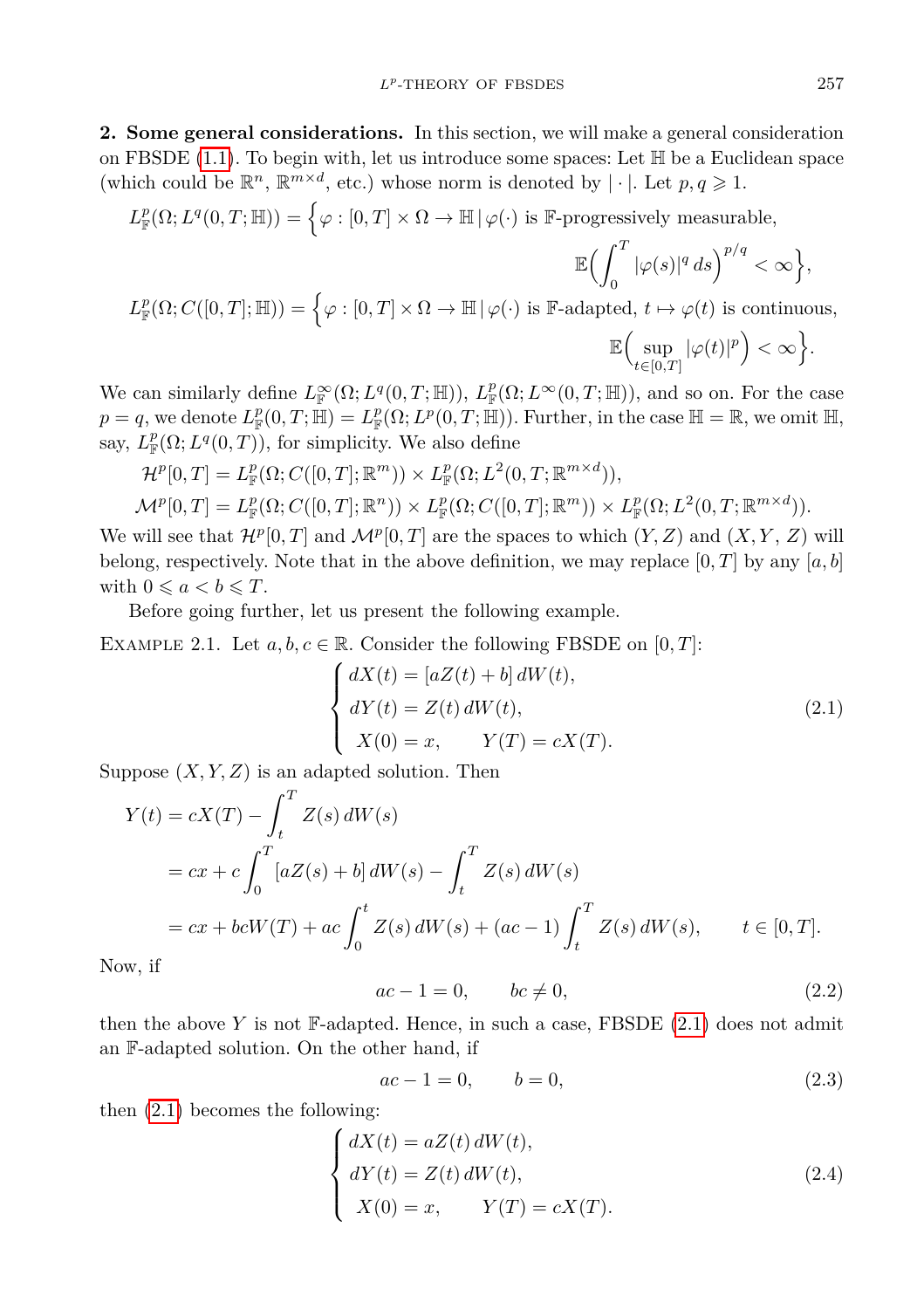Therefore, for any  $Z \in L^p_{\mathbb{F}}(\Omega; L^2(0,T))$ , by defining

$$
X(t) = x + \int_0^t aZ(s) dW(s), \quad Y(t) = cx + \int_0^t Z(s) dW(s), \qquad t \in [0, T],
$$

one infers that (*X, Y, Z*) is an adapted solution of FBSDE [\(2.4\)](#page-2-1), which means that adapted solutions are not unique.

Finally, if

$$
ac - 1 \neq 0,\tag{2.5}
$$

then from

$$
Y(t) = cx + c \int_0^t [aZ(s) + b] dW(s) + \int_t^T [(ac - 1)Z(s) + bc] dW(s),
$$

we see the following must be true:

$$
Z(t) = \frac{bc}{1 - ac},
$$

so that

$$
X(t) = x + \int_0^t [aZ(s) + b] dW(s) = x + \frac{b}{1 - ac} W(t),
$$
  

$$
Y(t) = cx + c \int_0^t [aZ(s) + b] dW(s) = cx + \frac{b}{1 - ac} W(t).
$$

Then  $(X, Y, Z)$  is the unique adapted solution of FBSDE  $(2.1)$ , which is in  $\mathcal{M}^p[0,T]$  for any  $p > 1$ .

In the above,

$$
\sigma_z = a, \qquad h_x = c, \qquad h_x \sigma_z = ac.
$$

Thus, [\(2.1\)](#page-2-0) admits a unique adapted solution if and only if  $h_x \sigma_z \neq 1$ , regardless the size of the time horizon  $T$ , namely, no matter how small  $T > 0$  is, one still needs condition like  $h_x \sigma_z \neq 1$ .

We now introduce the following basic assumption.

**(H0)** The maps

$$
b: [0, T] \times \mathbb{R}^n \times \mathbb{R}^m \times \mathbb{R}^{m \times d} \times \Omega \to \mathbb{R}^n,
$$
  
\n
$$
\sigma: [0, T] \times \mathbb{R}^n \times \mathbb{R}^m \times \mathbb{R}^{m \times d} \times \Omega \to \mathbb{R}^{n \times d},
$$
  
\n
$$
g: [0, T] \times \mathbb{R}^n \times \mathbb{R}^m \times \mathbb{R}^{m \times d} \times \Omega \to \mathbb{R}^{m \times d},
$$
  
\n
$$
h: \mathbb{R}^n \times \Omega \to \mathbb{R}^m,
$$

are measurable such that

 $(t, \omega) \mapsto (b(t, x, y, z, \omega), \sigma(t, x, y, z, \omega), g(t, x, y, z, \omega))$  is F-progressively measurable, for every  $(x, y, z) \in \mathbb{R}^n \times \mathbb{R}^m \times \mathbb{R}^{m \times d}$ , and  $h(x, \cdot)$  is  $\mathcal{F}_T$ -measurable for each  $x \in \mathbb{R}^n$ .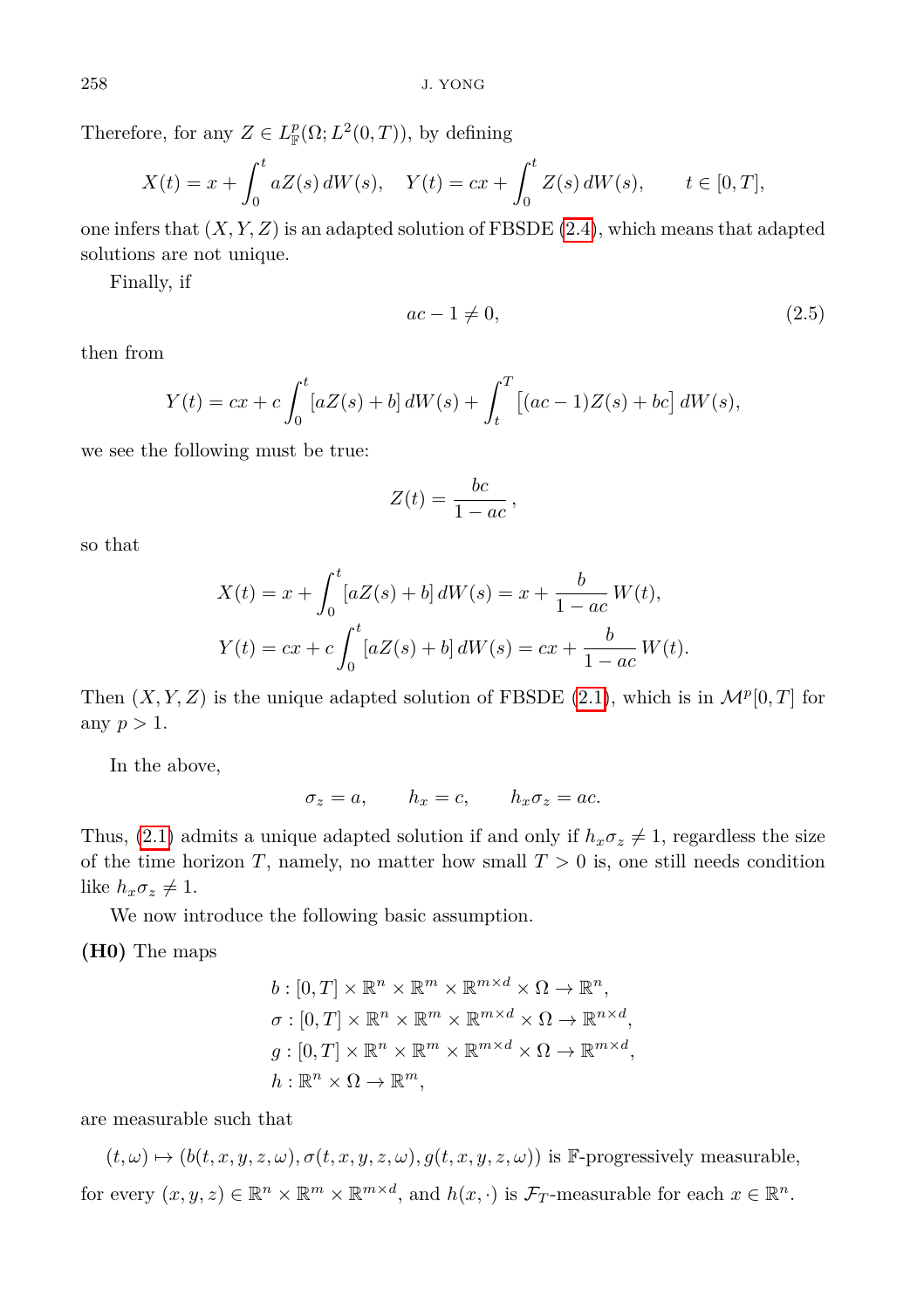Let us recall the Burkholder–Davis–Gundy's inequalities: There are constants  $0 < \underline{K}_p < \overline{K}_p$  only depending on  $p > 0$  such that

$$
\underline{K}_p \mathbb{E}_t \Big( \int_t^T |Z(s)|^2 ds \Big)^{p/2} \leq \mathbb{E}_t \Big( \sup_{r \in [t,T]} \Big| \int_t^r Z(s) dW(s) \Big|^p \Big) \leq \overline{K}_p \mathbb{E}_t \Big( \int_t^T |Z(s)|^2 ds \Big)^p, \quad (2.6)
$$

for any  $Z \in L^p_{\mathbb{F}}(\Omega; L^2(0,T;\mathbb{R}^{m \times d}))$ , where  $\mathbb{E}_t[\cdot] = \mathbb{E}[\cdot | \mathcal{F}_t]$ . For  $p \geqslant 1$ , one possible choice of constants  $\underline{\tilde{K}}_p$  and  $\overline{K}_p$  is (see [\[7\]](#page-30-6), p. 285):

<span id="page-4-0"></span>
$$
\underline{K}_p = (7 + 4\sqrt{2})^{-p} p^{-(p+1)}, \qquad \overline{K}_p = (2\sqrt{6})^p p^{p+1}.
$$

Also, it is known that  $\underline{K}_2 = 1$ ,  $\overline{K}_2 = 4$ .

Now, we present the following first basic result.

<span id="page-4-3"></span>Theorem 2.2. *Let* (H0) *hold and let*

<span id="page-4-2"></span><span id="page-4-1"></span>
$$
|b(t, x, y, z)| \leqslant L_{b0}(t), \quad |\sigma(t, x, y, z)| \leqslant L_{\sigma 0}(t),
$$
  

$$
|g(t, x, y, z)| \leqslant L_{g0}(t), \quad |h(x)| \leqslant L_{h0},
$$
\n
$$
(2.7)
$$

*for all*  $(t, x, y, z) \in [0, T] \times \mathbb{R}^n \times \mathbb{R}^m \times \mathbb{R}^{m \times d}$ , with

$$
L_{b0}, L_{g0} \in L^p_{\mathbb{F}}(\Omega; L^1(0,T)), \quad L_{\sigma 0} \in L^p_{\mathbb{F}}(\Omega; L^2(0,T)), \quad L_{h0} \in L^p_{\mathcal{F}_T}(\Omega), \tag{2.8}
$$

*for some*  $p > 2$ *. Let*  $(X, Y, Z) \in \mathcal{M}^2[0,T]$  *be an adapted*  $L^2$ -solution to FBSDE [\(1.1\)](#page-0-0). *Then it is actually an adapted*  $L^p$ -solution of  $(1.1)$ *, and* 

$$
\left\| (X, Y, Z) \right\|_{\mathcal{M}^p[0,T]}^p \equiv \mathbb{E} \Big[ \sup_{t \in [0,T]} |X(t)|^p + \sup_{t \in [0,T]} |Y(t)|^p + \left( \int_0^T |Z(s)|^2 ds \right)^{p/2} \Big] \leq K \mathbb{E} \Big[ |x|^p + L_{h0}^p + \left( \int_0^T L_{b0}(s) ds \right)^p + \left( \int_0^T L_{\sigma 0}(s)^2 ds \right)^{p/2} + \left( \int_0^T L_{g0}(s) ds \right)^p \Big]. \tag{2.9}
$$

*Proof.* Suppose that  $(X, Y, Z)$  is an adapted  $L^2$ -solution of [\(1.1\)](#page-0-0). From the FSDE

$$
X(t) = x + \int_0^t b(s, X(s), Y(s), Z(s)) ds + \int_0^t \sigma(s, X(s), Y(s), Z(s)) dW(s), \quad t \in [0, T],
$$

we obtain

$$
\mathbb{E}\Big[\sup_{t\in[0,T]}|X(t)|^p\Big]\leqslant 3^{p-1}\mathbb{E}\Big[|x|^p+\Big(\int_0^T L_{b0}(s)\,ds\Big)^p\Big]+ \sup_{t\in[0,T]}\Big|\int_0^t\sigma(s,X(s),Y(s),Z(s))\,dW(s)\Big|^p\Big]\\ \leqslant 3^{p-1}\mathbb{E}\Big[|x|^p+\Big(\int_0^T L_{b0}(s)\,ds\Big)^p+\overline{K}_p\Big(\int_0^T L_{\sigma0}(s)^2\,ds\Big)^{p/2}\Big],
$$

where  $\overline{K}_p > 0$  is the constant appearing in the Burkholder–Davis–Gundy's inequalities [\(2.6\)](#page-4-0). Next, from the BSDE

$$
Y(t) = h(X(T)) + \int_t^T g(s, X(s), Y(s), Z(s)) ds - \int_t^T Z(s) dW(s), \qquad t \in [0, T],
$$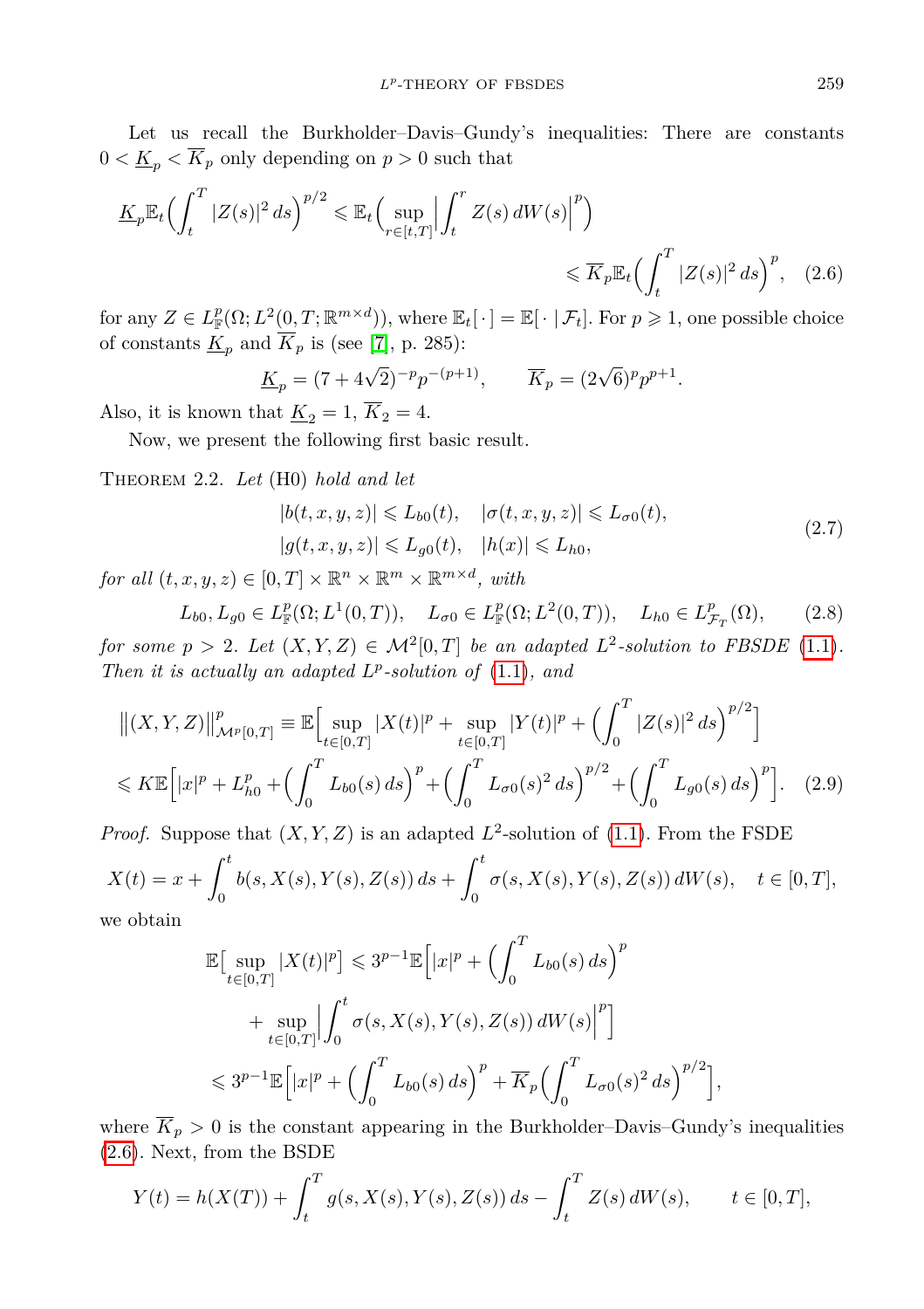we have

$$
|Y(t)| = \left| \mathbb{E}_t \Big[ h(X(T)) + \int_t^T g(s, X(s), Y(s), Z(s)) ds \Big] \right|
$$
  

$$
\leq \mathbb{E}_t \Big[ |h(X(T))| + \int_t^T |g(s, X(s), Y(s), Z(s))| ds \Big] \leq \mathbb{E}_t \Big[ L_{h0} + \int_0^T L_{g0}(s) ds \Big].
$$

Then, by Doob's maximal inequality,

$$
\mathbb{E}\big[\sup_{t\in[0,T]}|Y(t)|^p\big]\leqslant \mathbb{E}\Big\{\sup_{t\in[0,T]}\Big|\mathbb{E}_t\Big[L_{h0}+\int_0^TL_{g0}(s)\,ds\Big]\Big|^p\Big\}\leqslant\Big(\frac{p}{p-1}\Big)^p\mathbb{E}\Big(L_{h0}+\int_0^TL_{g0}(s)\,ds\Big)^p.
$$

This yields (with use of [\(2.6\)](#page-4-0))

$$
\mathbb{E}\Big(\int_{0}^{T}|Z(s)|^{2}ds\Big)^{p/2} \leq \underline{K}_{p}^{-1}\mathbb{E}\Big[\sup_{t\in[0,T]}\Big|\int_{0}^{t}Z(s)\,dW(s)\Big|^{p}\Big] \leq \underline{K}_{p}^{-1}\mathbb{E}\Big[\sup_{t\in[0,T]}\Big|\int_{0}^{T}Z(s)\,dW(s)-\int_{t}^{T}Z(s)\,dW(s)\Big|^{p}\Big] \leq 2^{p}\underline{K}_{p}^{-1}\mathbb{E}\Big[\sup_{t\in[0,T]}\Big|\int_{t}^{T}Z(s)\,dW(s)\Big|^{p}\Big] \n= 2^{p}\underline{K}_{p}^{-1}\mathbb{E}\Big[\sup_{t\in[0,T]}\Big|Y(t)-h(X(T))-\int_{t}^{T}g(s,X(s),Y(s),Z(s))\,ds\Big|^{p}\Big] \leq 2^{p}\cdot3^{p-1}\underline{K}_{p}^{-1}\mathbb{E}\Big[\sup_{t\in[0,T]}|Y(t)|^{p}+L_{h0}^{p}+\Big(\int_{0}^{T}L_{g0}(s)\,ds\Big)^{p}\Big] \leqslant K\mathbb{E}\Big[L_{h0}^{p}+\Big(\int_{t}^{T}L_{g0}(s)\,ds\Big)^{p}\Big].
$$

Then combining the above, we obtain our conclusion.  $\blacksquare$ 

The above result shows that as long as the generator is bounded in the sense of  $(2.7)$ –  $(2.8)$ , any adapted  $L^2$ -solution of  $(1.1)$  (on  $[0, T]$ ) must also be an adapted  $L^p$ -solution.

<span id="page-5-0"></span>For general situations, we introduce the following hypothesis.

**(H1)** Let (H0) hold and for all  $t \in [0, T]$ ,  $x, x' \in \mathbb{R}^n$ ,  $y, y' \in \mathbb{R}^m$ ,  $z, z' \in \mathbb{R}^{m \times d}$ ,

$$
\begin{cases} |b(t, x, y, z) - b(t, x', y', z')| \leq L_{bx}(t)|x - x'| + L_{by}(t)|y - y'| + L_{bz}(t)|z - z'|, \\ |\sigma(t, x, y, z) - \sigma(t, x', y', z')| \leq L_{\sigma x}(t)|x - x'| + L_{\sigma y}(t)|y - y'| + L_{\sigma z}(t)|z - z'|, \\ |g(t, x, y, z) - g(t, x', y', z')| \leq L_{gx}(t)|x - x'| + L_{gy}(t)|y - y'| + L_{gz}(t)|z - z'|, \\ |h(x) - h(x')| \leq L_{hx}|x - x'|. \end{cases} (2.10)
$$

for some processes  $L_{bx}(\cdot), L_{by}(\cdot), L_{bz}(\cdot), L_{\sigma x}(\cdot), L_{\sigma y}(\cdot), L_{\sigma z}(\cdot), L_{gx}(\cdot), L_{gy}(\cdot), L_{gz}(\cdot)$ , and a random variable  $L_{hx}$ . Also, we set

$$
|b(t,0,0,0)| = b_0(t), \quad |\sigma(t,0,0,0)| = \sigma_0(t), \quad |g(t,0,0,0)| = g_0(t), \quad |h(0)| = h_0. \tag{2.11}
$$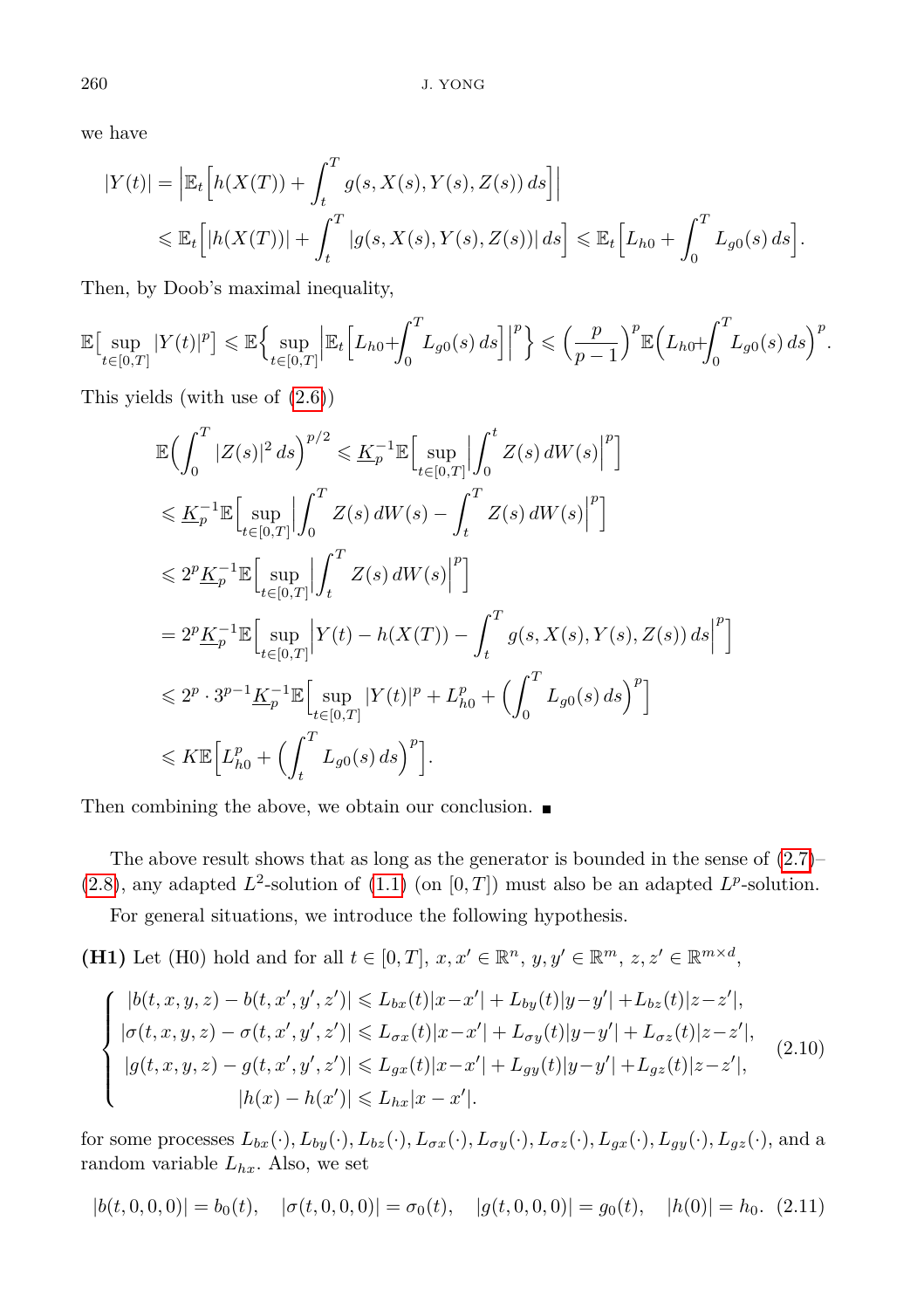<span id="page-6-3"></span>Under (H1), one has for all  $(t, x, y, z) \in [0, T] \times \mathbb{R}^n \times \mathbb{R}^m \times \mathbb{R}^{m \times d}$ :  $|b(t, x, y, z)| \leq b_0(t) + L_{bx}(t)|x| + L_{by}(t)|y| + L_{bz}(t)|z|,$  $|\sigma(t, x, y, z)| \leq \sigma_0(t) + L_{\sigma x}(t)|x| + L_{\sigma y}(t)|y| + L_{\sigma z}(t)|z|,$  $|g(t, x, y, z)| \leq g_0(t) + L_{gx}(t)|x| + L_{gy}(t)|y| + L_{gz}(t)|z|,$  $|h(x)| \le h_0 + L_{hr}|x|$ . (2.12)

We have the following general result.

<span id="page-6-1"></span>Theorem 2.3. *Let* (H1) *hold with*

$$
b_0(\cdot) \in L^p_{\mathbb{F}}(\Omega; L^1(0, T)), \qquad L_{bx}(\cdot), L_{by}(\cdot) \in L^1(0, T), \qquad L_{bz}(\cdot) \in L^2(0, T),
$$
  
\n
$$
\sigma_0(\cdot) \in L^p_{\mathbb{F}}(\Omega; L^2(0, T)), \qquad L_{\sigma x}(\cdot), L_{\sigma y}(\cdot) \in L^2(0, T), \qquad L_{\sigma z}(\cdot) \in L^{\infty}(0, T),
$$
  
\n
$$
g_0(\cdot) \in L^p_{\mathbb{F}}(\Omega; L^1(0, T)), \qquad L_{gx}(\cdot), L_{gy}(\cdot) \in L^1(0, T), \qquad L_{gz}(\cdot) \in L^2(0, T),
$$
  
\n
$$
h_0 \in L^p_{\mathcal{F}_T}(\Omega), \qquad L_{hx} \in (0, \infty),
$$
  
\nd moreover  
\n
$$
d_{\text{nonreover}}
$$

*and moreover,*

<span id="page-6-2"></span><span id="page-6-0"></span>
$$
\overline{K}_p^{1/p} \left( \frac{p}{p-1} + 2\underline{K}_p^{-1/p} \, \frac{2p-1}{p-1} \right) L_{hx} \| L_{\sigma z}(\cdot) \|_{\infty} < 1. \tag{2.14}
$$

*Then* [\(1.1\)](#page-0-0) *admits a unique adapted*  $L^p$ -solution  $(X, Y, Z) \in M^p[0, T]$ *, as long as*  $T > 0$ *is sufficiently small.*

As we pointed out right after Example [2.1,](#page-2-2) unlike FSDEs or BSDEs, the time duration *T* being sufficiently small does not even guarantee the existence and uniqueness of adapted  $(L^2)$ solution. Hence, condition  $(2.14)$  imposed in the above theorem should be acceptable. Theorem [2.3](#page-6-1) is comparable with that in [\[23\]](#page-31-5). Note that by [\[28\]](#page-31-1), when  $p = 2$ , condition [\(2.14\)](#page-6-0) can be replaced by

$$
L_{hx} \| L_{\sigma z}(\cdot) \|_{\infty} < 1. \tag{2.15}
$$

Also, from Example [2.1,](#page-2-2) we see that such a condition is very close to a necessary condition. *Proof.* First of all, for any  $x(\cdot) \in L^p_{\mathbb{F}}(\Omega; C([0,T]; \mathbb{R}^n))$ , by [\(2.13\)](#page-6-2), the following hold:  $\mathbb{E}|h(x(T))|^p \le \mathbb{E}(h_0 + L_{hx}|x(T)|)^p \le 2^{p-1}\mathbb{E}(h_0^p + L_{hx}^p|x(T)|^p) < \infty,$ 

and

$$
\mathbb{E}\left(\int_0^T |g(t,x(t),0,0)| dt\right)^p \leq \mathbb{E}\left[\int_0^T (g_0(t) + L_{gx}(t)|x(t)|) dt\right]^p
$$
  
\n
$$
\leq 2^{p-1} \mathbb{E}\left[\left(\int_0^T g_0(t) dt\right)^p + \left(\int_0^T L_{gx}(t)|x(t)| dt\right)^p\right]
$$
  
\n
$$
\leq 2^{p-1} \left[\mathbb{E}\left(\int_0^T g_0(t) dt\right)^p + \left(\int_0^T L_{gx}(t) dt\right)^p \mathbb{E}\left(\sup_{t \in [0,T]} |x(t)|^p\right)\right] < \infty.
$$

Hence, making use of  $(2.13)$  again, by [\[2\]](#page-30-7) (see also [\[6\]](#page-30-8)), we may let  $(Y, Z)$  to be the unique adapted solution to the following BSDE:

$$
Y(t) = h(x(T)) + \int_{t}^{T} g(s, x(s), Y(s), Z(s)) ds - \int_{t}^{T} Z(s) dW(s), \qquad t \in [0, T],
$$
  
which

for which

$$
\mathbb{E}\Big[\sup_{t\in[0,T]}|Y(t)|^p+\Big(\int_0^T|Z(t)|^2\,dt\Big)^{p/2}\Big]\leqslant K\mathbb{E}\Big[|h(x(T))|^p+\Big(\int_0^T|g(t,x(t),0,0)|\,dt\Big)^p\Big].
$$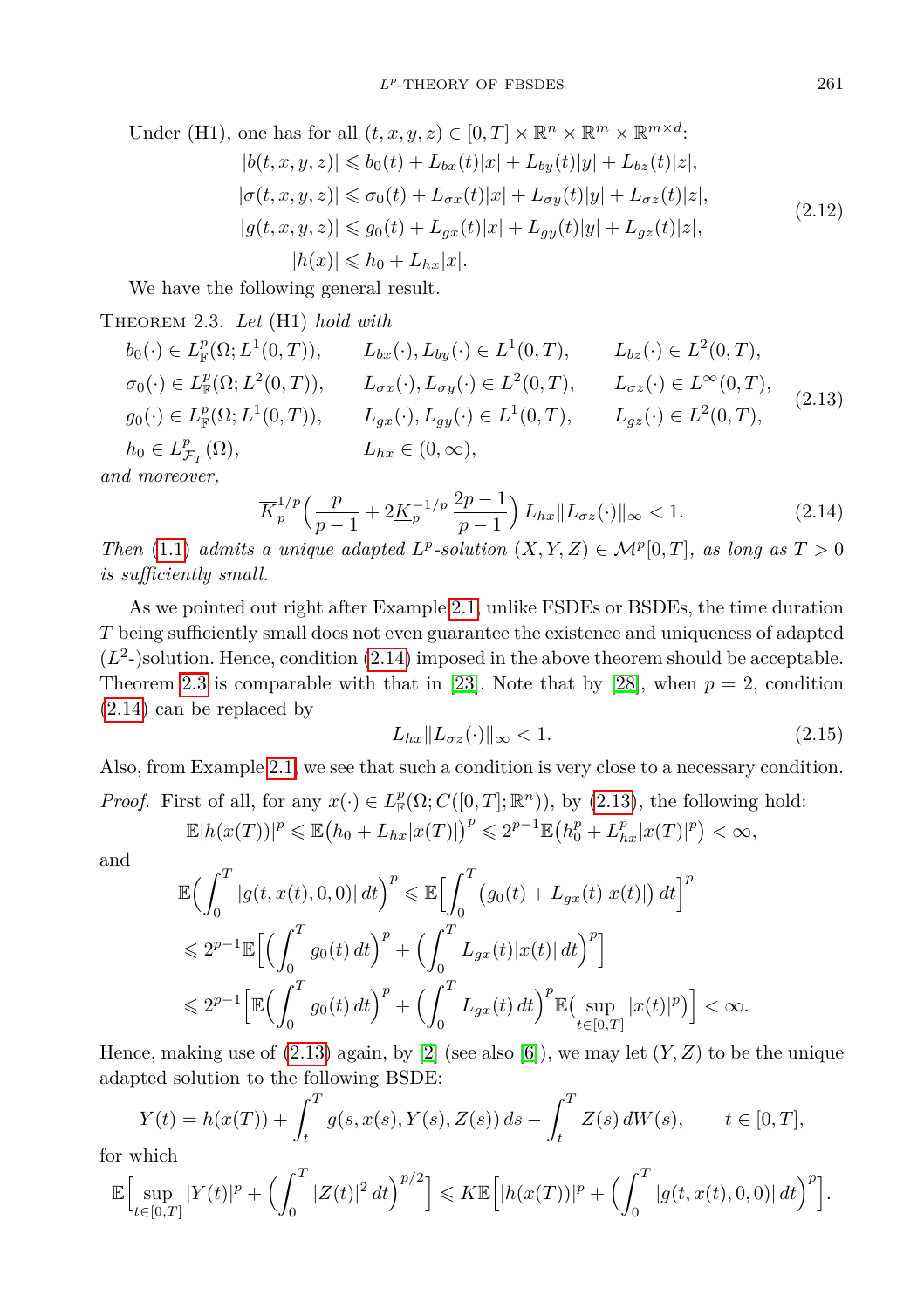With such a pair  $(Y, Z)$ , we set:

$$
X(t) = x + \int_0^t b(s, x(s), Y(s), Z(s)) ds + \int_0^t \sigma(s, x(s), Y(s), Z(s)) dW(s),
$$
  
 $t \in [0, T].$  (2.16)

By  $(2.13)$ , one has

$$
\mathbb{E}\Big(\int_{0}^{T} |b(t,0,Y(t),Z(t))| dt\Big)^{p} \leq \mathbb{E}\Big[\int_{0}^{T} (b_{0}(t) + L_{by}(t)|Y(t)| + L_{bz}(t)|Z(t)|) dt\Big]^{p}
$$
  

$$
\leq 3^{p-1} \Big[\mathbb{E}\Big(\int_{0}^{T} b_{0}(t) dt\Big)^{p} + \Big(\int_{0}^{T} L_{by}(t) dt\Big)^{p} \mathbb{E}\Big(\sup_{t \in [0,T]} |Y(t)|^{p}\Big)
$$
  

$$
+ \Big(\int_{0}^{T} L_{bz}(t)^{2} dt\Big)^{p/2} \mathbb{E}\Big(\int_{0}^{T} |Z(t)|^{2} dt\Big)^{p/2}\Big] < \infty,
$$

and

$$
\mathbb{E}\left(\int_0^T |\sigma(t,0,Y(t),Z(t))|^2 dt\right)^{p/2} \leq \mathbb{E}\left[\int_0^T (\sigma_0(t) + L_{\sigma y}(t)|Y(t)| + L_{\sigma z}(t)|Z(t)|)^2 dt\right]^{p/2}
$$
  

$$
\leq K \left[\mathbb{E}\left(\int_0^T \sigma_0(t)^2 dt\right)^{p/2} + \left(\int_0^T L_{\sigma y}(t)^2 dt\right)^{p/2} \mathbb{E}\left(\sup_{t\in[0,T]} |Y(t)|^p\right)
$$
  

$$
+ \|L_{\sigma z}(\cdot)\|_{\infty}^p \mathbb{E}\left(\int_0^T |Z(t)|^2 dt\right)^{p/2}\right] < \infty.
$$

Hence,

$$
\mathbb{E}\left[\sup_{t\in[0,T]}|X(t)|^p\right] \leqslant K \mathbb{E}\left[|x|^p + \left(\int_0^T |b(s,0,Y(s),Z(s))|ds\right)^p + \left(\int_0^T |\sigma(s,0,Y(s),Z(s))|^2 ds\right)^{p/2}\right] < \infty.
$$

Through the above, we have defined a map  $x(\cdot) \mapsto X$ , from  $L^p_{\mathbb{F}}(\Omega; C([0,T]; \mathbb{R}^n))$  to itself.

Now, let  $i = 1, 2, x_i(\cdot) \in L^p_{\mathbb{F}}(\Omega; C([0,T]; \mathbb{R}^n))$  be given and let  $(Y_i, Z_i)$  be the corresponding adapted  $L^p$ -solution to the following BSDE  $([2, 6])$  $([2, 6])$  $([2, 6])$  $([2, 6])$ :

$$
Y_i(t) = h(x_i(T)) + \int_t^T g(s, x_i(s), Y_i(s), Z_i(s)) ds - \int_t^T Z_i(s) dW(s).
$$

Also, let  $X_i(\cdot)$  be defined by

$$
X_i(t) = x + \int_0^t b(s, x_i(s), Y_i(s), Z_i(s)) ds + \int_0^t \sigma(s, x_i(s), Y_i(s), Z_i(s)) dW(s).
$$

Let

$$
\widehat{x}(\cdot) = x_1(\cdot) - x_2(\cdot), \qquad \widehat{X} = X_1(\cdot) - X_2(\cdot),
$$
  

$$
\widehat{Y} = Y_1(\cdot) - Y_2(\cdot), \qquad \widehat{Z} = Z_1(\cdot) - Z_2(\cdot).
$$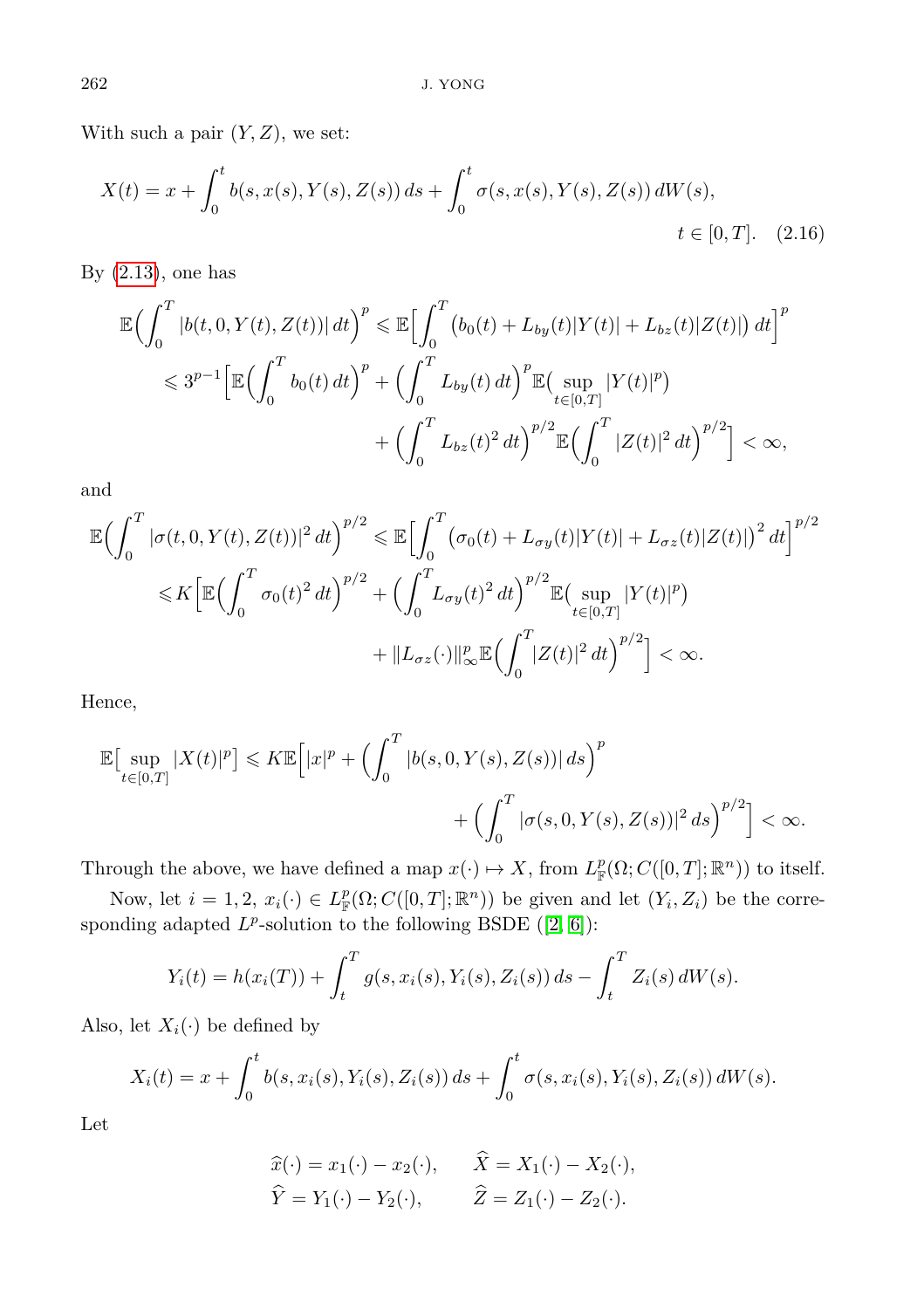Then

<span id="page-8-0"></span>
$$
\widehat{X}(t) = \int_0^t \left[ b(s, x_1(s), Y_1(s), Z_1(s)) - b(s, X_2(s), Y_2(s), Z_2(s)) \right] ds \n+ \int_0^t \left[ \sigma(s, x_1(s), Y_1(s), Z_1(s)) - \sigma(s, X_2(s), Y_2(s), Z_2(s)) \right] dW(s) \n= \int_0^t \left[ b_x(s)\widehat{x}(s) + b_y(s)\widehat{Y}(s) + b_z(s)\widehat{Z}(s) \right] ds \n+ \int_0^t \left[ \sigma_x(s)\widehat{x}(s) + \sigma_y(s)\widehat{Y}(s) + \sigma_z(s)\widehat{Z}(s) \right] dW(s),
$$
\n(2.17)

and

$$
\widehat{Y}(t) = h(x_1(T)) - h(x_2(T)) + \int_t^T [g(s, x_1(s), Y_1(s), Z_2(s)) - g(s, x_2(s), Y_2(s), Z_2(s))] ds \n- \int_t^T [Z_1(s) - Z_2(s)] dW(s) \qquad (2.18)
$$
\n
$$
= h_x \widehat{x}(T) + \int_t^T (g_x(s)\widehat{x}(s) + g_y(s)\widehat{Y}(s) + g_z(s)\widehat{Z}(s)) ds - \int_t^T \widehat{Z}(s) dW(s),
$$

where

$$
b_x(s) = \frac{\left[b(s, x_1(s), Y_1(s), Z_1(s)) - b(s, x_2(s), Y_2(s), Z_2(s))\right]^{\top}}{|x_1(s) - x_2(s)|^2} [x_1(s) - x_2(s)] \mathbf{1}_{\{x_1(s) \neq x_2(s)\}},
$$

which is  $\mathbb{R}^{n \times n}$ -valued. All other coefficients  $b_y(s), b_z(s)$ , and so on are defined similarly. It follows that

$$
|\widehat{Y}(t)|^p = \left| \mathbb{E}_t \left[ h_x \widehat{x}(T) + \int_t^T \left( g_x(s)\widehat{x}(s) + g_y(s)\widehat{Y}(s) + g_z(s)\widehat{Z}(s) \right) ds \right] \right|^p.
$$

Consequently,

$$
\mathbb{E}_{t}\left(\sup_{r\in[t,T]}|\widehat{Y}(r)|^{p}\right) \leq \mathbb{E}_{t}\left\{\sup_{r\in[t,T]} \left|\mathbb{E}_{r}\left[L_{hx}|\widehat{x}(T)|\right.\right.\left.\left.+ \int_{t}^{T}\left(L_{gx}(s)|\widehat{x}(s)|+L_{gy}(s)|\widehat{Y}(s)|+L_{gz}(s)|\widehat{Z}(s)|\right)ds\right]\right|^{p}\right\}
$$
\n
$$
\leq \left(\frac{p}{p-1}\right)^{p}\mathbb{E}_{t}\left[L_{hx}|\widehat{x}(T)|+\int_{t}^{T}\left(L_{gx}(s)|\widehat{x}(s)|+L_{gy}(s)|\widehat{Y}(s)|+L_{gz}(s)|\widehat{Z}(s)|\right)ds\right]^{p}.
$$
\nwhere

Hence,

$$
\begin{split}\n&\left[\mathbb{E}_{t}\left(\sup_{r\in[t,T]}|\hat{Y}(r)|^{p}\right)\right]^{1/p} \\
&\leq \frac{p}{p-1}\Big\{\mathbb{E}_{t}\Big[L_{hx}|\hat{x}(T)|+\int_{t}^{T}\left(L_{gx}(s)|\hat{x}(s)|+L_{gy}(s)|\hat{Y}(s)|+L_{gz}(s)|\hat{Z}(s)|\right)ds\Big]^{p}\Big\}^{1/p} \\
&\leq \frac{p}{p-1}\Big\{\big[\mathbb{E}_{t}\big(L_{hx}|\hat{x}(T)|\big)^{p}\big]^{1/p}+\big[\mathbb{E}_{t}\Big(\int_{t}^{T}L_{gx}(s)|\hat{x}(s)|ds\Big)^{p}\big]^{1/p} \\
&+\big[\mathbb{E}_{t}\Big(\int_{t}^{T}L_{gy}(s)|\hat{Y}(s)|ds\Big)^{p}\big]^{1/p}+\big[\mathbb{E}_{t}\Big(\int_{t}^{T}L_{gz}(s)|\hat{Z}(s)|ds\Big)^{p}\big]^{1/p}\Big\}.\n\end{split}
$$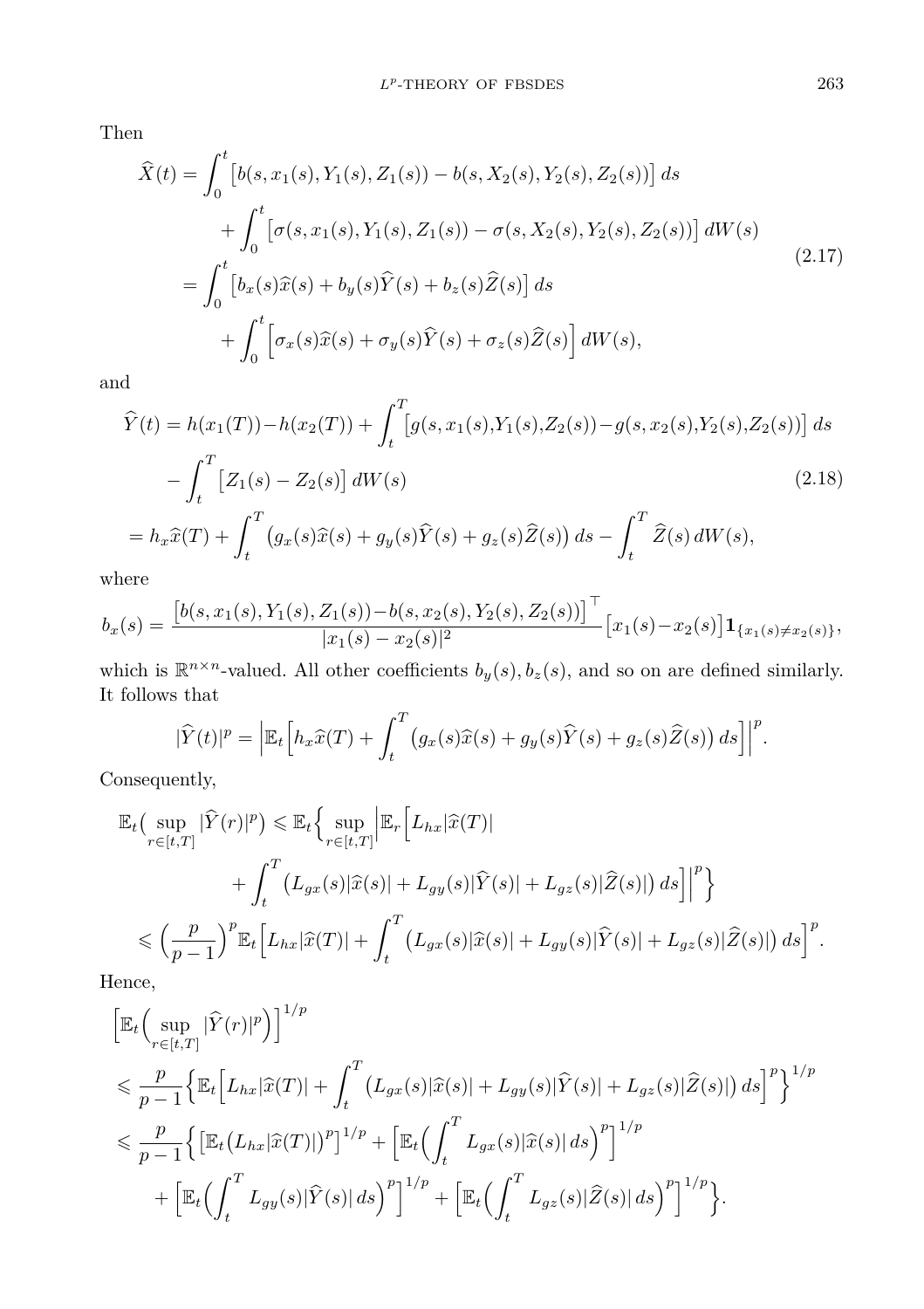Next,

$$
\mathbb{E}_{t}\left(\int_{t}^{T}|\widehat{Z}(s)|^{2}ds\right)^{p/2} \leq \underline{K}_{p}^{-1}\mathbb{E}_{t}\left(\sup_{r\in[t,T]}\Big|\int_{t}^{r}\widehat{Z}(s)\,dW(s)\Big|^{p}\right)
$$
\n
$$
=\underline{K}_{p}^{-1}\mathbb{E}_{t}\left(\sup_{r\in[t,T]}\Big|\int_{t}^{T}\widehat{Z}(s)\,dW(s)-\int_{r}^{T}\widehat{Z}(s)\,dW(s)\Big|^{p}\right)
$$
\n
$$
\leq 2^{p}\underline{K}_{p}^{-1}\mathbb{E}_{t}\left(\sup_{r\in[t,T]}\Big|\int_{r}^{T}\widehat{Z}(s)\,dW(s)\Big|^{p}\right)
$$
\n
$$
=2^{p}\underline{K}_{p}^{-1}\mathbb{E}_{t}\left[\sup_{r\in[t,T]}\Big|\widehat{Y}(r)-h_{x}\widehat{x}(T)-\int_{r}^{T}\big(g_{x}(s)\widehat{x}(s)+g_{y}(s)\widehat{Y}(s)+g_{z}(s)\widehat{Z}(s)\big)\,ds\Big|^{p}\right]
$$
\n
$$
\leq 2^{p}\underline{K}_{p}^{-1}\mathbb{E}_{t}\left[\sup_{r\in[t,T]}\Big|\widehat{Y}(r)|+L_{hx}|\widehat{x}(T)|\Big|
$$
\n
$$
+\int_{t}^{T}\big(L_{gx}(s)|\widehat{x}(s)|+L_{gy}(s)|\widehat{Y}(s)|+L_{gz}(s)|\widehat{Z}(s)|\big)\,ds\Big]^{p}.
$$

Thus,

$$
\begin{split}\n&\left[\mathbb{E}_{t}\left(\int_{t}^{T}|\widehat{Z}(s)|^{2}ds\right)^{p/2}\right]^{1/p} \leq 2\underline{K}_{p}^{-1/p}\left\{\mathbb{E}_{t}\left[\sup_{r\in[t,T]}|\widehat{Y}(r)|+L_{hx}|\widehat{x}(T)|\right.\\&\left.+\int_{r}^{T}\left(L_{gx}(s)|\widehat{x}(s)|+L_{gy}(s)|\widehat{Y}(s)|+L_{gz}(s)|\widehat{Z}(s)|\right)ds\right]^{p}\right\}^{1/p} \\
&\leq 2\underline{K}_{p}^{-1/p}\left\{\left[\mathbb{E}_{t}\left(\sup_{r\in[t,T]}|\widehat{Y}(r)|^{p}\right)\right]^{1/p} \\&+\left[\mathbb{E}_{t}\left(L_{hx}|\widehat{x}(T)|+\int_{r}^{T}\left(L_{gx}(s)|\widehat{x}(s)|+L_{gy}(s)|\widehat{Y}(s)|+L_{gz}(s)|\widehat{Z}(s)|\right)ds\right)^{p}\right]^{1/p}\right\} \\
&\leq \frac{2}{K_{p}^{1/p}}\frac{2p-1}{p-1}\left\{\mathbb{E}_{t}\left[L_{hx}|\widehat{x}(T)|+\int_{r}^{T}\left(L_{gx}(s)|\widehat{x}(s)|+L_{gy}(s)|\widehat{Y}(s)|+L_{gz}(s)|\widehat{Z}(s)|\right)ds\right]^{p}\right\}^{1/p} \\
&\leq 2\underline{K}_{p}^{-1/p}\frac{2p-1}{p-1}\left\{\left(L_{hx}+\int_{t}^{T}\left(L_{gx}(s)\,ds\right)\left[\mathbb{E}_{t}\left(\sup_{r\in[t,T]}|\widehat{x}(r)|^{p}\right)\right]^{1/p} \\&+\left(\int_{t}^{T}\left(L_{gy}(s)\,ds\right)\left[\mathbb{E}_{t}\left(\sup_{r\in[t,T]}\left|\widehat{Y}(r)|^{p}\right)\right]^{1/p} \\&+\left(\int_{t}^{T}\left(L_{gz}(s)^{2}\,ds\right)^{1/2}\left[\mathbb{E}_{t}\left(\int_{t}^{T}|\widehat{Z}(s)|^{2}\,ds\right)^{p/2}\right]^{1/p}\right\}.\n\end{split}
$$

Consequently,

$$
\begin{split} & \left[\mathbb{E}_{t} \left(\sup_{r \in [t,T]} |\hat{Y}(r)|^{p}\right)\right]^{1/p} + \left[\mathbb{E}_{t} \left(\int_{t}^{T} |\hat{Z}(s)|^{2} ds\right)^{p/2}\right]^{1/p} \\ & \leqslant \left(\frac{p}{p-1} + 2\underline{K}_{p}^{-1/p} \frac{2p-1}{p-1}\right) \left(L_{hx} + \int_{t}^{T} L_{gx}(s) ds\right) \left[\mathbb{E}_{t} \left(\sup_{r \in [t,T]} |\hat{x}(r)|^{p}\right)\right]^{1/p} \\ & \quad + \left(\frac{p}{p-1} + 2\underline{K}_{p}^{-1/p} \frac{2p-1}{p-1}\right) \left[\left(\int_{t}^{T} L_{gy}(s) ds\right) \vee \left(\int_{t}^{T} L_{gz}(s)^{2} ds\right)^{1/2}\right] \\ & \quad \times \left\{\left[\mathbb{E}_{t} \left(\sup_{r \in [t,T]} |\hat{Y}(r)|^{p}\right)\right]^{1/p} + \left[\mathbb{E}_{t} \left(\int_{t}^{T} |\hat{Z}(s)|^{2} ds\right)^{p/2}\right]^{1/p}\right\}. \end{split}
$$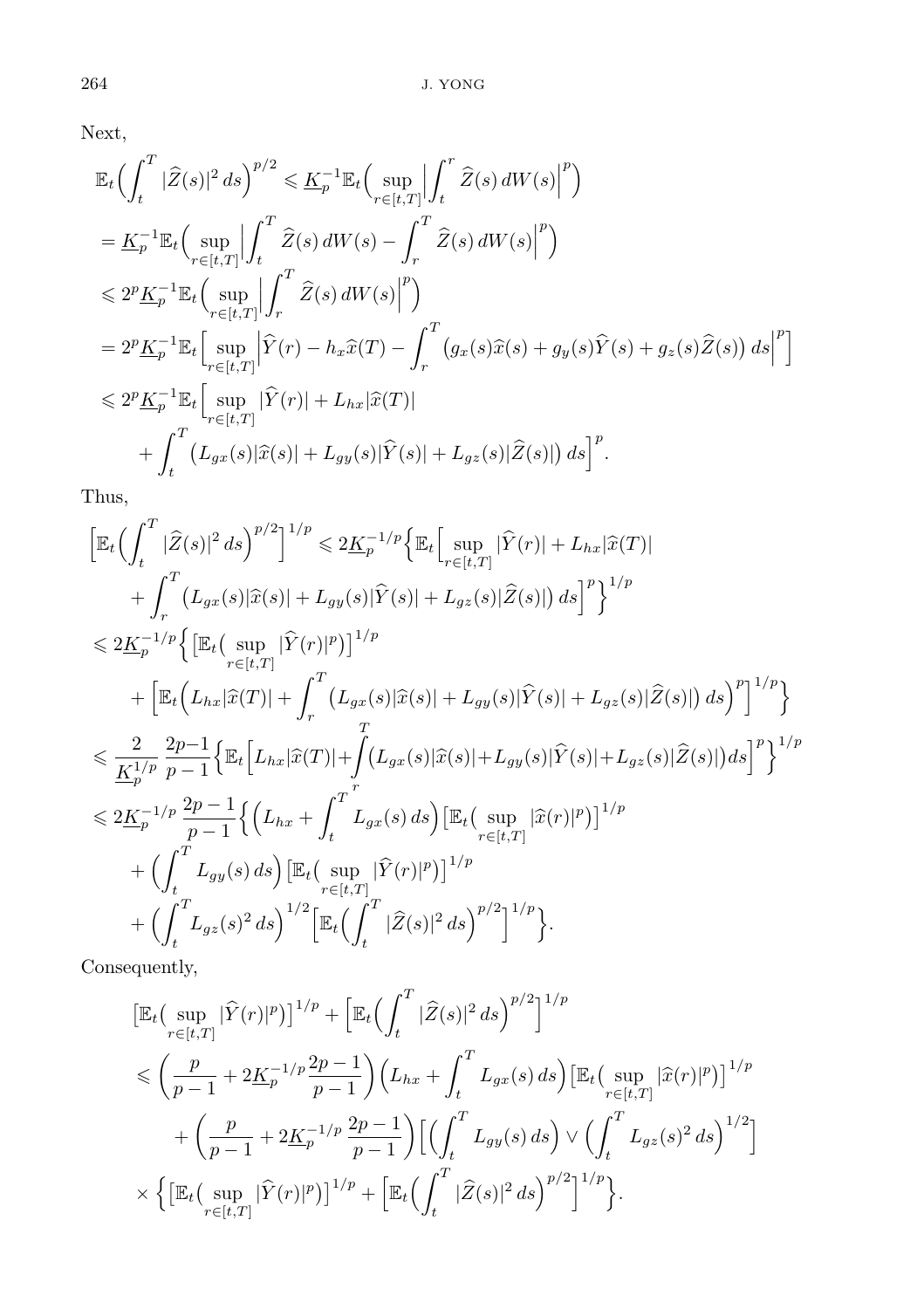When  $T - t > 0$  is small enough, one has

$$
\begin{split} & \left[ \mathbb{E}_t \Big( \sup_{r \in [t,T]} |\widehat{Y}(r)|^p \Big) \right]^{1/p} + \left[ \mathbb{E}_t \Big( \int_t^T |\widehat{Z}(s)|^2 \, ds \Big)^{p/2} \right]^{1/p} \\ & \leqslant \left( \frac{p}{p-1} + 2\underline{K}_p^{-1/p} \frac{2p-1}{p-1} \right) \Big( L_{hx} + \int_t^T L_{gx}(s) \, ds \Big) \\ & \times \left\{ 1 - \left( \frac{p}{p-1} + 2\underline{K}_p^{-1/p} \frac{2p-1}{p-1} \right) \Big[ \Big( \int_t^T L_{gy}(s) \, ds \Big) \vee \Big( \int_t^T L_{gz}(s)^2 \, ds \Big)^{1/2} \Big] \right\}^{-1} \\ & \times \left[ \mathbb{E}_t \Big( \sup_{r \in [t,T]} |\widehat{x}(r)|^p \Big) \right]^{1/p}. \end{split}
$$

In particular, with  $t = 0$  and  $T > 0$  small enough, we have

$$
\begin{split} & \left[ \mathbb{E} \big( \sup_{r \in [0,T]} |\hat{Y}(r)|^p \big) \right]^{1/p} + \left[ \mathbb{E} \big( \int_0^T |\hat{Z}(s)|^2 \, ds \big)^{p/2} \right]^{1/p} \\ & \leqslant \left( \frac{p}{p-1} + 2\underline{K}_p^{-1/p} \frac{2p-1}{p-1} \right) \left( L_{hx} + \int_0^T L_{gx}(s) \, ds \right) \\ & \times \left\{ 1 - \left( \frac{p}{p-1} + 2\underline{K}_p^{-1/p} \frac{2p-1}{p-1} \right) \left[ \left( \int_0^T L_{gy}(s) \, ds \right) \vee \left( \int_0^T L_{gz}(s)^2 \, ds \right)^{1/2} \right] \right\}^{-1} \\ & \times \left[ \mathbb{E} \big( \sup_{r \in [0,T]} |\hat{x}(r)|^p \big) \right]^{1/p} . \end{split}
$$

Also, from [\(2.17\)](#page-8-0), we have

$$
\begin{split}\n&\left[\mathbb{E}\left(\sup_{t\in[0,T]}|\widehat{X}(t)|^{p}\right)\right]^{1/p} \leq \left\{\mathbb{E}\Big[\int_{0}^{T}\left(L_{bx}(s)|\widehat{x}(s)|+L_{by}(s)|\widehat{Y}(s)|+L_{bz}(s)|\widehat{Z}(s)|\right)ds\Big]^{p}\right\}^{1/p} \\
&+ \left\{\mathbb{E}\Big[\sup_{t\in[0,T]}|\int_{0}^{t}\left(\sigma_{x}(s)\widehat{x}(s)+\sigma_{y}(s)\widehat{Y}(s)+\sigma_{z}(s)\widehat{Z}(s)\right)dW(s)|^{p}|\Big]\right\}^{1/p} \\
&\leq \left(\int_{0}^{T}L_{bx}(s)\,ds\right)\left[\mathbb{E}\Big(\sup_{t\in[0,T]}|\widehat{x}(t)|^{p}\Big)\right]^{1/p} + \left(\int_{0}^{T}L_{by}(s)\,ds\right)\left[\mathbb{E}\Big(\sup_{t\in[0,T]}|\widehat{Y}(t)|^{p}\Big)\right]^{1/p} \\
&+ \left(\int_{0}^{T}L_{bz}(s)^{2}\,ds\right)^{1/2}\left[\mathbb{E}\Big(\int_{0}^{T}\widehat{Z}(s)|^{2}\,ds\Big)^{p/2}\right]^{1/p} \\
&+ \left[\mathbb{E}\Big(\int_{0}^{T}L_{\sigma x}(s)^{2}|\widehat{x}(s)|^{2}\,ds\Big)^{p/2}\right]^{1/p} + \left[\mathbb{E}\Big(\int_{0}^{T}L_{\sigma z}(s)^{2}|\widehat{Z}(s)|^{2}\,ds\Big)^{p/2}\right]^{1/p}\right] \\
&\leq \left[\int_{0}^{T}L_{bx}(s)\,ds + \overline{K}_{p}^{1/p}\Big(\int_{0}^{T}L_{\sigma x}(s)^{2}\,ds\Big)^{1/2}\right]\left[\mathbb{E}\Big(\sup_{t\in[0,T]}|\widehat{x}(t)|^{p}\Big)\right]^{1/p} \\
&+ \left[\int_{0}^{T}L_{bx}(s)\,ds + \overline{K}_{p}^{1/p}\Big(\int_{0}^{T}L_{\sigma x}(s)^{2}\,ds\Big)^{1/2}\right]\left[\mathbb{E}\Big(\sup_{t\in[0,T]}|\widehat{Y}(t)|^{p}\Big)\right]^{1/p} \\
&+ \left[\left(\int_{0}^{T}L_{bz}(s)^{2}\,
$$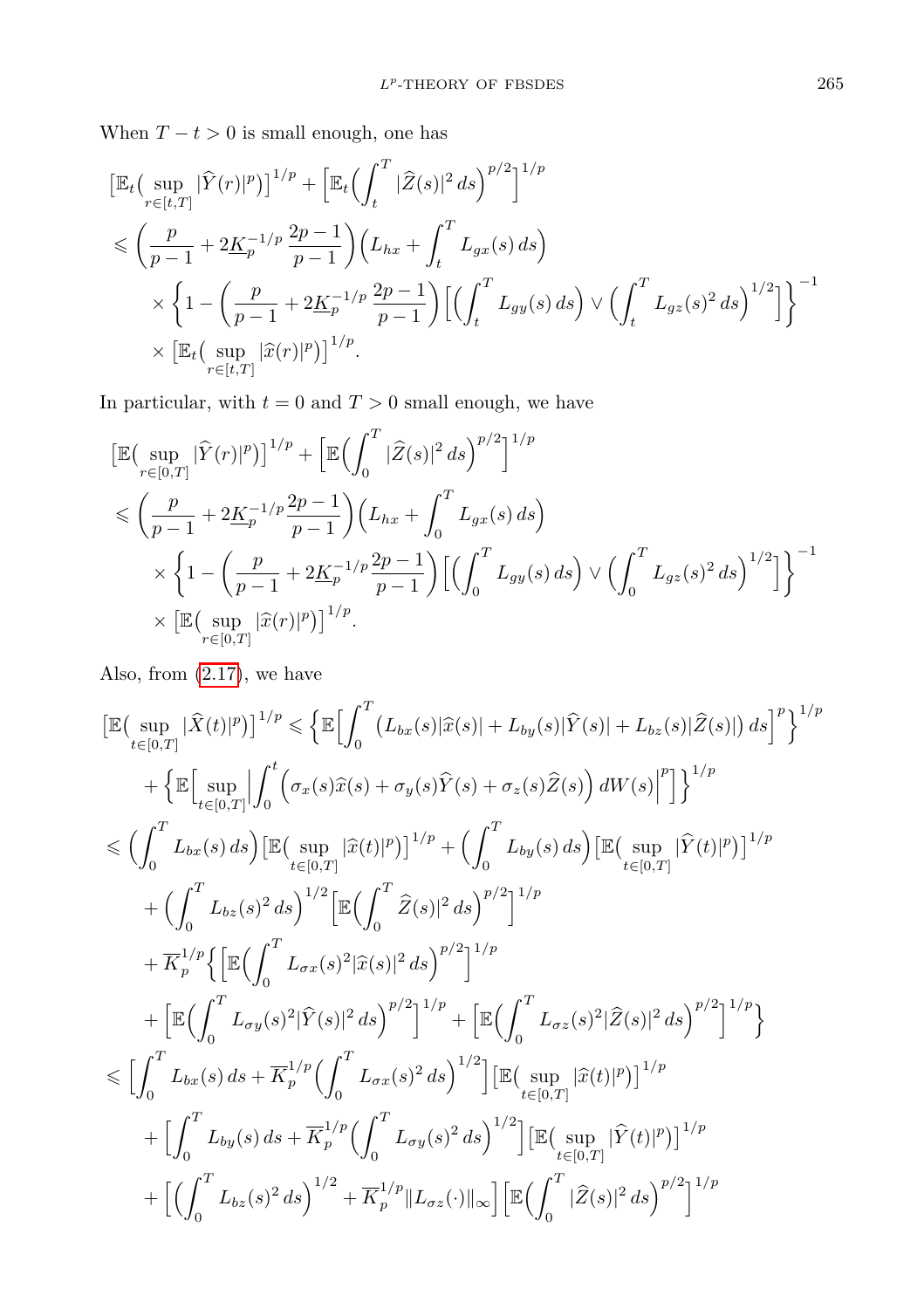266 J. YONG

$$
\leq \left[ \int_0^T L_{bx}(s) ds + \overline{K}_p^{1/p} \left( \int_0^T L_{\sigma x}(s)^2 ds \right)^{1/2} \right] \left[ \mathbb{E} \left( \sup_{t \in [0,T]} |\hat{x}(t)|^p \right) \right]^{1/p} \n+ \left\{ \left[ \int_0^T L_{by}(s) ds + \overline{K}_p^{1/p} \left( \int_0^T L_{\sigma y}(s)^2 ds \right)^{1/2} \right] \n\vee \left[ \left( \int_0^T L_{bz}(s)^2 ds \right)^{1/2} + \overline{K}_p^{1/p} \| L_{\sigma z}(\cdot) \|_{\infty} \right] \right\} \n\times \left\{ \left[ \mathbb{E} \left( \sup_{t \in [0,T]} |\hat{Y}(t)|^p \right) \right]^{1/p} + \left[ \mathbb{E} \left( \int_0^T |\hat{Z}(s)|^2 ds \right)^{p/2} \right]^{1/p} \right\} \n
$$
\leq \left\{ \int_0^T L_{bx}(s) ds + \overline{K}_p^{1/p} \left( \int_0^T L_{\sigma x}(s)^2 ds \right)^{1/2} \n+ \left\{ \left[ \int_0^T L_{by}(s) ds + \overline{K}_p^{1/p} \left( \int_0^T L_{\sigma y}(s)^2 ds \right)^{1/2} \right] \n\vee \left[ \left( \int_0^T L_{bz}(s)^2 ds \right)^{1/2} + \overline{K}_p^{1/p} \| L_{\sigma z}(\cdot) \|_{\infty} \right] \right\} \n\times \left( \frac{p}{p-1} + 2\underline{K}_p^{-1/p} \frac{2p-1}{p-1} \right) \left( L_{hx} + \int_0^T L_{gx}(s) ds \right) \n\times \left\{ 1 - \left( \frac{p}{p-1} + 2\underline{K}_p^{-1/p} \frac{2p-1}{p-1} \right) \left[ \left( \int_0^T L_{gy}(s) ds \right) \vee \left( \int_0^T L_{gz}(s)^2 ds \right)^{1/2} \right] \right\}^{-1} \right\} \n\times \left[ \mathbb{E} \left( \sup_{t \in [0,T]} |\
$$
$$

where

$$
K_0 = \overline{K}_p^{1/p} \left( \frac{p}{p-1} + 2\underline{K}_p^{-1/p} \frac{2p-1}{p-1} \right) L_{hx} \| L_{\sigma z}(\cdot) \|_{\infty}, \qquad \lim_{T \to 0} K(T) = 0.
$$

Hence, if  $(2.14)$  holds, then for  $T > 0$  small enough, FBSDE admits an adapted  $L^p$ -solution on  $[0, T]$ .

It is seen that even if assuming [\(2.14\)](#page-6-0), we could still only obtain the adapted  $L^p$ -solution for the FBSDE  $(1.1)$  in some small time duration.

**3. Sub-linear growth generators.** We have seen that when the generator is uniformly bounded in  $(x, y, z)$ , to get an adapted  $L^p$ -solution from an adapted  $L^2$ -solution is quite easy. However, in Theorem [2.3,](#page-6-1) we have to assume not only condition [\(2.14\)](#page-6-0), but also the time duration has to be small enough. In this section, we would like to look at the case that the generator is sublinearly growing in  $(x, y, z)$ . We will see that for such cases, we will need neither restriction on the time duration  $T$ , nor the condition  $(2.14)$ . The basic idea will be similar to the bounded generator case, but with more careful estimates.

To be more precise, let us introduce the following assumption.

**(H2)** Let (H0) hold. Let

$$
|b(s, x, y, z) - b(s, x', y, z)| \le L_{bx}(s)|x - x'|,
$$
  
\n
$$
|\sigma(s, x, y, z) - \sigma(s, x', y, z)| \le L_{\sigma x}(s)|x - x'|,
$$
  
\n
$$
|g(s, x, y, z) - g(s, x, y', z')| \le L_{gy}(s)|y - y'| + L_{gz}(s)|z - z'|,
$$
\n(3.1)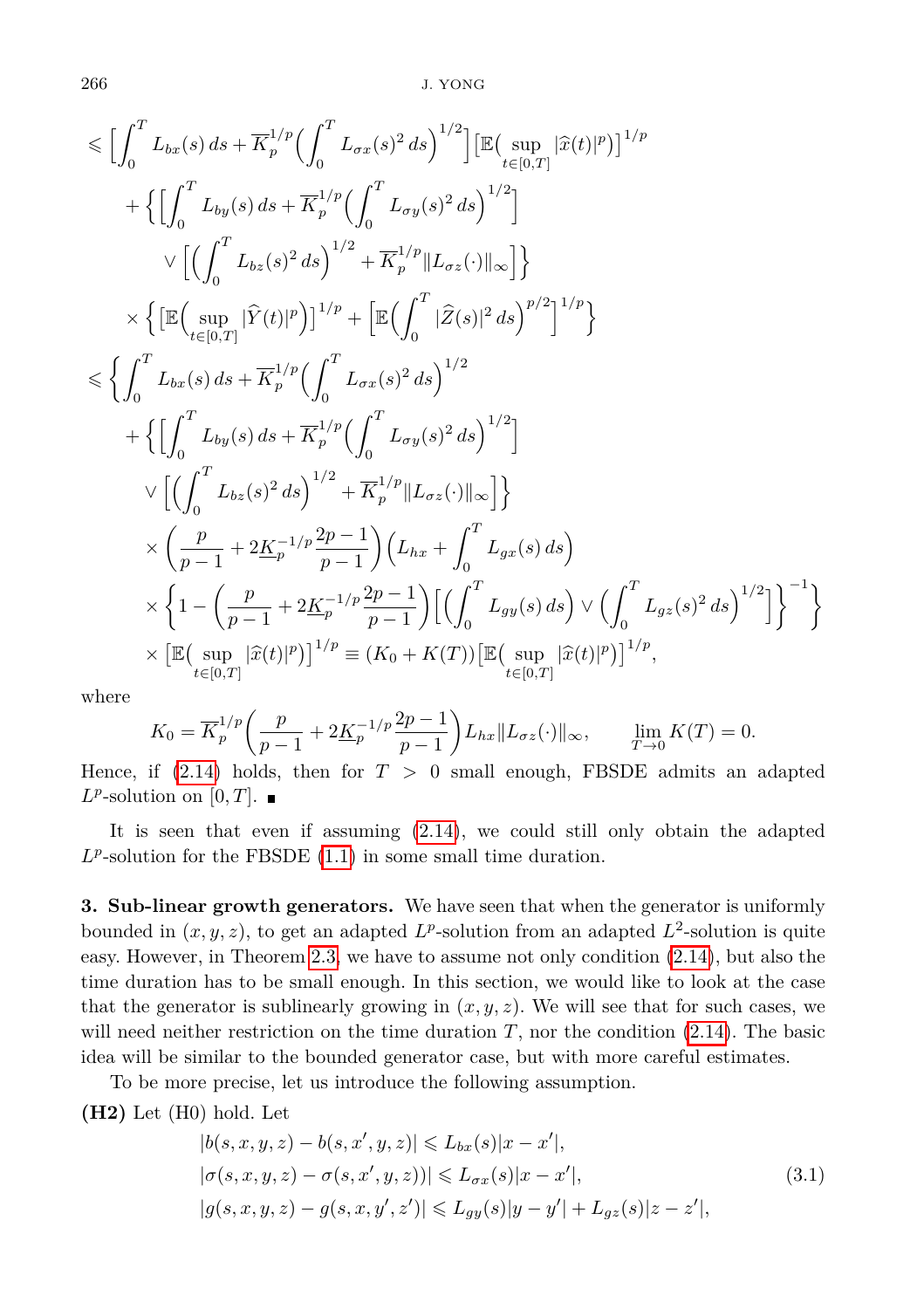for all  $s \in [0, T], x, x' \in \mathbb{R}^n, y, y' \in \mathbb{R}^m, z, z' \in \mathbb{R}^{m \times d}$ , and  $|b(s, 0, y, z)| \leq L_{b0}(s) + L_{by}(s)|y|^{\alpha} + L_{bz}(s)|z|^{\alpha},$  $|\sigma(s, 0, y, z)| \le L_{\sigma 0}(s) + L_{\sigma y}(s)|y|^{\alpha} + L_{\sigma z}(s)|z|^{\alpha},$  $|g(s, x, 0, 0)| \leq L_{g0}(s) + L_{gx}(s)|x|^{\alpha}, \qquad |h(x)| \leq L_{h0} + L_{hx}(s)|x|^{\alpha},$ (3.2)

for all  $(s, x, y, z) \in [0, T] \times \mathbb{R}^n \times \mathbb{R}^m \times \mathbb{R}^{m \times d}$ , where  $\alpha \in (0, 1)$  and for some  $1 < p < \frac{2}{\alpha}$ ,

<span id="page-12-0"></span>
$$
\begin{cases}\nL_{bx}(\cdot), L_{gy}(\cdot) \in L^{1}(0, T), & L_{\sigma x}(\cdot), L_{gz}(\cdot) \in L^{2}(0, T), \\
L_{b0}(\cdot), L_{g0}(\cdot) \in L_{\mathbb{F}}^{p}(\Omega; L^{1}(0, T)), & L_{by}(\cdot), L_{gx}(\cdot) \in L_{\mathbb{F}}^{2p/(2-\alpha p)}(\Omega; L^{1}(0, T)), \\
L_{bz}(\cdot) \in L_{\mathbb{F}}^{p/(1-\alpha)}(\Omega; L^{2/(2-\alpha)}(0, T)), & L_{\sigma 0}(\cdot) \in L_{\mathbb{F}}^{p}(\Omega; L^{2}(0, T)), \\
L_{\sigma y}(\cdot) \in L_{\mathbb{F}}^{2p/(2(2-\alpha p))}(\Omega; L^{2}(0, T)), & L_{\sigma z}(\cdot) \in L_{\mathbb{F}}^{p/(1-\alpha)}(\Omega; L^{2/(1-\alpha)}(0, T)), \\
L_{h0} \in L_{\mathcal{F}_{T}}^{p}(\Omega), & L_{hx} \in L_{\mathcal{F}_{T}}^{2p/(2-\alpha p)}(\Omega).\n\end{cases}
$$
\n(3.3)

We see that the smaller the  $\alpha > 0$  is, the larger the  $p > 2$  could be. Also, if all the involved processes and random variables appearing in [\(3.3\)](#page-12-0) are bounded, then [\(3.3\)](#page-12-0) holds. We have the following result.

THEOREM 3.1. Let (H2) hold. Let  $(X, Y, Z) \in \mathcal{M}^2[0,T]$  be an adapted  $L^2$ -solution to *FBSDE* [\(1.1\)](#page-0-0)*. Then it must be an adapted L p -solution.*

*Proof.* Let  $(X, Y, Z) \in \mathcal{M}^2[0, T]$  be an adapted  $L^2$ -solution to the FBSDE. Then *X* is a strong solution to the FSDE (for given  $(Y, Z) \in \mathcal{H}^2[0, T]$ )

$$
\begin{cases} dX(t) = b(t, X(t), Y(t), Z(t)) dt + \sigma(t, X(t), Y(t), Z(t)) dW(t), & t \in [0, T], \\ X(0) = x. & \end{cases}
$$

Since  $1 < p < \frac{2}{\alpha}$ , we have

$$
\begin{split}\n&\left[\mathbb{E}\Big(\int_{0}^{T}|b(s,0,Y(s),Z(s))|\,ds\Big)^{p}\right]^{1/p} \\
&\leqslant \left\{\mathbb{E}\Big[\int_{0}^{T}\Big(L_{b0}(s)+L_{by}(s)|Y(s)|^{\alpha}+L_{bz}(s)|Z(s)|^{\alpha}\Big)\,ds\Big]^{p}\right\}^{1/p} \\
&\leqslant \left[\mathbb{E}\Big(\int_{0}^{T}L_{b0}(s)\,ds\Big)^{p}\right]^{1/p}+\left[\mathbb{E}\Big(\int_{0}^{T}L_{by}(s)|Y(s)|^{\alpha}\,ds\Big)^{p}\right]^{1/p}+\left[\mathbb{E}\Big(\int_{0}^{T}L_{bz}(s)|Z(s)|^{\alpha}\,ds\Big)^{p}\right]^{1/p} \\
&\leqslant \left[\mathbb{E}\Big(\int_{0}^{T}L_{b0}(s)\,ds\Big)^{p}\right]^{1/p}+\left\{\mathbb{E}\Big[\Big(\int_{0}^{T}L_{by}(s)\,ds\Big)^{p}\Big(\sup_{s\in[0,T]}|Y(s)|^{\alpha p}\Big)\Big]\right\}^{1/p} \\
&+\left\{\mathbb{E}\Big[\Big(\int_{0}^{T}L_{bz}(s)^{2/(2-\alpha)}\,ds\Big)^{(2-\alpha)p/2}\Big(\int_{0}^{T}|Z(s)|^{2}\,ds\Big)^{\alpha p/2}\Big]\right\}^{1/p} \\
&=\left[\mathbb{E}\Big(\int_{0}^{T}L_{b0}(s)\,ds\Big)^{p}\right]^{1/p}+\left[\mathbb{E}\Big(\int_{0}^{T}L_{by}(s)\,ds\Big)^{\frac{2p}{2-\alpha p}}\right]^{\frac{2-\alpha p}{2p}}\left[\mathbb{E}\Big(\sup_{s\in[0,T]}|Y(s)|^{2}\Big)\right]^{\alpha/2} \\
&+\left[\mathbb{E}\Big(\int_{0}^{T}L_{bz}(s)^{2/(2-\alpha)}\,ds\Big)^{(2-\alpha)p/(2(1-\alpha))}\Big]^{(1-\alpha)/p}\left[\mathbb{E}\Big(\int_{0}^{T}|Z(s)|^{2}\,ds\Big)^{p/2}\right]^{\alpha/p}.\n\end{split}
$$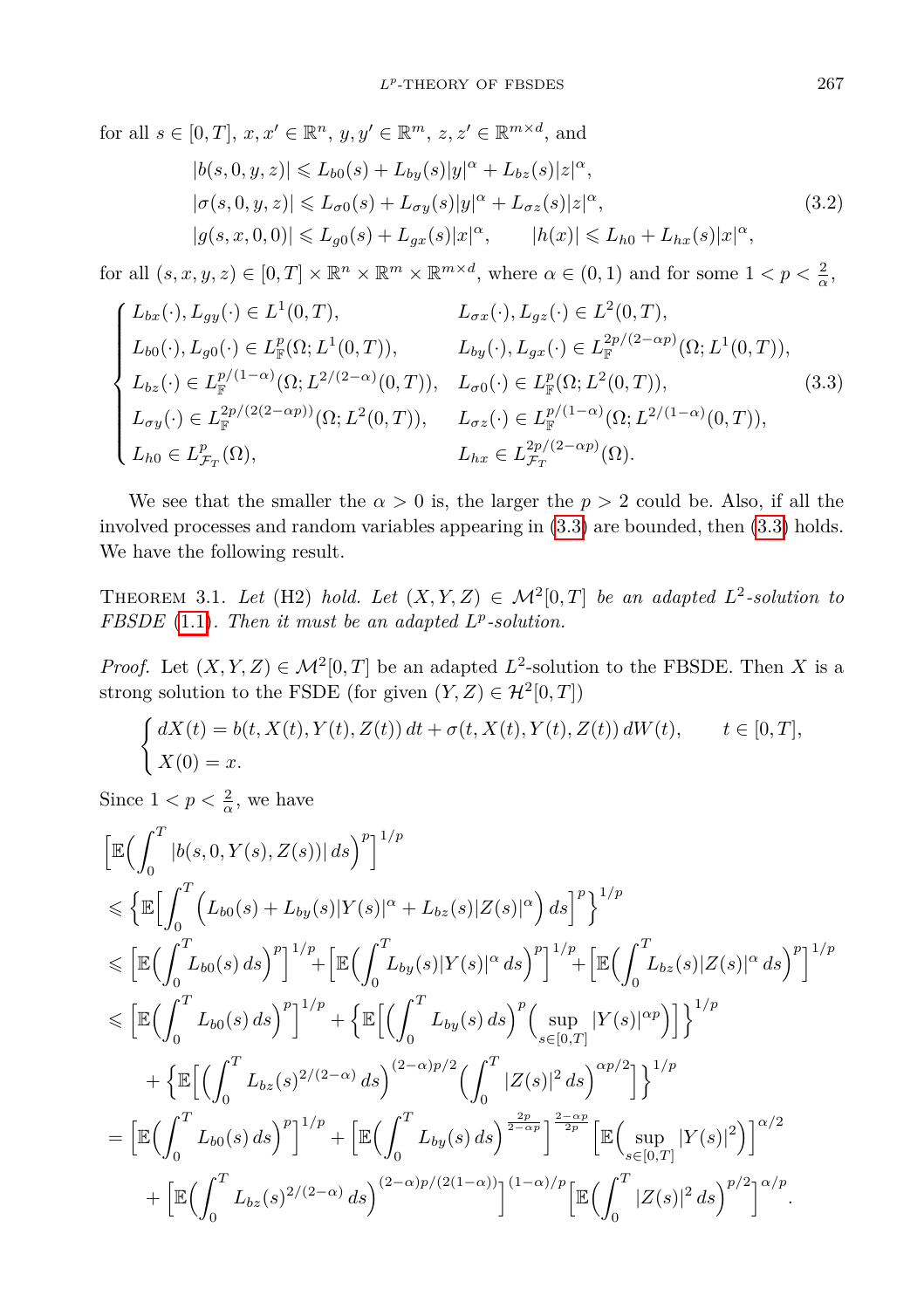Similarly, we have (with  $1 < p < \frac{2}{\alpha}$ )

$$
\begin{split}\n&\left[\mathbb{E}\Big(\int_{0}^{T}|\sigma(s,0,Y(s),Z(s))|^{2}ds\Big)^{p/2}\right]^{1/p} \\
&\leq \left\{\mathbb{E}\Big[\int_{0}^{T}\big(L_{\sigma0}(s)+L_{\sigma y}(s)|Y(s)|^{\alpha}+L_{\sigma z}(s)|Z(s)|^{\alpha}\big)^{2}ds\Big]^{p/2}\right\}^{1/p} \\
&\leq \left[\mathbb{E}\Big(\int_{0}^{T}L_{\sigma0}(s)^{2}ds\Big)^{p/2}\right]^{1/p}+\left[\mathbb{E}\Big(\int_{0}^{T}L_{\sigma y}(s)^{2}|Y(s)|^{2\alpha}ds\Big)^{p/2}\right]^{1/p} \\
&+\left[\mathbb{E}\Big(\int_{0}^{T}L_{\sigma z}(s)^{2}|Z(s)|^{2\alpha}ds\Big)^{p/2}\right]^{1/p} \\
&\leq \left[\mathbb{E}\Big(\int_{0}^{T}L_{\sigma0}(s)^{2}ds\Big)^{p/2}\right]^{1/p}+\left\{\mathbb{E}\Big[\Big(\int_{0}^{T}L_{\sigma y}(s)^{2}ds\Big)^{p/2}\Big(\sup_{s\in[0,T]}|Y(s)|\Big)^{\alpha p}\Big]\right\}^{1/p} \\
&+\left[\mathbb{E}\Big(\int_{0}^{T}L_{\sigma z}(s)^{2/(1-\alpha)}ds\Big)^{(1-\alpha)p/2}\Big(\int_{0}^{T}|Z(s)|^{2}ds\Big)^{\alpha p/2}\right]^{1/p} \\
&\leq \left[\mathbb{E}\Big(\int_{0}^{T}L_{\sigma0}(s)^{2}ds\Big)^{p/2}\right]^{1/p}+\left[\mathbb{E}\Big(\int_{0}^{T}L_{\sigma y}(s)^{2}ds\Big)^{\frac{p}{2-\alpha p}}\right]^{\frac{2-\alpha p}{2p}}\left[\mathbb{E}\Big(\sup_{s\in[0,T]}|Y(s)|^{2}\Big)\right]^{\alpha} \\
&+\left[\mathbb{E}\Big(\int_{0}^{T}L_{\sigma z}(s)^{2/(1-\alpha)}ds\Big)^{p/2}\right]^{(1-\alpha)/p}\left[\mathbb{E}\Big(\int_{0}^{T}|Z(s)|^{2}ds\Big)^{p/2}\right]^{\alpha/p}.\n\end{split}
$$

Consequently, we obtain

$$
\mathbb{E}\left[\sup_{t\in[0,T]}|X(t)|^p\right] \leqslant K \mathbb{E}\left[|x|^p + \left(\int_0^T |b(s,0,Y(s),Z(s))|ds\right)^p\right] + \left(\int_0^T |\sigma(s,0,Y(s),Z(s))|^2 ds\right)^{p/2}\right] < \infty.
$$

We now look at the BSDE (for given  $X \in L^2_{\mathbb{F}}(\Omega; C([0,T]; \mathbb{R}^n))$ ). Note that

$$
\begin{split}\n&\left[\mathbb{E}\Big(\int_{0}^{T}|g(s,X(s),0,0)|ds\Big)^{p}\right]^{1/p} \leq \left\{\mathbb{E}\Big[\int_{0}^{T}\big(L_{g0}(s)+L_{gx}(s)|X(s)|^{\alpha}\big)ds\Big]^{p}\right\}^{1/p} \\
&\leq \left[\mathbb{E}\Big(\int_{0}^{T}L_{g0}(s)ds\Big)^{p}\right]^{1/p} + \left[\mathbb{E}\Big(\int_{0}^{T}L_{gx}(s)|X(s)|^{\alpha}ds\Big)^{p}\right]^{1/p} \\
&\leq \left[\mathbb{E}\Big(\int_{0}^{T}L_{g0}(s)ds\Big)^{p}\right]^{1/p} + \left\{\mathbb{E}\Big[\Big(\int_{0}^{T}L_{gx}(s)ds\Big)^{p}\Big(\sup_{s\in[0,T]}|X(s)|\Big)^{\alpha p}\Big]\right\}^{1/p} \\
&\leq \left[\mathbb{E}\Big(\int_{0}^{T}L_{g0}(s)ds\Big)^{p}\right]^{1/p} + \left[\mathbb{E}\Big(\int_{0}^{T}L_{gx}(s)ds\Big)^{\frac{2-p}{2-\alpha p}}\right]^{\frac{2-\alpha p}{2p}}\left[\mathbb{E}\Big(\sup_{s\in[0,T]}|X(s)|^{2}\big)\right]^{\alpha/2},\n\end{split}
$$

and

$$
\begin{split} &\left[\mathbb{E}\Big(|h(X(T))|^p\Big)\right]^{1/p} \leqslant \left[\mathbb{E}\Big(L_{h0}+L_{hx}|X(T)|^{\alpha}\Big)^p\right]^{1/p} \\ &\leqslant \left[\mathbb{E}L_{h0}^p\right]^{1/p}+\left[\mathbb{E}\Big(L_{hx}^p|X(T)|^{\alpha p}\Big)\right]^{1/p} \leqslant \left[\mathbb{E}L_{h0}^p\right]^{1/p}+\left[\mathbb{E}L_{hx}^{\frac{2p}{2-\alpha p}}\right]^{\frac{2-\alpha p}{2p}}\left[\mathbb{E}|X(T)|^2\right]^{\alpha/2}.\end{split}
$$

Hence, our conclusion follows.  $\blacksquare$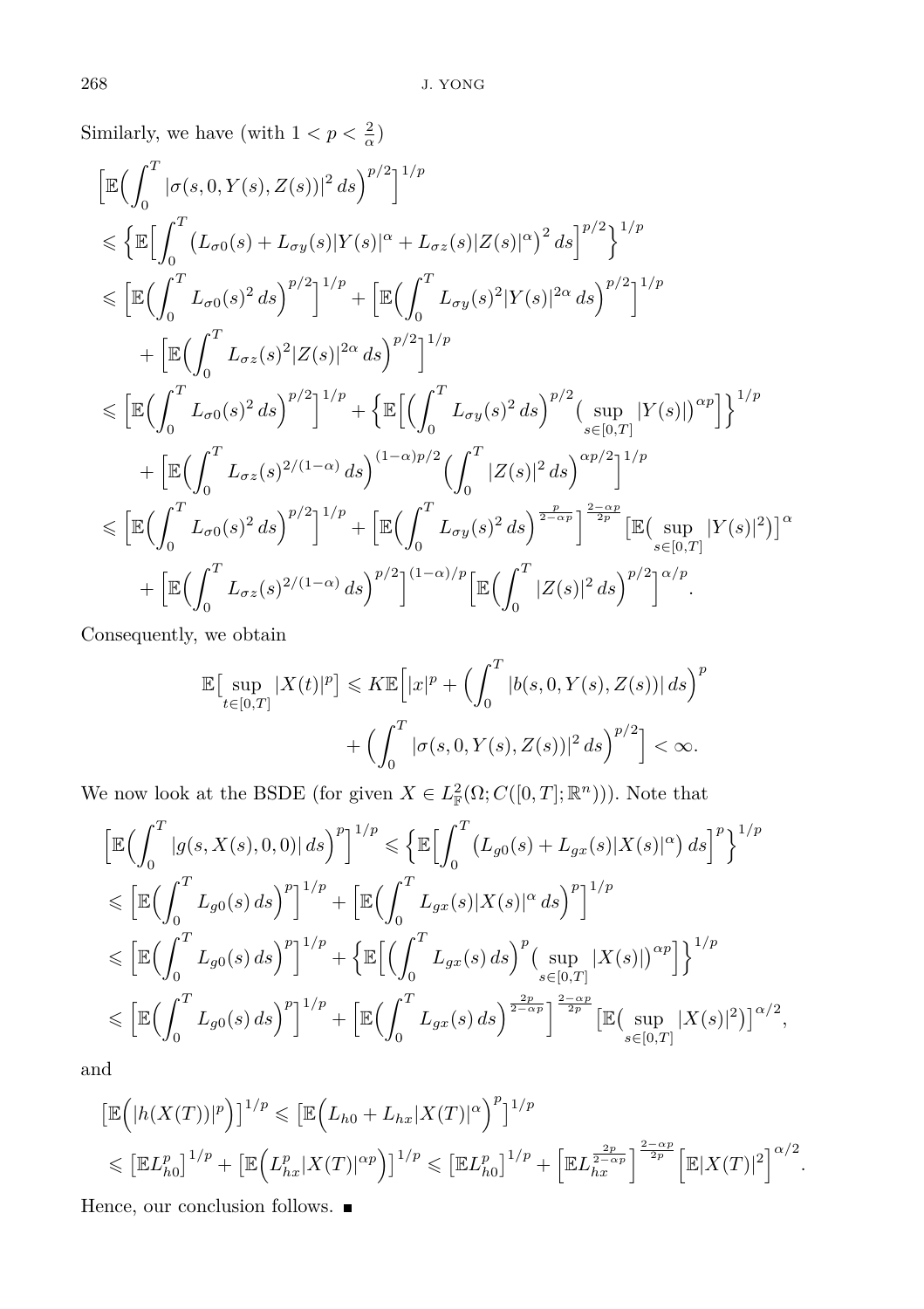**4. Global decoupling.** In this section, we look at another approach, inspired by the so-called *Four-Step Scheme* ([\[15\]](#page-30-5)). More precisely, suppose (*X, Y, Z*) is an adapted solution to FBSDE [\(1.1\)](#page-0-0). We assume that the backward component *Y* admits the following representation, in terms of the forward component *X*:

<span id="page-14-0"></span>
$$
Y(t) = v(t, X(t)), \qquad t \in [0, T], \tag{4.1}
$$

for some random field  $v(\cdot, \cdot)$ . Let  $(v(\cdot, \cdot), q(\cdot, \cdot))$  satisfy the following:

$$
v^{k}(t,x) = v^{k}(T,x) - \int_{t}^{T} p^{k}(s,x) ds - \int_{t}^{T} \sum_{i=1}^{d} q^{ik}(s,x) dW_{i}(s),
$$
  
\n
$$
t \in [0,T], \ 1 \le k \le d, \quad (4.2)
$$

with  $p^k(\cdot, \cdot)$ ,  $q^{ik}(\cdot, \cdot)$  being proper R-valued random fields. By Itô–Ventzell's formula,

$$
v^{k}(t, X(t)) = v^{k}(T, X(T)) - \int_{t}^{T} \left\{ p^{k}(s, X(s))
$$
  
+  $\frac{1}{2}$ tr  $\left[ v_{xx}^{k}(s, X(s)) (\sigma \sigma^{\top})(s, X(s), Y(s), Z(s)) \right]$   
+  $v_{x}^{k}(s, X(s)) b(s, X(s), Y(s), Z(s))$   
+ tr  $\left[ q_{x}^{k}(s, X(s)) \sigma(s, X(s), Y(s), Z(s)) \right] \right\} ds$   
-  $\int_{t}^{T} \left[ q^{k}(s, X(s)) + v_{x}^{k}(s, X(s)) \sigma(s, X(s), Y(s), Z(s)) \right] dW(s)$  (4.3)

Comparing with the BSDE

$$
Y(t) = h(X(T)) + \int_{t}^{T} g(s, X(s), Y(s), Z(s)) ds - \int_{t}^{T} Z(s) dW(s), \tag{4.4}
$$

we see that the following should be satisfied

<span id="page-14-2"></span><span id="page-14-1"></span>
$$
\begin{cases}\nZ(t) = q(t, X(t)) + v_x(t, X(t))\sigma(t, X(t), v(t, X(t)), Z(t)), \\
p^k(t, X(t)) = -g^k(t, X(t), v(t, X(t)), Z(t)) \\
- \frac{1}{2}\text{tr}\left[v_{xx}^k(t, X(t))(\sigma\sigma^\top)(t, X(t), v(t, X(t)), Z(t))\right] \\
- v_x^k(t, X(t))b(t, X(t), v(t, X(t)), Z(t)) \\
- \text{tr}\left[q_x^k(t, X(t))\sigma(t, X(t), v(t, X(t)), Z(t))\right], \\
v(T, X(T)) = h(X(T)).\n\end{cases} \tag{4.5}
$$

Hence, we obtain the following system of *backward stochastic partial differential equations* (BSPDE, for short) coupled with an algebraic equation:

$$
\begin{cases}\nv^{k}(t,x) = h^{k}(x) + \int_{t}^{T} \left\{ g^{k}(s,x,v(s,x),z) + \frac{1}{2} \text{tr}\left[v_{xx}^{k}(s,x)(\sigma\sigma^{T})(s,x,v(s,x),z)\right] \right. \\
\left. + v_{x}^{k}(s,x)b(s,x,v(s,x),z) + \text{tr}\left[q_{x}^{k}(s,x)\sigma(s,x,v(s,x),z)\right] \right\} ds \\
-\int_{t}^{T} q^{k}(s,x) dW(s), \qquad (t,x) \in [0,T] \times \mathbb{R}^{n}, \text{ a.s.} \\
z = q(t,x) + v_{x}(t,x)\sigma(t,x,v(t,x),z), \qquad (t,x) \in [0,T] \times \mathbb{R}^{n}.\n\end{cases} \tag{4.6}
$$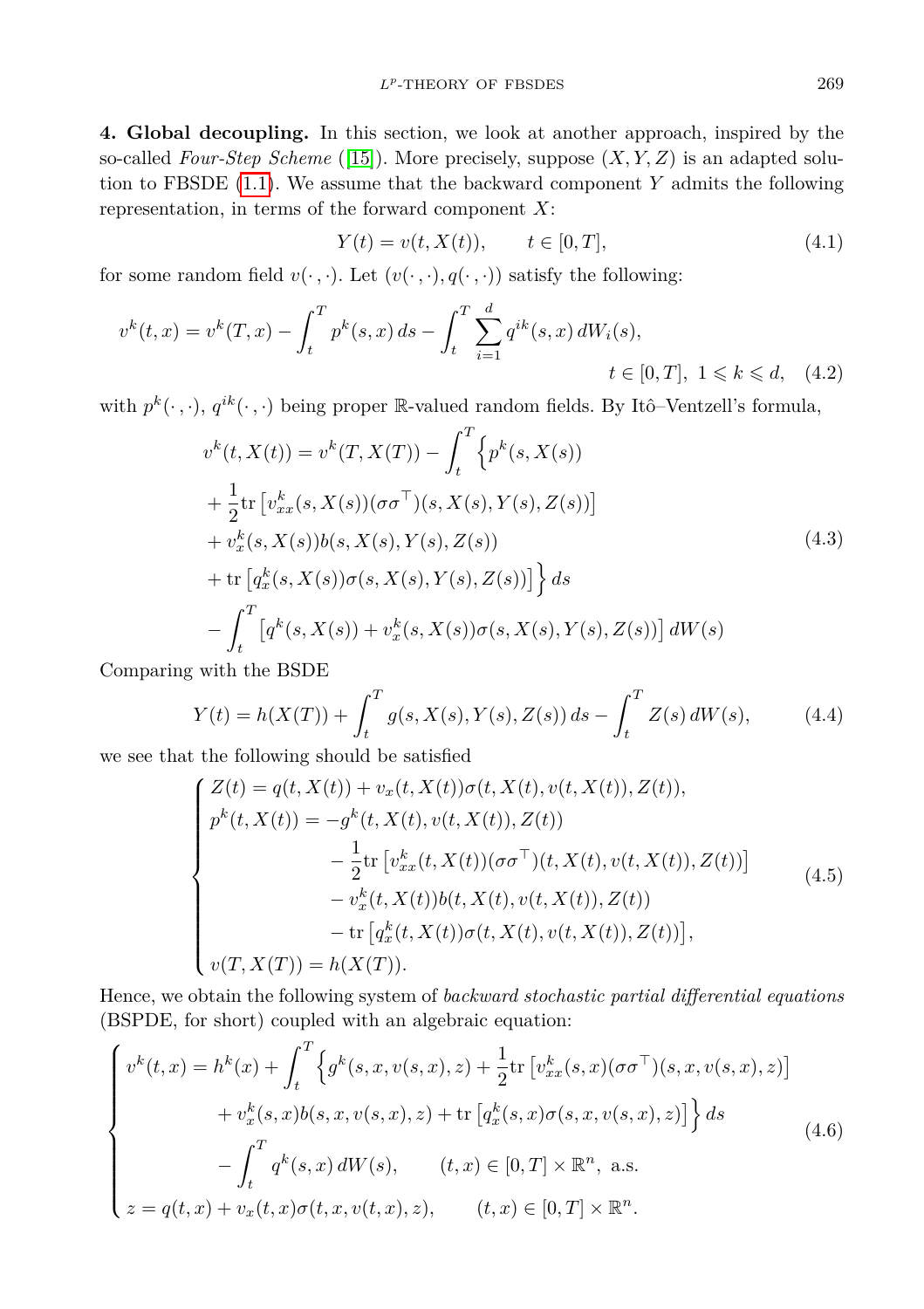Suppose the above BSPDE admits an adapted strong solution  $(v(\cdot, \cdot), q(\cdot, \cdot))$  (with enough regularity). As a consequence,

<span id="page-15-0"></span>
$$
Z(t) = \zeta(t, X(t)), \qquad t \in [0, T].
$$

Then we consider the following FSDE:

$$
\begin{cases}\n dX(t) = b(t, X(t), v(t, X(t)), \zeta(t, X(t))) dt \\
 + \sigma(t, X(t), v(t, X(t)), \zeta(t, X(t))) dW(t), \quad t \in [0, T], \\
 X(0) = x.\n\end{cases} \tag{4.7}
$$

When the above FSDE admits a (strong) solution *X*, then we define *Y* by [\(4.1\)](#page-14-0) and determine *Z* by the first equation in  $(4.5)$ , the triple  $(X, Y, Z)$  turns out to be an adapted solution to [\(1.1\)](#page-0-0). Consequently, if the solution *X* to [\(4.7\)](#page-15-0) is in  $L^p_{\mathbb{F}}(\Omega; C([0,T]; \mathbb{R}^n))$ , then by the usual arguments for BSDEs  $([2, 6])$  $([2, 6])$  $([2, 6])$  $([2, 6])$ , we obtain an adapted  $L^p$ -solution  $(X, Y, Z)$ to [\(1.1\)](#page-0-0). We refer to the above procedure as the *global decoupling*, which is essentially the random coefficient version of the so-called *Four-Step Scheme* introduced in [\[15\]](#page-30-5) (see [\[16,](#page-30-0) [17\]](#page-31-6) also).

Let us make an observation. For convenience, let  $d = 1$ . Then in order the last equation in [\(4.6\)](#page-14-2) to admit a unique solution *z*, we need that

$$
\det [I - v_x(t, x)\sigma_z(t, x, v(t, x), z)] \neq 0.
$$

In particular, at  $t = T$ , we need

$$
\det [I - h_x(x)\sigma_z(T, x, h(x), z)] \neq 0.
$$

This is comparable with the solvability condition  $1 - ac \neq 0$  presented in Example [2.1.](#page-2-2) See also the comments at the end of Section 2.

Let us now look at some important special cases.

1. The random field  $\sigma$  is independent of z. In this case, our FBSDE reads

$$
\begin{cases}\n dX(t) = b(t, X(t), Y(t), Z(t)) dt + \sigma(t, X(t), Y(t)) dW(t), \quad t \in [0, T], \\
 dY(t) = -g(t, X(t), Y(t), Z(t)) dt + Z(t) dW(t), \quad t \in [0, T], \\
 X(0) = x, \qquad Y(T) = h(X(T)).\n\end{cases} (4.8)
$$

and the last equation in [\(4.6\)](#page-14-2) becomes

<span id="page-15-1"></span>
$$
z = q(t, x) + v_x(t, x)\sigma(t, x, v(t, x)).
$$
\n(4.9)

Consequently, the BSPDE in [\(4.6\)](#page-14-2) takes a simpler form:

$$
v^{k}(t,x) = h^{k}(x) + \int_{t}^{T} \left\{ g^{k}(s,x,v(s,x),q(s,x) + v_{x}(s,x)\sigma(s,x,v(s,x))) + \frac{1}{2} \text{tr} \left[ v_{xx}^{k}(s,x)(\sigma\sigma^{T})(s,x,v(s,x)) \right] + v_{x}^{k}(s,x)b(s,x,v(s,x),q(s,x) + v_{x}(s,x)\sigma(s,x,v(s,x))) + \text{tr} \left[ q_{x}^{k}(s,x)\sigma(s,x,v(s,x)) \right] \right\} ds - \int_{t}^{T} q^{k}(s,x) dW(s),
$$
\n
$$
(t,x) \in [0,T] \times \mathbb{R}^{n}, \text{ a.s.}
$$
\n(4.10)

Some relevant results can be found in [\[5,](#page-30-9) [22\]](#page-31-7). But, they are not enough to realize the above global decoupling.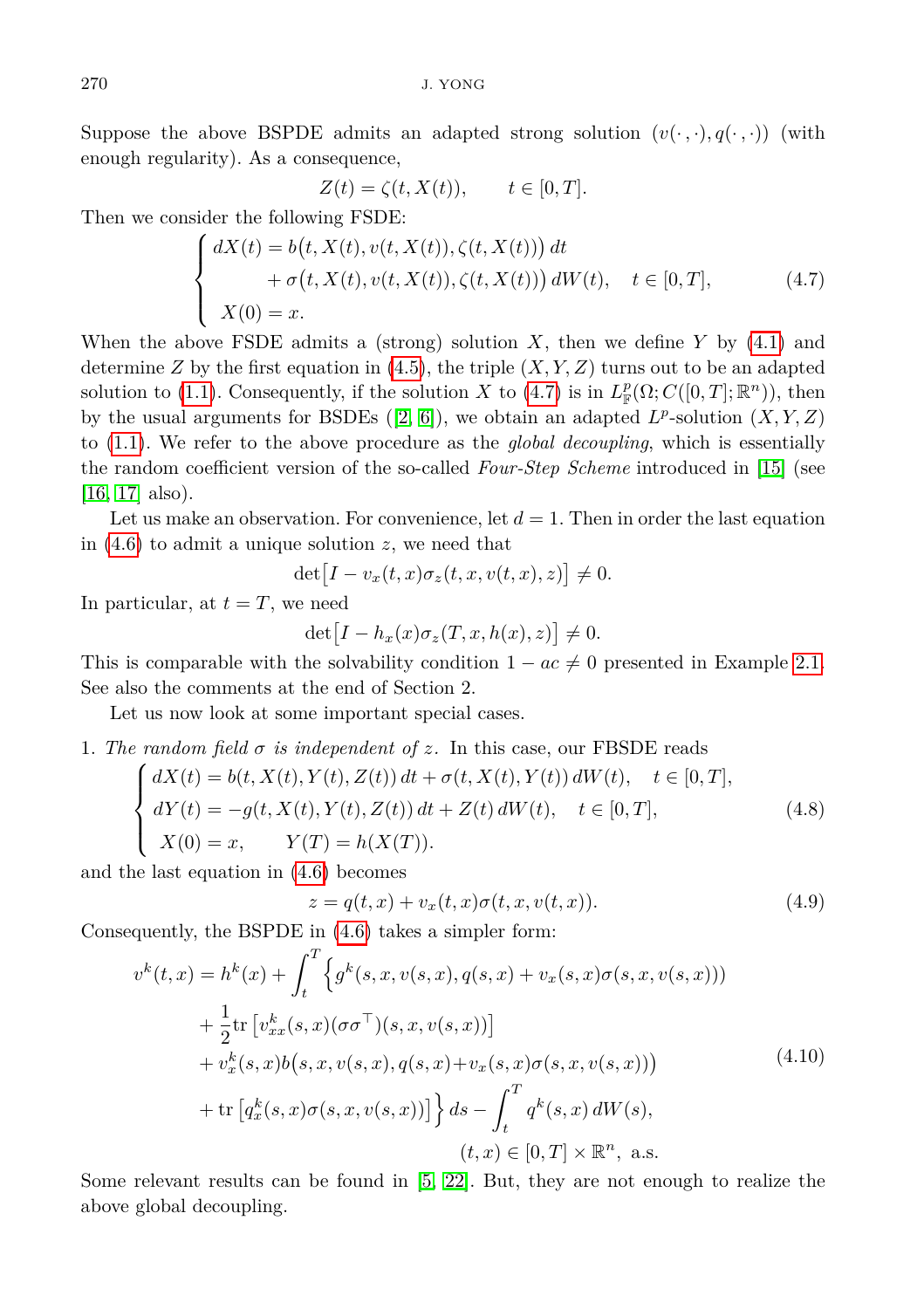2*. Coefficients are deterministic and σ is independent of z.* In this case, BSPDE becomes a system of parabolic PDEs:

$$
\begin{cases}\nv_t^k(t,x) + \frac{1}{2}\text{tr}\left[v_{xx}^k(t,x)\sigma\sigma^\top(t,x,v(t,x))\right] + v_x^k(t,x)b(t,x,v(t,x)) \\
\quad + g^k(t,x,v(t,x),v_x(t,x)\sigma(t,x,v(t,x))) = 0, \\
&\quad (t,x) \in [0,T] \times \mathbb{R}^n, \quad 1 \leq k \leq n, \\
v(T,x) = h(x), \qquad x \in \mathbb{R}^n.\n\end{cases} \tag{4.11}
$$

For such a system, by [\[12\]](#page-30-10) (see also [\[15\]](#page-30-5)), we know that under proper conditions it admits a unique classical solution  $v(\cdot, \cdot) \in C^{1,2}([0,T] \times \mathbb{R}^n)$ , with  $v(\cdot, \cdot), v_x(\cdot, \cdot), v_{xx}(\cdot, \cdot)$  all being bounded. Then  $(Y, Z)$  are bounded and hence X is in  $L^p$  for any  $p > 1$ . This means that the global decoupling which is now the four-step scheme can be realized.

The results presented above are mainly formal and far from satisfactory. We pose the following open problem.

Open Problem 1.

(a) Under what suitable (nontrivial) conditions, is BSPDE [\(4.6\)](#page-14-2) well-posed with good enough regularity?

(b) Find conditions under which BSPDE [\(4.10\)](#page-15-1) is well-posed with satisfied regularity.

(c) How can one realize the global decoupling when  $\sigma$  is degenerate?

**5. Linear FBSDEs and Riccati equation.** In this section, we are going to look at linear FBSDEs. Although they are special cases of general nonlinear FBSDEs, the general theory does not cover such special cases.

<span id="page-16-0"></span>Consider the following linear FBSDE on [0*, T*]:

$$
\begin{cases}\n dX(t) = \left[ A_0(t)X(t) + B_0(t)Y(t) + \sum_{\ell=1}^d C_{0\ell}(t)Z_{\ell}(t) + b(t) \right] dt \\
 \quad + \sum_{k=1}^d \left[ A_k(t)X(t) + B_k(t)Y(t) + \sum_{\ell=1}^d C_{k\ell}(t)Z_{\ell}(t) + \sigma_k(t) \right] dW_k(t), \\
 dY(t) = -\left[ \widehat{A}(t)X(t) + \widehat{B}(t)Y(t) + \sum_{\ell=1}^d \widehat{C}_{\ell}(t)Z_{\ell}(t) + g(t) \right] dt + \sum_{k=1}^d Z_k(t) dW_k(t), \\
 X(0) = x, \qquad Y(T) = HX(T) + h.\n\end{cases} \tag{5.1}
$$

In the above,  $A_0(\cdot), B_0(\cdot)$  and so on, are called coefficients, and  $b(\cdot), \sigma_k(\cdot), g(\cdot)$ *, h* are called non-homogeneous terms. Here, we introduce the following assumption.

**(H3)** Let the coefficients satisfy:

$$
\begin{cases}\nA_k(\cdot) \in L^{\infty}_\mathbb{F}(0,T;\mathbb{R}^{n \times n}), & 0 \leqslant k \leqslant d, \\
B_k(\cdot), C_{k\ell}(\cdot) \in L^{\infty}_\mathbb{F}(0,T;\mathbb{R}^{n \times m}), & 0 \leqslant k \leqslant d, 1 \leqslant \ell \leqslant d, \\
\widehat{A}(\cdot) \in L^{\infty}_\mathbb{F}(0,T;\mathbb{R}^{m \times n}), & \widehat{B}(\cdot), \widehat{C}_{\ell}(\cdot) \in L^{\infty}_\mathbb{F}(0,T;\mathbb{R}^{m \times m}), & 1 \leqslant \ell \leqslant d, \\
H \in L^{\infty}_{\mathcal{F}_T}(\Omega;\mathbb{R}^{m \times n}), & \n\end{cases} \tag{5.2}
$$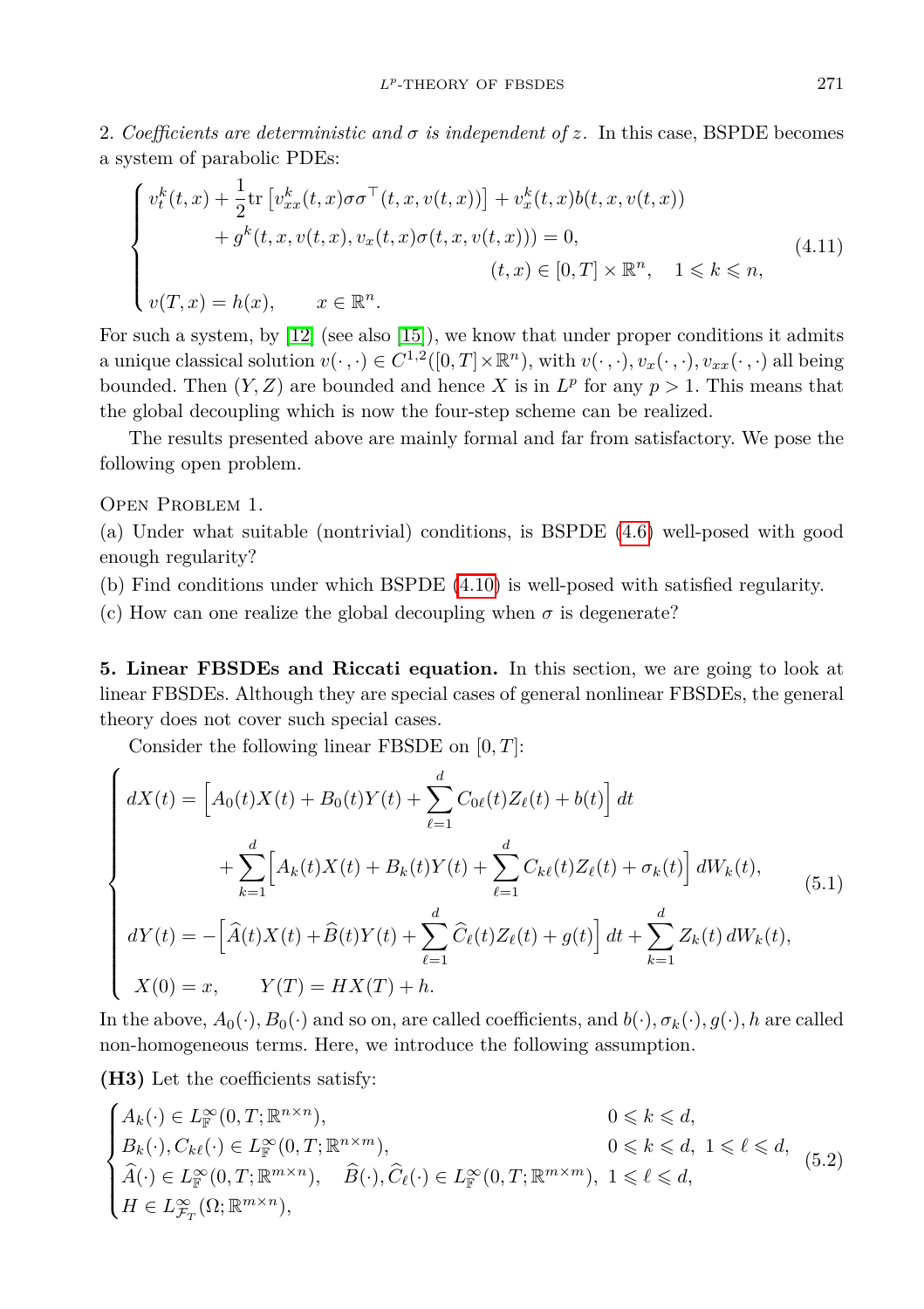and the non-homogeneous terms satisfy

$$
\begin{cases}\nb(\cdot) \in L^p_{\mathbb{F}}(\Omega; L^1(0, T; \mathbb{R}^n)), & \sigma_k(\cdot) \in L^p_{\mathbb{F}}(\Omega; L^2(0, T; \mathbb{R}^n)), \quad 1 \leq k \leq d, \\
g(\cdot) \in L^p_{\mathbb{F}}(\Omega; L^1(0, T; \mathbb{R}^m)), & h \in L^p_{\mathcal{F}_T}(\Omega; \mathbb{R}^m).\n\end{cases} \tag{5.3}
$$

Suppose that  $(X, Y, Z)$  is an adapted solution to  $(5.1)$ , and that

<span id="page-17-0"></span>
$$
Y(t) = P(t)X(t) + \eta(t),\tag{5.4}
$$

where  $P(\cdot)$  satisfies

$$
\begin{cases}\n dP(t) = \Gamma(t) dt + \sum_{k=1}^{d} \Lambda_k(t) dW_k(t), \\
 P(T) = H,\n\end{cases}
$$
\n(5.5)

with  $\Gamma(\cdot)$  and  $\Lambda_k(\cdot)$  undetermined, and  $\eta(\cdot)$  satisfies

<span id="page-17-1"></span>
$$
\begin{cases}\n d\eta(t) = \alpha(t) dt + \sum_{k=1}^{d} \zeta_k(t) dW_k(t), \\
 \eta(T) = h,\n\end{cases}
$$
\n(5.6)

with  $\alpha(\cdot)$  and  $\zeta_k(\cdot)$  undetermined. Then (suppressing *t*)

$$
-\left[\hat{A}X + \hat{B}Y + \sum_{k=1}^{d} \hat{C}_{k}Z_{k} + g\right]dt + \sum_{k=1}^{d} Z_{k} dW_{k} = dY = d(PX + \eta)
$$
  
=  $\left[\Gamma X + P\left(A_{0}X + B_{0}Y + \sum_{k=1}^{d} C_{0k}Z_{k} + b\right) + \sum_{k=1}^{d} \Lambda_{k}\left(A_{k}X + B_{k}Y + \sum_{\ell=1}^{d} C_{k\ell}Z_{\ell} + \sigma_{k}\right) + \alpha\right]dt + \sum_{k=1}^{d} \left[P\left(A_{k}X + B_{k}Y + \sum_{\ell=1}^{d} C_{k\ell}Z_{\ell} + \sigma_{k}\right) + \Lambda_{k}X + \zeta_{k}\right]dW_{k}.$ 

Hence, one should have

$$
Z_k = PA_k X + PB_k(PX + \eta) + P \sum_{\ell=1}^d C_{k\ell} Z_\ell + P\sigma_k + \Lambda_k X + \zeta_k
$$
  
= 
$$
\sum_{\ell=1}^d PC_{k\ell} Z_\ell + [P(A_k + B_k P) + \Lambda_k] X + P(B_k \eta + \sigma_k) + \zeta_k, \quad 1 \le k \le d.
$$

Or, equivalently,

$$
\begin{pmatrix} Z_1 \\ Z_2 \\ \vdots \\ Z_d \end{pmatrix} = \begin{pmatrix} PC_{11} & PC_{12} & \cdots & PC_{1d} \\ PC_{21} & PC_{22} & \cdots & PC_{2d} \\ \vdots & \vdots & \ddots & \vdots \\ PC_{d1} & PC_{d2} & \cdots & PC_{dd} \end{pmatrix} \begin{pmatrix} Z_1 \\ Z_2 \\ \vdots \\ Z_d \end{pmatrix} + \begin{pmatrix} [P(A_1 + B_1P) + \Lambda_1]X + P(B_1\eta + \sigma_1) + \zeta_1 \\ [P(A_2 + B_2P) + \Lambda_2]X + P(B_2\eta + \sigma_2) + \zeta_2 \\ \vdots \\ [P(A_d + B_dP) + \Lambda_d]X + P(B_d\eta + \sigma_d) + \zeta_d \end{pmatrix}
$$

*.*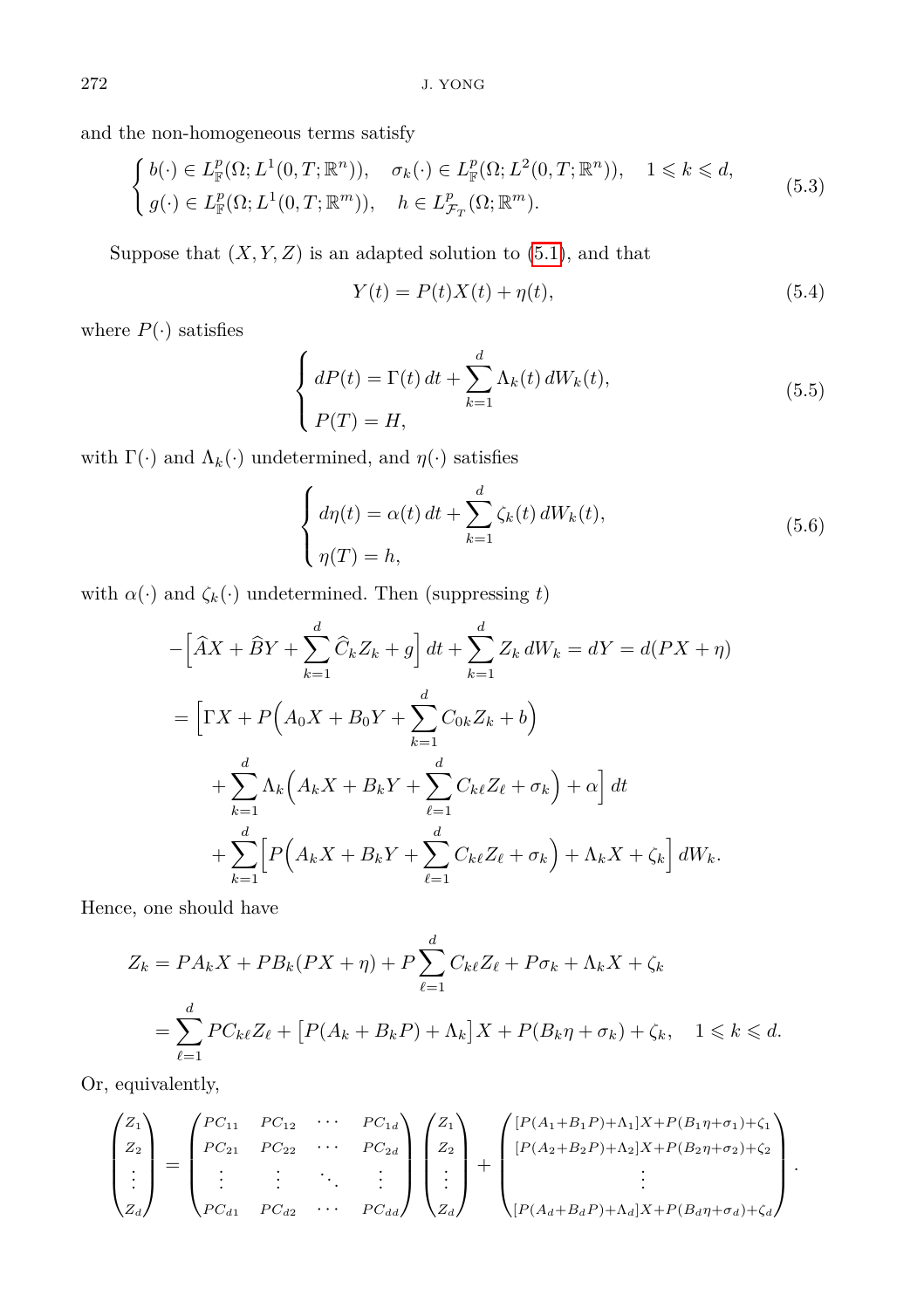Thus, we should have

$$
\begin{pmatrix} Z_1 \\ Z_2 \\ \vdots \\ Z_d \end{pmatrix} = \begin{pmatrix} I - PC_{11} & -PC_{12} & \cdots & -PC_{1d} \\ -PC_{21} & I - PC_{22} & \cdots & -PC_{2d} \\ \vdots & \vdots & \ddots & \vdots \\ -PC_{d1} & -PC_{d2} & \cdots & I - PC_{dd} \end{pmatrix}^{-1} \begin{pmatrix} [P(A_1 + B_1P) + \Lambda_1]X + P(B_1\eta + \sigma_1) + \zeta_1 \\ [P(A_2 + B_2P) + \Lambda_2]X + P(B_2\eta + \sigma_2) + \zeta_2 \\ \vdots \\ [P(A_d + B_dP) + \Lambda_d]X + P(B_d\eta + \sigma_d) + \zeta_d \end{pmatrix},
$$

and assume the inverse exists. The existence of such an inverse is comparable with the invertibility of the matrix  $I - h_x(x)\sigma_z(s, x, y, z)$  mentioned at the end of Section 2. Let us write the above as

$$
Z_k(t) = \sum_{\ell=1}^d \Gamma_{k\ell}(t, P(t)) \Big[ \{ P(t) \big[ A_\ell(t) + B_\ell(t) P(t) \big] + \Lambda_\ell(t) \} X(t) + P(t) \big[ B_\ell(t) \eta(t) + \sigma_\ell(t) \big] + \zeta_\ell(t) \Big], \qquad 1 \leq k \leq d, \quad (5.7)
$$

where

$$
\left(\Gamma_{k\ell}(t,P)\right)_{d\times d} = \begin{pmatrix} I - PC_{11} & -PC_{12} & \cdots & -PC_{1d} \\ -PC_{21} & I - PC_{22} & \cdots & -PC_{2d} \\ \vdots & \vdots & \ddots & \vdots \\ -PC_{d1} & -PC_{d2} & \cdots & I - PC_{dd} \end{pmatrix}^{-1}
$$

Then, comparing the drift terms, one has

$$
0 = \hat{A}X + \hat{B}(PX + \eta) + \Gamma X + PA_0X + PB_0(PX + \eta) + Pb + \alpha + g
$$
  
+ 
$$
\sum_{k=1}^{d} \hat{C}_k \sum_{\ell=1}^{d} \Gamma_{k\ell}(t, P) \{ [P(A_{\ell} + B_{\ell}P) + \Lambda_{\ell}]X + P(B_{\ell}\eta + \sigma_{\ell}) + \zeta_{\ell} \}
$$
  
+ 
$$
\sum_{k=1}^{d} PC_{0k} \sum_{\ell=1}^{d} \Gamma_{k\ell}(t, P) \{ [P(A_{\ell} + B_{\ell}P) + \Lambda_{\ell}]X + P(B_{\ell}\eta + \sigma_{\ell}) + \zeta_{\ell} \}
$$
  
+ 
$$
\sum_{k=1}^{d} \Lambda_k \Big[ A_k X + B_k (PX + \eta)
$$
  
+ 
$$
\sum_{\ell=1}^{d} C_{k\ell} \sum_{j=1}^{d} \Gamma_{\ell j}(t, P) \{ [P(A_j + B_jP) + \Lambda_j]X + P(B_j\eta + \sigma_j) + \zeta_j \} + \sigma_k \Big]
$$
  
= 
$$
\Big[ \Gamma + PA_0 + \hat{B}P + PB_0P + \hat{A}
$$
  
+ 
$$
\sum_{k=1}^{d} (\hat{C}_k + PC_{0k}) \sum_{\ell=1}^{d} \Gamma_{k\ell}(t, P) [P(A_{\ell} + B_{\ell}P) + \Lambda_{\ell}]
$$
  
+ 
$$
\sum_{k=1}^{d} \Lambda_k (A_k + B_kP + \sum_{\ell=1}^{d} \sum_{j=1}^{d} C_{j\ell} \Gamma_{j\ell}(t, P) [P(A_{\ell} + B_{\ell}P) + \Lambda_{\ell}] \Big) \Big] X
$$

*.*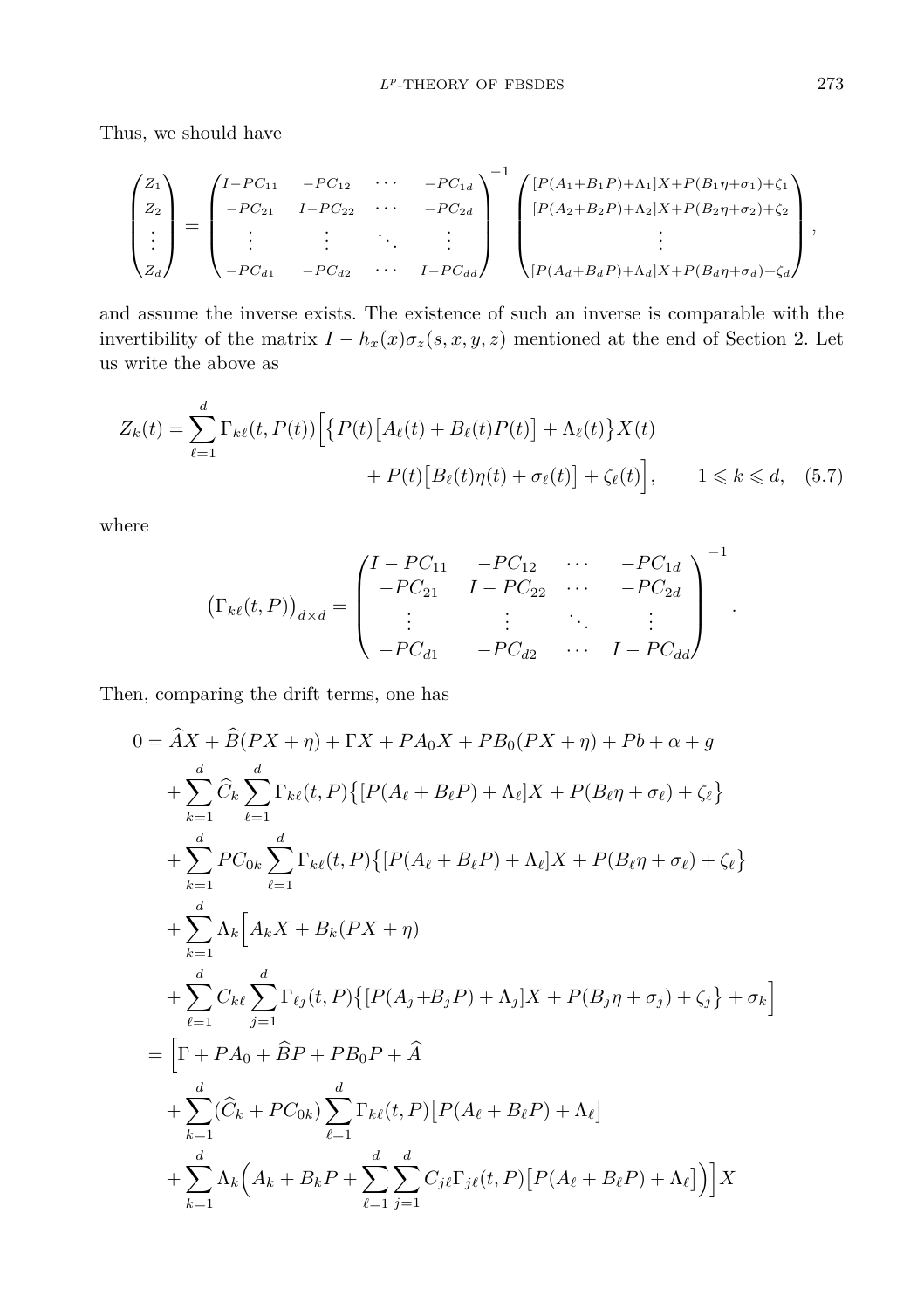+ 
$$
\left[ \hat{B} + PB_0 + \sum_{k=1}^d (\hat{C}_k + PC_{0k}) \sum_{\ell=1}^d \Gamma_{k\ell}(t, P) PB_\ell \right]
$$
  
+ 
$$
\sum_{k=1}^d \Lambda_k \left( B_k + \sum_{\ell=1}^d C_{k\ell} \sum_{j=1}^d \Gamma_{\ell j}(t, P) PB_j \right) \right] \eta
$$
  
+ 
$$
\sum_{k=1}^d \left[ (\hat{C}_k + PC_{0k}) \sum_{\ell=1}^d \Gamma_{k\ell}(t, P) + \Lambda_k \sum_{\ell=1}^d \sum_{j=1}^d C_{kj} \Gamma_{j\ell}(t, P) \right] \zeta_\ell
$$
  
+ 
$$
\sum_{k=1}^d \sum_{\ell=1}^d \left[ (\hat{C}_k + PC_{0k}) \Gamma_{k\ell}(t, P) + \sum_{j=1}^d \Lambda_k C_{kj} \Gamma_{j\ell}(t, P) + \Lambda_\ell \right] \sigma_\ell + Pb + \alpha + g.
$$

Hence, we seek an adapted solution  $(P(\cdot),\Lambda(\cdot))$  to the following  $Riccati$   $BSDE:$ 

<span id="page-19-0"></span>
$$
\begin{cases}\ndP = -\left[PA_0 + \hat{B}P + PB_0P\right. \\
\left. + \sum_{k=1}^d (\hat{C}_k + PC_{0k}) \sum_{\ell=1}^d \Gamma_{k\ell}(t, P) \left[ P(A_{\ell} + B_{\ell}P) + \Lambda_{\ell} \right] + \hat{A} \\
\left. + \sum_{k=1}^d \Lambda_k \left( A_k + B_k P + \sum_{\ell=1}^d \sum_{j=1}^d C_{j\ell} \Gamma_{j\ell}(t, P) \left[ P(A_{\ell} + B_{\ell}P) + \Lambda_{\ell} \right] \right) \right] dt \\
\left. + \sum_{k=1}^d \Lambda_k dW_k(t),\n\end{cases} \tag{5.8}
$$
\n
$$
+ \sum_{k=1}^d \Lambda_k dW_k(t),
$$

Then we look for an adapted solution  $(\eta(\cdot),\zeta(\cdot))$  to the following BSDE:

<span id="page-19-1"></span>
$$
\begin{cases}\nd\eta = -\left\{\left[\hat{B} + PB_0 + \sum_{k=1}^d (\hat{C}_k + PC_{0k}) \sum_{\ell=1}^d \Gamma_{k\ell}(t, P)PB_\ell\right.\right. \\
\left. + \sum_{k=1}^d \Lambda_k \left(B_k + \sum_{\ell=1}^d C_{k\ell} \sum_{j=1}^d \Gamma_{\ell j}(t, P)PB_j\right)\right]\eta \\
+ \sum_{k=1}^d \left[ (\hat{C}_k + PC_{0k}) \sum_{\ell=1}^d \Gamma_{k\ell}(t, P) + \Lambda_k \sum_{\ell=1}^d \sum_{j=1}^d C_{kj} \Gamma_{j\ell}(t, P) \right] \zeta_\ell \\
+ \sum_{k=1}^d \sum_{\ell=1}^d \left[ (\hat{C}_k + PC_{0k}) \Gamma_{k\ell}(t, P)P + \sum_{j=1}^d \Lambda_k C_{kj} \Gamma_{j\ell}(t, P)P + \Lambda_k \right] \sigma_\ell \\
+ Pb + g \right\} dt + \sum_{k=1}^d \zeta_k dW_k, \\
\eta(T) = h.\n\end{cases} \tag{5.9}
$$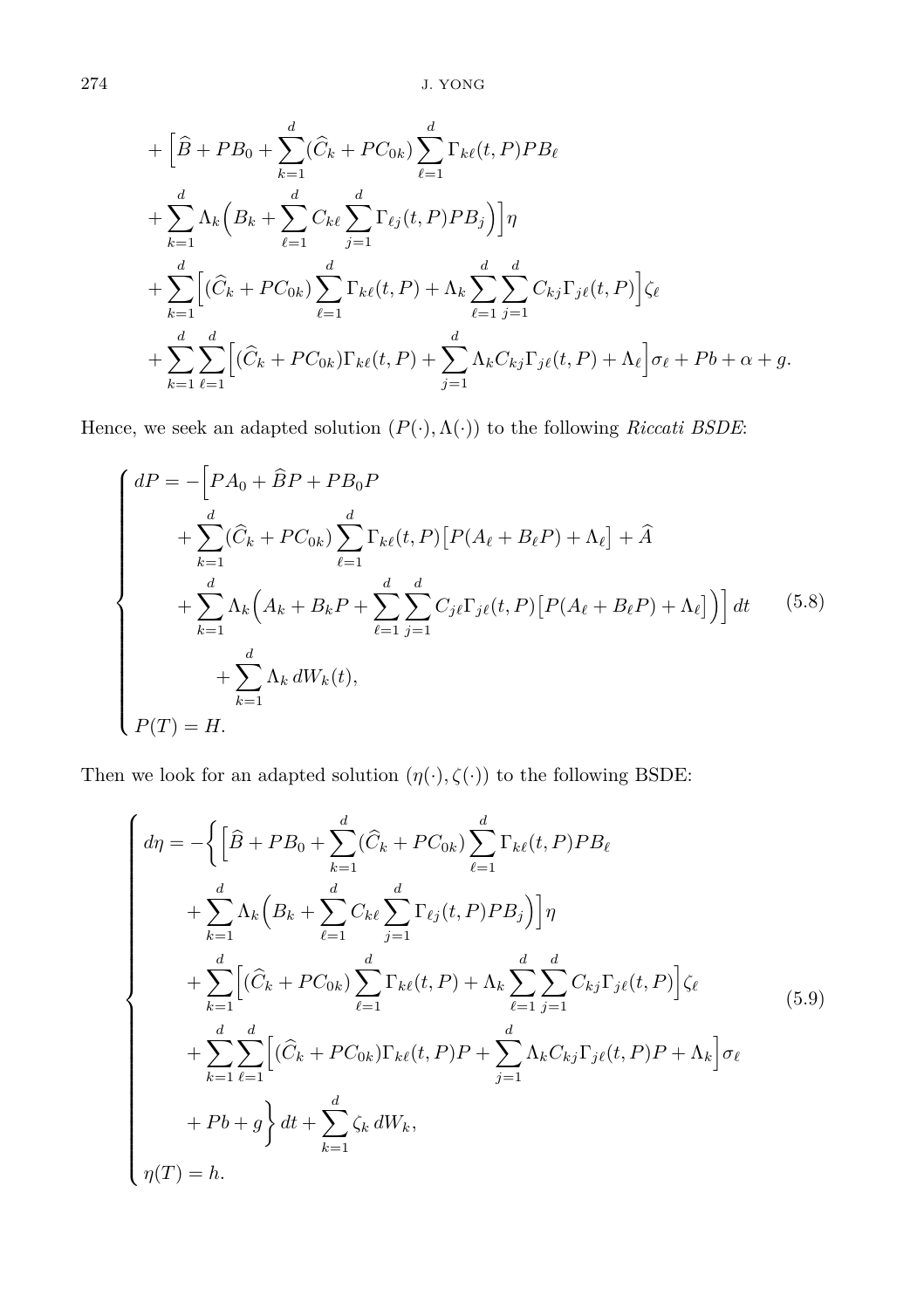If the above Riccati BSDE admits an adapted solution  $(P(\cdot), \Lambda(\cdot))$  and the above linear BSDE admits an adapted solution  $(\eta(\cdot), \zeta(\cdot))$ , then we have the representation

$$
Y = PX + \eta,
$$
  
\n
$$
Z_k = \left(\sum_{\ell=1}^d \Gamma_{k\ell}(t, P) \left[ P(A_{\ell} + B_{\ell}P) + \Lambda_{\ell} \right] \right) X + \left(\sum_{\ell=1}^d \Gamma_{k\ell}(t, P) P B_{\ell} \right) \eta
$$
  
\n
$$
+ \sum_{\ell=1}^d \Gamma_{k\ell}(t, P) P \sigma_{\ell} + \sum_{\ell=1}^d \Gamma_{k\ell}(t, P) \zeta_{\ell}
$$
  
\n
$$
\equiv \Phi_k X + \Psi_k \eta + \sum_{\ell=1}^d \Gamma_{k\ell}(t, P) P \sigma_{\ell} + \sum_{\ell=1}^d \Gamma_{k\ell}(t, P) \zeta_{\ell}, \quad 1 \leq k \leq d.
$$

As a result, the forward equation in FBSDE [\(1.1\)](#page-0-0) can be written as

$$
dX = \left[A_0 X + B_0 (PX + \eta)\right.+ \sum_{k=1}^d C_{0k} \left(\Phi_k X + \Psi_k \eta + \sum_{\ell=1}^d \Gamma_{k\ell}(t, P) P \sigma_\ell + \sum_{\ell=1}^d \Gamma_{k\ell}(t, P) \zeta_\ell\right) + b\right] dt + \sum_{k=1}^d \left[A_k X + B_k (PX + \eta)\right.+ \sum_{\ell=1}^d C_{k\ell} \left(\Phi_\ell X + \Psi_\ell \eta + \sum_{j=1}^d \Gamma_{\ell j}(t, P) P \sigma_j + \sum_{j=1}^d \Gamma_{\ell j}(t, P) \zeta_j\right) + \sigma_k\right] dW_k = \left[\left(A_0 + B_0 P + \sum_{k=1}^d C_{0k} \Phi_k\right) X + \left(B_0 + \sum_{k=1}^d C_{0k} \Psi_k\right) \eta+ \sum_{k=1}^d \sum_{\ell=1}^d C_{0k} \Gamma_{k\ell}(t, P) (P \sigma_\ell + \zeta_\ell) + b\right] dt + \sum_{\ell=1}^d \left[\left(A_k + B_k P + \sum_{\ell=1}^d C_{k\ell} \Phi_\ell\right) X + \left(B_k + \sum_{\ell=1}^d C_{k\ell} \Psi_\ell\right) \eta+ \sum_{\ell=1}^d \sum_{j=1}^d C_{k\ell} \Gamma_{\ell j}(t, P) (P \sigma_j + \zeta_j) \sigma_k\right] dW_k.
$$

<span id="page-20-0"></span>Hence, if

$$
A_{i} + B_{i}P + \sum_{\ell=1}^{d} C_{ik} \Phi_{k} \in L_{\mathbb{F}}^{p}(0, T; \mathbb{R}^{n \times n}), \quad 0 \leq i \leq d,
$$
  
\n
$$
\left(B_{0} + \sum_{k=1}^{d} C_{0k} \Psi_{k}\right) \eta + \sum_{k=1}^{d} \sum_{\ell=1}^{d} C_{0k} \Gamma_{k\ell}(t, P) (P \sigma_{\ell} + \zeta_{\ell}) + b \in L_{\mathbb{F}}^{p}(\Omega; L^{1}(0, T; \mathbb{R}^{n})), \quad (5.10)
$$
  
\n
$$
\left(B_{k} + \sum_{\ell=1}^{d} C_{k\ell} \Psi_{\ell}\right) \eta + \sum_{\ell=1}^{d} \sum_{j=1}^{d} C_{k\ell} \Gamma_{\ell j}(t, P) (P \sigma_{j} + \zeta_{j}) + \sigma_{k} \in L_{\mathbb{F}}^{p}(\Omega; L^{2}(0, T; \mathbb{R}^{n})),
$$
  
\nthen  $Y \in L_{\mathbb{F}}^{p}(\Omega; C((0, T), \mathbb{R}^{n}))$ , and thus  $(Y, Y, Z)$  is an adapted  $L_{\mathbb{F}}^{p}$  solution of (1.1)

then  $X \in L^p_{\mathbb{F}}(\Omega; C([0,T]; \mathbb{R}^n))$ , and thus,  $(X, Y, Z)$  is an adapted  $L^p$ -solution of [\(1.1\)](#page-0-0).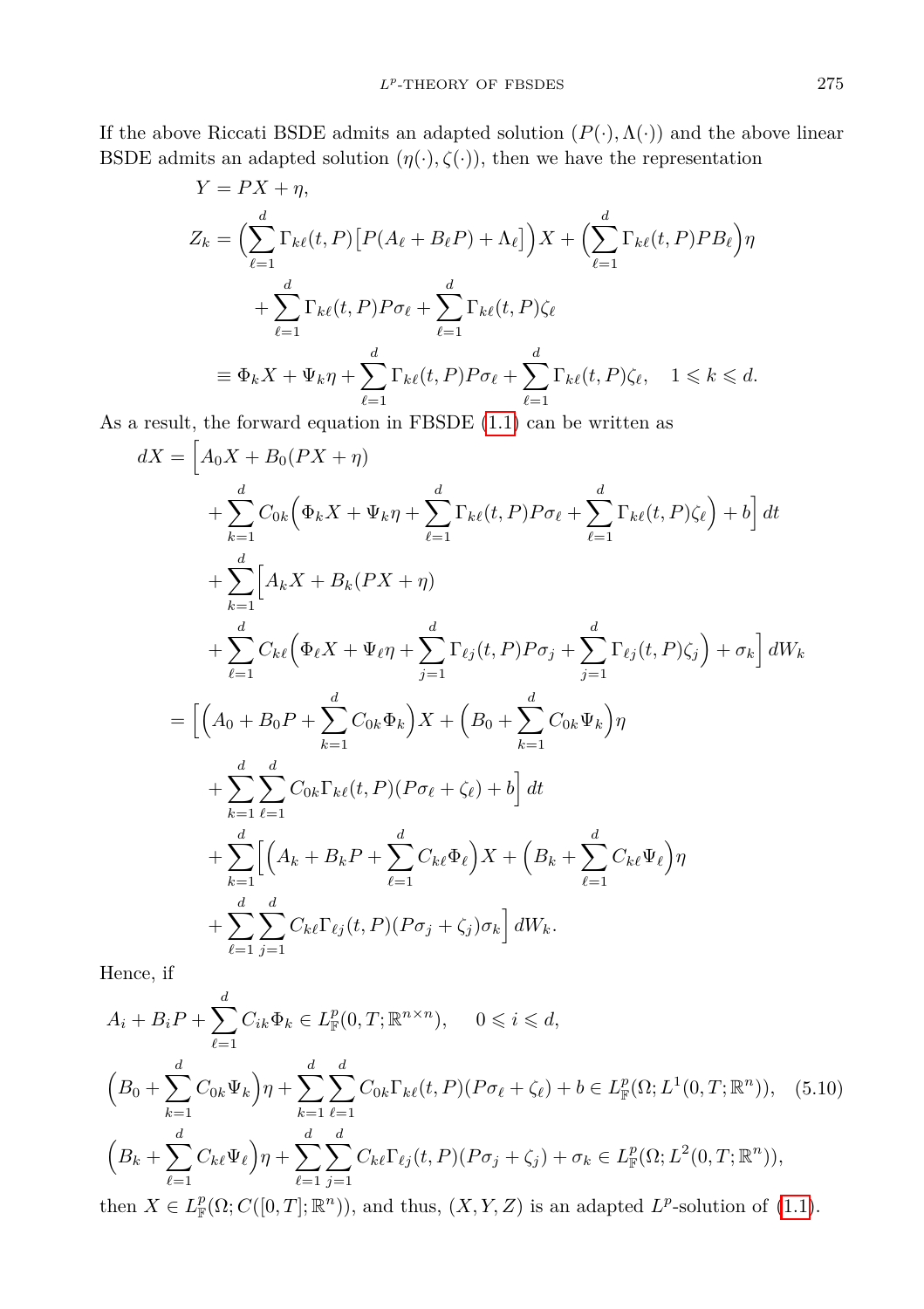Let us look at the case that all the coefficients are deterministic. In this case,  $P(\cdot)$  is deterministic and  $\Lambda(\cdot) = 0$ . Then

$$
\begin{pmatrix} Z_1 \\ Z_2 \\ \vdots \\ Z_d \end{pmatrix} = \begin{pmatrix} I - PC_{11} & -PC_{12} & \cdots & -PC_{1d} \\ -PC_{21} & I - PC_{22} & \cdots & -PC_{2d} \\ \vdots & \vdots & \ddots & \vdots \\ -PC_{d1} & -PC_{d2} & \cdots & I - PC_{dd} \end{pmatrix}^{-1} \begin{pmatrix} P(A_1 + B_1 P)X + P(B_1 \eta + \sigma_1) + \zeta_1 \\ P(A_2 + B_2 P)X + P(B_2 \eta + \sigma_2) + \zeta_2 \\ \vdots \\ P(A_d + B_d P)X + P(B_d \eta + \sigma_d) + \zeta_d \end{pmatrix},
$$

Riccati BSDE becomes the following terminal value problem of an ordinary differential equation for a matrix-valued function:

<span id="page-21-0"></span>
$$
\begin{cases}\n\dot{P} = -\Big[PA_0 + \hat{B}P + PB_0P \\
+ \sum_{k=1}^d (\hat{C}_k + PC_{0k}) \sum_{\ell=1}^d \Gamma_{k\ell}(t, P) \big[P(A_{\ell} + B_{\ell}P)\big] + \hat{A}\Big], & t \in [0, T], \qquad (5.11) \\
P(T) = H.\n\end{cases}
$$

If this equation admits a solution  $P(\cdot)$ , it has to be Lipschitz continuous. Then the following BSDE will admit a unique adapted solution  $(\eta(\cdot), \zeta(\cdot)) \in \mathcal{H}^p[0, T]$ :

$$
\begin{cases}\nd\eta = -\Big\{\Big[\hat{B} + PB_0 + \sum_{k=1}^d (\hat{C}_k + PC_{0k}) \sum_{\ell=1}^d \Gamma_{k\ell}(t, P)PB_\ell\Big]\eta \\
+ \sum_{k=1}^d \Big[ (\hat{C}_k + PC_{0k}) \sum_{\ell=1}^d \Gamma_{k\ell}(t, P) \Big] \zeta_\ell \\
+ \sum_{k=1}^d \sum_{\ell=1}^d \Big[ (\hat{C}_k + PC_{0k}) \Gamma_{k\ell}(t, P)P \Big] \sigma_\ell + Pb + g \Big\} dt + \sum_{k=1}^d \zeta_k dW_k, \\
\eta(T) = h,\n\end{cases} \tag{5.12}
$$

provided [\(5.3\)](#page-17-0) holds. Consequently, [\(5.10\)](#page-20-0) holds and [\(5.1\)](#page-16-0) admits an adapted  $L^p$ -solution  $(X, Y, Z) \in \mathcal{M}^p[0, T].$ 

Now, let us look at a situation of linear FBSDE for which adapted  $L^p$ -solution actually uniquely exists.

Consider the following controlled linear FSDE:

$$
\begin{cases}\n dX(s) = \left[ A(s)X(s) + B(s)u(s) + b(s) \right] ds \\
 \quad + \sum_{k=1}^{d} \left[ C_k(s)X(s) + D_k(s)u(s) + \sigma_k(s) \right] dW_k(s), \quad s \in [t, T], \\
 X(t) = x,\n\end{cases} \tag{5.13}
$$

with the cost functional

$$
J(t, x; u(\cdot)) = \mathbb{E}\Big[\int_t^T \Big(\langle Q(s)X(s), X(s)\rangle + 2\langle S(s)X(s), u(s)\rangle + \langle R(s)u(s), u(s)\rangle
$$
  
+2\langle q(s), X(s)\rangle + 2\langle \rho(s), u(s)\rangle\Big) ds + \langle HX(T), X(T)\rangle + 2\langle h, X(T)\rangle\Big]. (5.14)

A standard linear-quadratic (LQ, for short) optimal control problem can be stated as follows.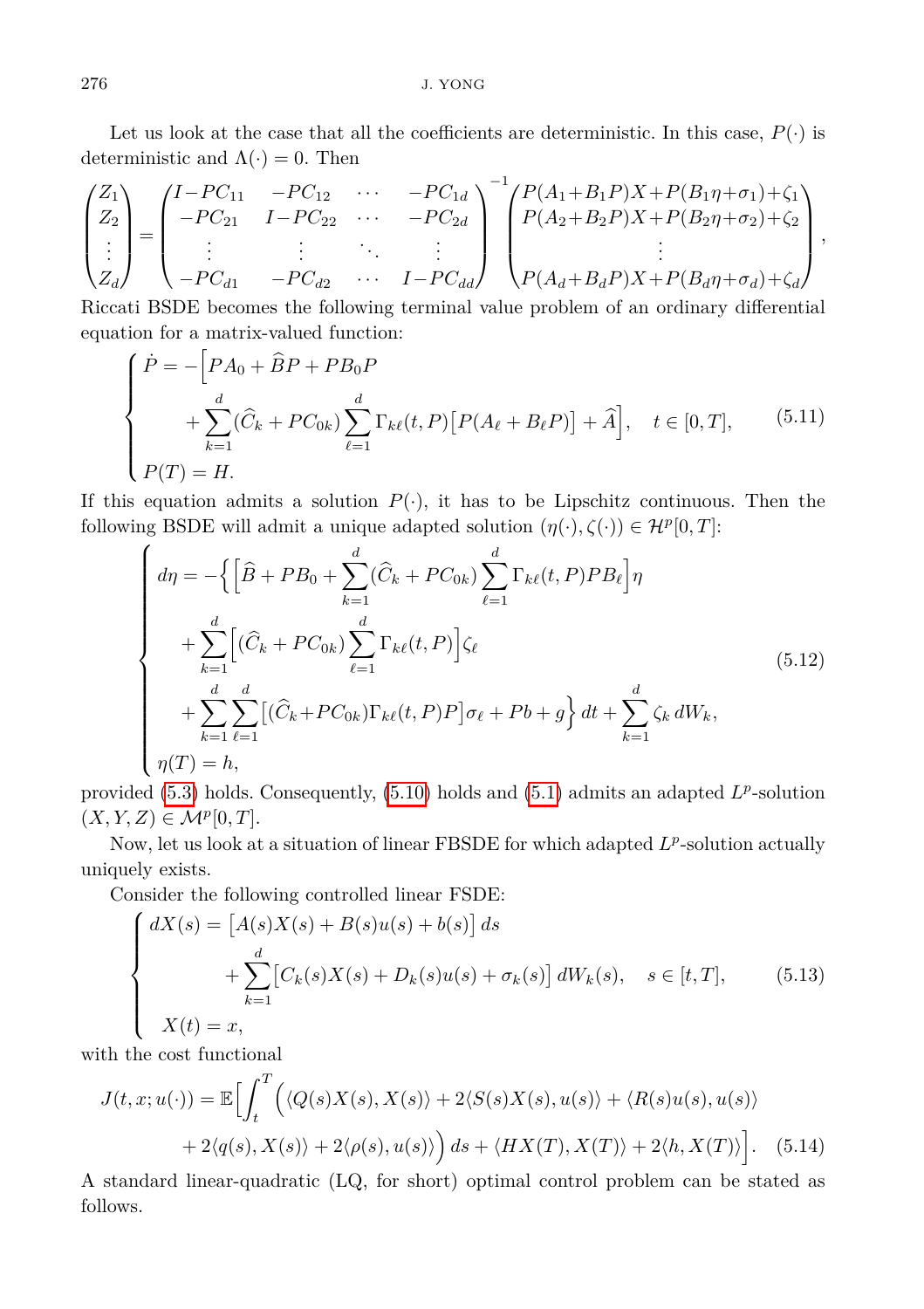PROBLEM (LQ). For any given  $(t, x) \in [0, T) \times \mathbb{R}^n$ , find a control  $\bar{u}(\cdot) \in \mathcal{U}[t, T] \equiv$  $L^2_{\mathbb{F}}(0,T;\mathbb{R}^m)$ , called an *optimal open-loop control*, such that

<span id="page-22-2"></span><span id="page-22-0"></span>
$$
J(t,x;\bar u(\cdot))=\inf_{u(\cdot)\in\mathcal{U}[t,T]}J(t,x;u(\cdot))\equiv V(t,x).
$$

Suppose the following condition is satisfied:

$$
J(t, x; u(\cdot)) \geq \delta \mathbb{E} \int_{t}^{T} |u(s)|^{2} ds, \qquad \forall u(\cdot) \in \mathcal{U}[t, T], \tag{5.15}
$$

for some  $\delta > 0$ , then Problem (LQ) admits a unique optimal (open-loop) control  $\bar{u}(\cdot)$ . Note that [\(5.15\)](#page-22-0) is implied by the following standard condition for LQ problems:

<span id="page-22-1"></span>
$$
H \geq 0, \qquad Q(\cdot) - S(\cdot)^{\top} R(\cdot)^{-1} S(\cdot) \geq 0, \qquad R(\cdot) \geq \delta I,\tag{5.16}
$$

for some  $\delta > 0$ . Now, let [\(5.15\)](#page-22-0) hold. Then the uniform convexity of the functional  $u(\cdot) \mapsto J(t, x; u(\cdot))$  implies that Problem (LQ) admits a unique open-loop optimal control  $\bar{u}(\cdot)$ . Take any  $u(\cdot) \in \mathcal{U}[t,T]$ , and let  $\bar{X} = X(\cdot; t, x, \bar{u}(\cdot))$  and  $X = X(\cdot; t, x, u(\cdot))$ , then

$$
0 = \lim_{\varepsilon \to 0} \frac{J(t, x; \bar{u}(\cdot) + \varepsilon u(\cdot)) - J(t, x; \bar{u}(\cdot))}{\varepsilon}
$$
  
\n
$$
= 2\mathbb{E} \Big[ \int_t^T \big( \langle Q(s) \bar{X}(s), X(s) \rangle + \langle S(s) \bar{X}(s), u(s) \rangle + \langle S(s) X(s), \bar{u}(s) \rangle + \langle R(s) \bar{u}(s), u(s) \rangle + \langle q(s), X(s) \rangle + \langle \rho(s), u(s) \rangle \Big) ds
$$
  
\n
$$
+ \langle H\bar{X}(T), X(T) \rangle + \langle h, X(T) \rangle \Big]
$$
  
\n
$$
= 2\mathbb{E} \Big[ \int_t^T \big( \langle Q(s) \bar{X}(s) + S(s)^\top \bar{u}(s) + q(s), X(s) \rangle + \langle R(s) \bar{u}(s) + S(s) \bar{X}(s) + \rho(s), u(s) \rangle \big) ds + \langle H\bar{X}(T) + h, X(T) \rangle \Big].
$$
  
\n(5.17)

Now, let  $(Y, Z)$  be the adapted solution to the following linear BSDE:

$$
\begin{cases}\ndY(s) = -\left[A(s)^{\top}Y(s) + \sum_{k=1}^{d} C_k(s)^{\top} Z_k(s) + Q(s)\bar{X}(s) + S(s)^{\top}\bar{u}(s) + g(s)\right]ds + \sum_{k=1}^{d} Z_k(s) dW_k(s), \quad s \in [t, T], \\
Y(T) = H\bar{X}(T) + h.\n\end{cases} \tag{5.18}
$$

Then by duality, [\(5.17\)](#page-22-1) becomes

$$
\mathbb{E}\int_{t}^{T} \langle B(s)^{\top}Y(s) + \sum_{k=1}^{d} D_{k}(s)^{\top}Z_{k}(s) + S(s)\overline{X}(s) + R(s)\overline{u}(s) + \rho(s), u(s) \rangle ds = 0,
$$

for every  $u(\cdot) \in \mathcal{U}[t,T]$ . Hence,

$$
B(s)^{\top}Y(s) + \sum_{k=1}^{d} D_k(s)^{\top} Z_k(s) + S(s)\bar{X}(s) + R(s)\bar{u}(s) + \rho(s) = 0,
$$
  
a.e.  $s \in [t, T]$ , a.s. (5.19)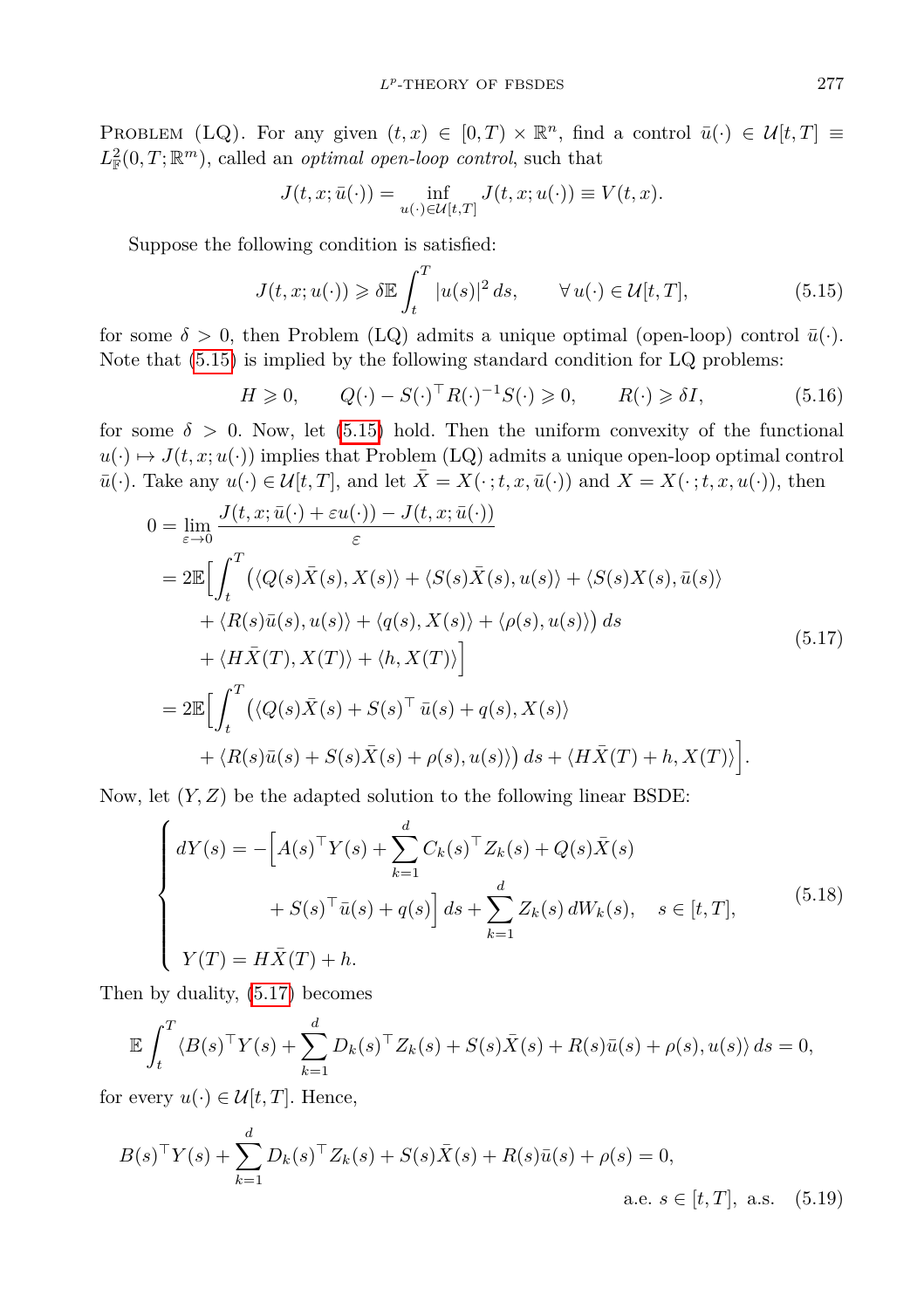This is called a *stationarity condition*, which is also the *Pontryagin type maximum condition*. Consequently, we obtain the following optimality system (bars are dropped):

$$
\begin{cases}\ndX(s) = [A(s)X(s) + B(s)u(s) + b(s)] ds \\
+ \sum_{k=1}^{d} [C_k(s)X(s) + D_k(s)u(s) + \sigma_k(s)] dW_k(s), \quad s \in [t, T], \\
dY(s) = -[A(s)^\top Y(s) + \sum_{k=1}^{d} C_k(s)^\top Z_k(s) + Q(s)X(s) + S(s)^\top u(s) + q(s)] ds \\
+ \sum_{k=1}^{d} Z_k(s) dW_k(s), \quad s \in [t, T], \\
X(t) = x, \qquad Y(T) = HX(T) + h, \\
B(s)^\top Y(s) + \sum_{k=1}^{d} D_k(s)^\top Z_k(s) + S(s)X(s) + R(s)u(s) + \rho(s) = 0, \\
a.e. \quad s \in [t, T], \text{ a.s.} \n\end{cases} \n(5.20)
$$

This is a coupled FBSDE with a special structure. Let us take a closer look at the above. First, suppose

<span id="page-23-1"></span><span id="page-23-0"></span>
$$
R(s) \geq \delta I, \qquad s \in [0, T], \text{ a.s.},
$$

for some  $\delta > 0$ . Then from the stationary condition, one has

$$
u(s) = -R(s)^{-1} \Big[ S(s)X(s) + B(s)^{\top}Y(s) + \sum_{k=1}^{d} D_k(s)^{\top} Z_k(s) + \rho(s) \Big].
$$

Thus, we end up with the following coupled FBSDE (*s* is suppressed):

$$
\begin{cases}\n dX = \left[ (A - BR^{-1}S)X - BR^{-1}B^{\top}Y - \sum_{k=1}^{d} BR^{-1}D_{k}^{\top}Z_{k} + b - BR^{-1}\rho \right] ds \\
 + \sum_{k=1}^{d} \left[ (C_{k} - D_{k}R^{-1}S)X - D_{k}R^{-1}B^{\top}Y - \sum_{k=1}^{d} D_{k}R^{-1}D_{\ell}^{\top}Z_{\ell} + \sigma_{k} - D_{k}R^{-1}\rho \right] dW_{k}, \\
 dY = - \left[ (Q - S^{\top}R^{-1}S)X + (A^{\top} - S^{\top}R^{-1}B^{\top})Y - \sum_{k=1}^{d} (C_{k}^{\top} - S^{\top}R^{-1}D_{k}^{\top})Z_{k} - S^{\top}R^{-1}\rho + q \right] ds + \sum_{k=1}^{d} Z_{k} dW_{k}, \quad s \in [t, T], \\
 X(t) = x, \qquad Y(T) = HX(T) + h.\n\end{cases}
$$
\n(5.21)

From what we have so far, the above coupled FBSDE admits a unique adapted  $L^2$ -solution  $(X, Y, Z) \in \mathcal{M}^2[t, T]$ . We would like to claim that it is actually the adapted  $L^p$ -solution provided some reasonable conditions are satisfied. To see that, we let

$$
Y = PX + \eta,
$$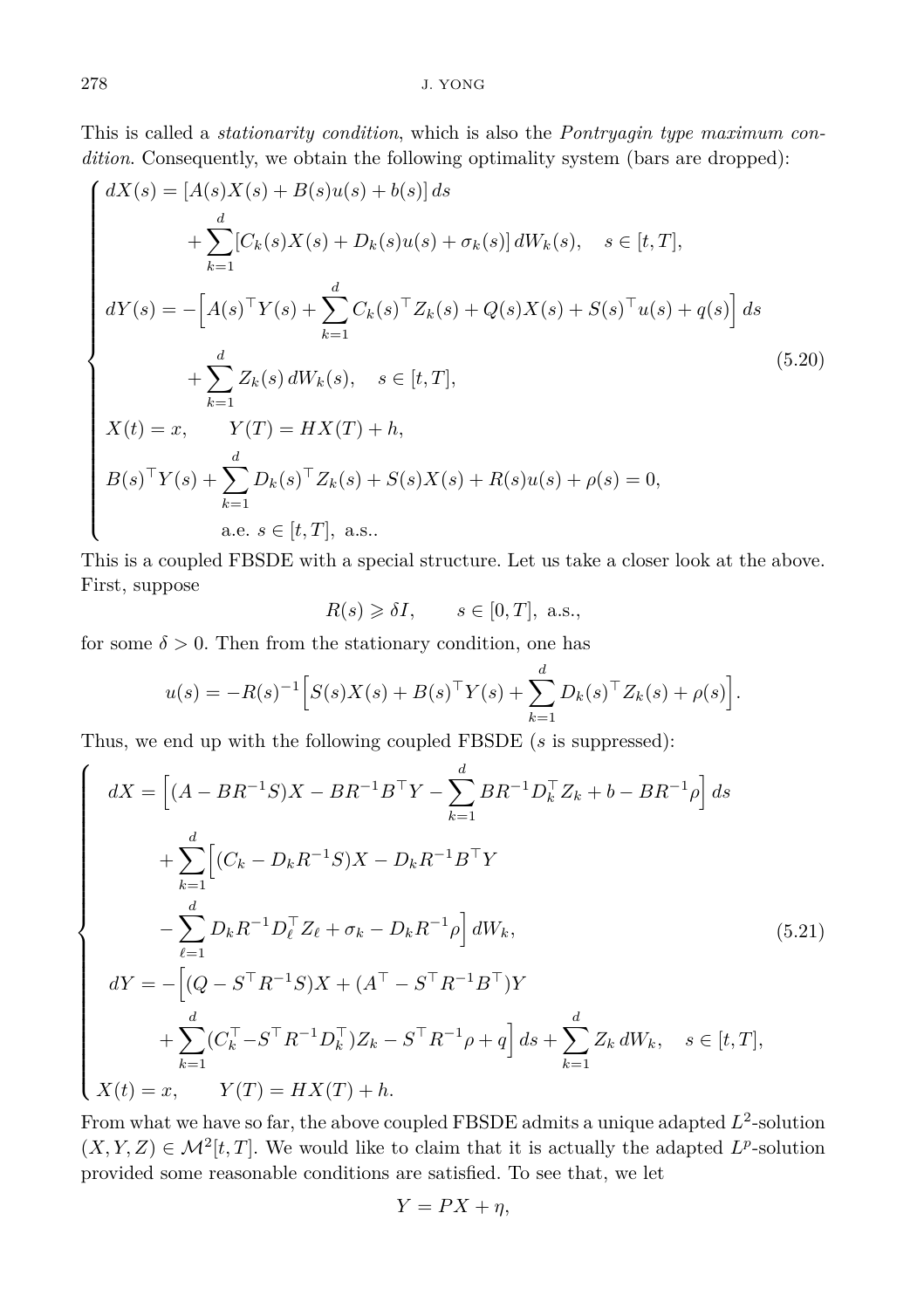where  $P$  is a deterministic differentiable symmetric matrix function and  $\eta$  is a stochastic process satisfying [\(5.6\)](#page-17-1). Then by [\(5.20\)](#page-23-0),

$$
- \left[ A^{\top}Y + \sum_{k=1}^{d} C_{k}^{\top} Z_{k} + QX + S^{\top} u + q \right] ds + \sum_{k=1}^{d} Z_{k} dW_{k} = dY = d(PX + \eta)
$$
  
= 
$$
[\dot{P}X + P(AX + Bu + b) + \alpha] ds + \sum_{k=1}^{d} [P(C_{k}X + D_{k}u + \sigma_{k}) + \zeta_{k}] dW_{k}.
$$

Then it should be true that

$$
Z_k = P(C_k X + D_k u + \sigma_k) + \zeta_k, \qquad 1 \leq k \leq d.
$$

Now, making use of the stationarity condition, we have

$$
0 = B^{\top} Y + \sum_{k=1}^{d} D_k^{\top} Z_k + SX + Ru + \rho
$$
  
=  $B^{\top} (PX + \eta) + \sum_{k=1}^{d} D_k^{\top} [P(C_k X + D_k u + \sigma_k) + \zeta_k] + SX + Ru + \rho$   
=  $(R + \sum_{k=1}^{d} D_k^{\top} PD_k) u + (B^{\top} P + \sum_{k=1}^{d} D_k^{\top} PC_k + S) X + B^{\top} \eta + \sum_{k=1}^{d} D_k^{\top} (P \sigma_k + \zeta_k) + \rho.$ 

Hence,

$$
u = -\left(R + \sum_{k=1}^{d} D_{k}^{\top} PD_{k}\right)^{-1} \left(B^{\top} P + \sum_{k=1}^{d} D_{k}^{\top} PC_{k} + S\right) X
$$
  

$$
- \left(R + \sum_{k=1}^{d} D_{k}^{\top} PD_{k}\right)^{-1} \left(B^{\top} \eta + \sum_{k=1}^{d} D_{k}^{\top} (P \sigma_{k} + \zeta_{k}) + \rho\right)
$$
  

$$
\equiv -\widehat{\Theta} X - \left(R + \sum_{k=1}^{d} D_{k}^{\top} PD_{k}\right)^{-1} \left(B^{\top} \eta + \sum_{k=1}^{d} D_{k}^{\top} \zeta_{k} + \sum_{k=1}^{d} D_{k}^{\top} P \sigma_{k} + \rho\right),
$$

provided the inverse in the above exists. As in [\[19\]](#page-31-3), we see that  $P(\cdot)$  should satisfy the Riccati equation

<span id="page-24-0"></span>
$$
\begin{cases}\n\dot{P} + PA + A^{\top}P + \sum_{k=1}^{d} C_{k}^{\top}P(s)C_{k} + Q \\
-\left(PB + \sum_{k=1}^{d} C_{k}^{\top}PD_{k} + S^{\top}\right)\left(R + \sum_{k=1}^{d} D_{k}^{\top}PD_{k}\right)^{-1}\left(B^{\top}P + \sum_{k=1}^{d} D_{k}^{\top}PC_{k} + S\right) = 0, (5.22) \\
a.e. s \in [0, T], \\
P(T) = H,\n\end{cases}
$$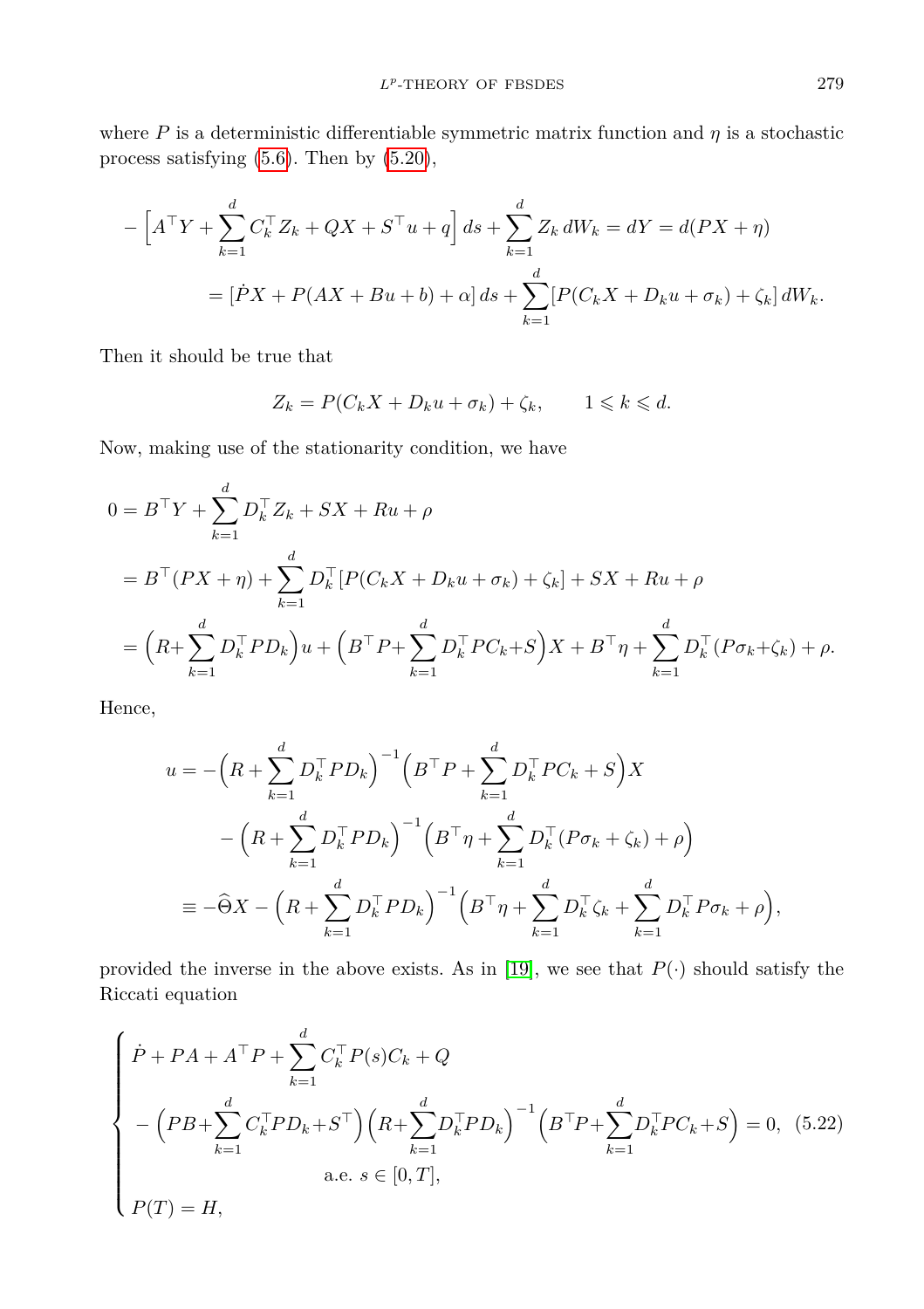and  $(\eta, \zeta)$  should be the adapted solution to the following BSDE:

$$
\begin{cases}\nd\eta = -\left((A+B\widehat{\Theta})^{\top}\eta + \sum_{k=1}^{d} (C_k + D_k\widehat{\Theta})\zeta_k + \sum_{k=1}^{d} (C_k + D_k\widehat{\Theta})P\sigma_k + \widehat{\Theta}^{\top}\rho + Pb + q\right)ds \\
+ \sum_{k=1}^{d} \zeta_k dW_k(s), \qquad s \in [t, T], \\
\eta(T) = h.\n\end{cases} \tag{5.23}
$$

As a matter of fact, by  $[20, 19, 21]$  $[20, 19, 21]$  $[20, 19, 21]$ , we know that when  $(5.16)$  holds, Problem  $(LQ)$  is actually the so-called closed-loop solvable, which implies that the Riccati equation [\(5.22\)](#page-24-0) admits a unique solution  $P(\cdot)$  on  $[0, T]$  such that

<span id="page-25-0"></span> $P(\cdot) \geqslant 0$ ,

and BSDE [\(5.23\)](#page-25-0) admits a unique adapted solution  $(\eta(\cdot), \zeta(\cdot))$ . The above implies

<span id="page-25-1"></span>
$$
R(\cdot) + \sum_{k=1}^{d} D_k(\cdot)^{\top} P(\cdot) D_k(\cdot) \geq \delta I.
$$

Hence, by the continuity of  $P(\cdot)$ , all the involved coefficients in BSDE [\(5.23\)](#page-25-0) are bounded. Consequently, as long as

$$
b, \sigma_k, q \in L^p_{\mathbb{F}}(\Omega; L^1(0,T; \mathbb{R}^n)), \quad \rho \in L^p_{\mathbb{F}}(\Omega; L^1(0,T; \mathbb{R}^m)), \quad h \in L^p_{\mathcal{F}_T}(\Omega; \mathbb{R}^m), \quad (5.24)
$$
  
one has  $(\eta(\cdot), \zeta(\cdot)) \in \mathcal{H}^p[0,T]$ . On the other hand, we have the representation

$$
\begin{cases}\nY = PX + \eta, \\
Z_k = P(C_k - D_k \widehat{\Theta})X \\
+ D_k \left(R + \sum_{\ell=1}^d D_\ell^\top P D_\ell\right)^{-1} \left(B^\top \eta + \sum_{\ell=1}^d D_\ell^\top (\zeta_\ell + P \sigma_\ell) + \rho\right) + P \sigma_k + \zeta_k,\n\end{cases}
$$

with *X* being the solution to the following closed-loop system:

$$
\begin{cases}\ndX = \left[ (A - B\widehat{\Theta})X \right. \\
- B\left( R + \sum_{\ell=1}^{d} D_{\ell}^{\top} P D_{\ell} \right)^{-1} \left( B^{\top} \eta + \sum_{\ell=1}^{d} D_{\ell}^{\top} (\zeta_{\ell} + P \sigma_{\ell}) + \rho \right) + b \right] dt \\
+ \sum_{k=1}^{d} \left[ (C_{k} - D_{k} \Theta)X \right. \\
- D_{k} \left( R + \sum_{\ell=1}^{d} D_{\ell}^{\top} P D_{\ell} \right)^{-1} \left( B^{\top} \eta + \sum_{\ell=1}^{d} D_{\ell}^{\top} (\zeta_{\ell} + P \sigma_{\ell}) + \rho \right) + \sigma_{k} \right] dW_{k}, \\
X(0) = x\n\end{cases}
$$
\n(5.25)

Hence, provided the following, in addition to [\(5.24\)](#page-25-1),

$$
\sigma \in L^p_{\mathbb{F}}(\Omega; L^2(0,T; \mathbb{R}^{m \times d})), \qquad \rho \in L^p_{\mathbb{F}}(\Omega; L^2(0,T; \mathbb{R}^m)), \tag{5.26}
$$

we have  $X \in L^p_{\mathbb{F}}(\Omega; C([0,T]; \mathbb{R}^n)$ . Then by looking at the BSDE in [\(5.21\)](#page-23-1), we see that  $(X, Y, Z)$  is an adapted  $L^p$ -solution to the FBSDE [\(5.21\)](#page-23-1).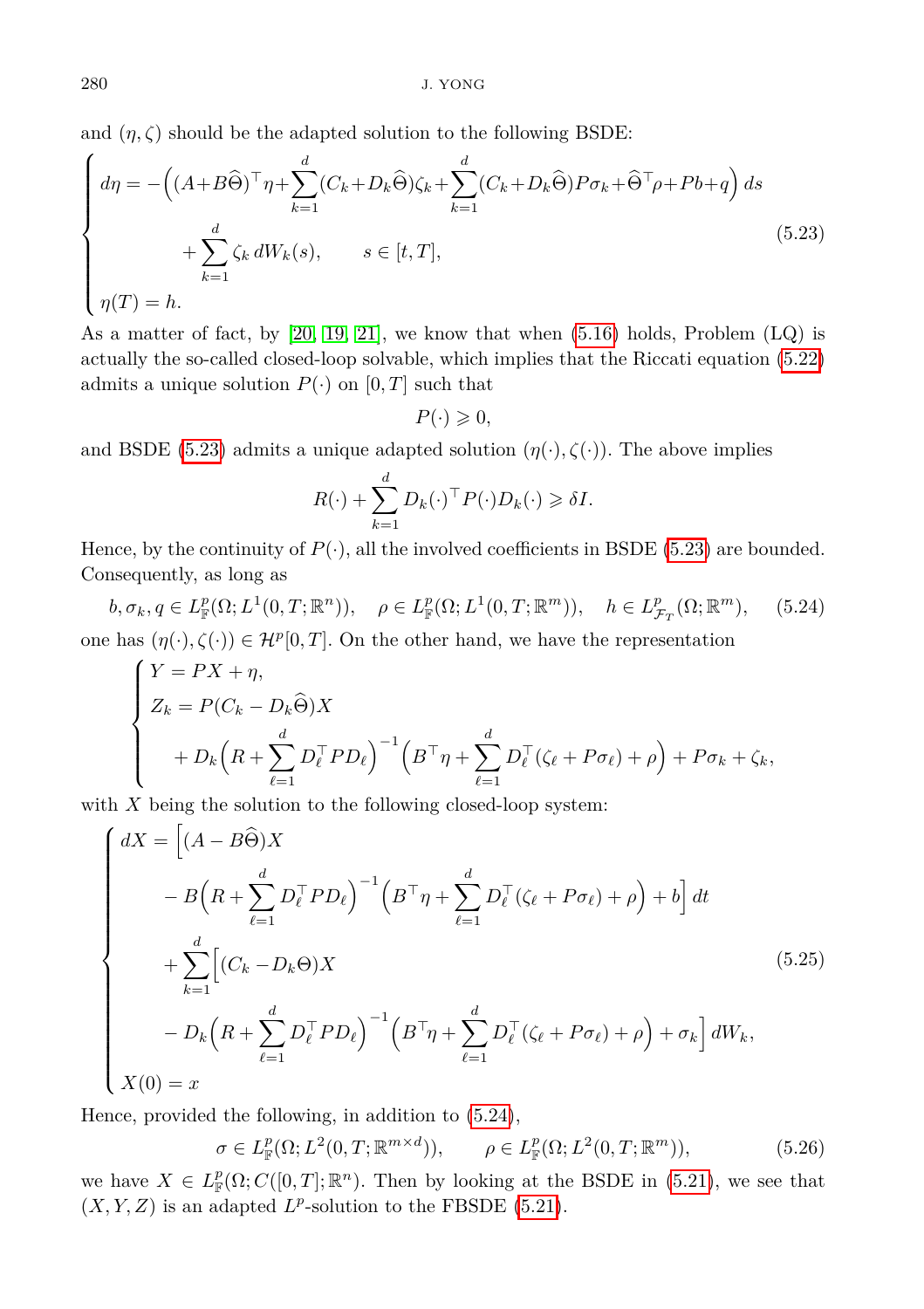Now, if the FBSDE is of form [\(5.1\)](#page-16-0) which is rewritten here (suppressing *t*):

<span id="page-26-0"></span>
$$
\begin{cases}\ndX = \left[A_0 X + B_0 Y + \sum_{k=1}^d C_{0k} Z_k + b_0\right] dt \\
+ \sum_{k=1}^d \left[A_k X + B_k Y + \sum_{\ell=1}^d C_{k\ell} Z_\ell + \sigma_{0k}\right] dW_k, \\
dY = -\left[\hat{A}X + \hat{B}Y(t) + \sum_{k=1}^d \hat{C}_k Z_k + g_0\right] dt + \sum_{k=1}^d Z_k dW_k, \\
X(0) = x, \qquad Y(T) = HX(T) + h,\n\end{cases} \tag{5.27}
$$

then in order the above results to work, comparing with FBSDE [\(5.21\)](#page-23-1), we see that the coefficients should have the following representation:

$$
A_0 = A - BR^{-1}S, \t B_0 = -BR^{-1}B^{\top}, \t C_{0k} = -BR^{-1}D_k^{\top},
$$
  
\n
$$
A_k = C_k - D_kR^{-1}S, \t B_k = -D_kR^{-1}B^{\top}, \t C_k \ell = -D_kR^{-1}D_\ell^{\top},
$$
  
\n
$$
\hat{A} = Q - S^{\top}R^{-1}S, \t \hat{B} = A^{\top} - S^{\top}R^{-1}B^{\top}, \t \hat{C}_k = C_k^{\top} - S^{\top}R^{-1}D_k^{\top},
$$
  
\n
$$
b_0 = b - BR^{-1}\rho, \t \sigma_{0k} = \sigma_k - D_kR^{-1}\rho, \t g_0 = -S^{\top}R^{-1}\rho + q,
$$

for some  $A, B, b, C_k, D_k, \sigma_k, Q, S, R, q, \rho$ . To meet the standard condition [\(5.16\)](#page-22-2), it suffices to let

$$
R = I, \qquad S = 0, \qquad \widehat{A} \geqslant 0, \qquad \rho = 0, \qquad H \geqslant 0.
$$

Then the above becomes

$$
A_0 = A, \quad B_0 = -BB^\top, \quad C_{0k} = -BD_k^\top, \quad b_0 = b,
$$
  
\n
$$
A_k = C_k, \quad B_k = -D_k B^\top, \quad C_{k\ell} = -D_k D_\ell^\top, \quad \sigma_{0k} = \sigma_k,
$$
  
\n
$$
\widehat{A} = Q, \quad \widehat{B} = A^\top, \quad \widehat{C}_k = C_k^\top, \quad g_0 = q.
$$

Hence, the general linear FBSDE (with deterministic coefficients) [\(5.27\)](#page-26-0) becomes

$$
\begin{cases}\n dX = \left[ AX - BB^{\top}Y - \sum_{k=1}^{d} BD_{k}^{\top} Z_{k} + b \right] dt \\
 + \sum_{k=1}^{d} \left[ C_{k}X - D_{k}B^{\top}Y - \sum_{\ell=1}^{d} D_{k}D_{\ell}^{\top} Z_{\ell} + \sigma_{k} \right] dW_{k}, \\
 dY = -\left[ QX + A^{\top}Y + \sum_{k=1}^{d} C_{k}^{\top} Z_{k} + q \right] dt + \sum_{k=1}^{d} Z_{k} dW_{k}, \\
 X(0) = x, \qquad Y(T) = HX(T) + h,\n\end{cases} \tag{5.28}
$$

<span id="page-26-1"></span>with

<span id="page-26-3"></span>
$$
Q(\cdot) \geqslant 0, \qquad H \geqslant 0. \tag{5.29}
$$

According to the above, we see that this FBSDE has a unique adapted  $L^p$ -solution  $(X, Y, Z)$ , as long as

<span id="page-26-2"></span>
$$
b(\cdot), q(\cdot) \in L_{\mathbb{F}}^p(\Omega; L^1(0,T;\mathbb{R}^n)),
$$
  
\n
$$
\sigma(\cdot) \in L_{\mathbb{F}}^p(\Omega; L^2(0,T;\mathbb{R}^{n \times d})), \quad h \in L_{\mathcal{F}_T}^p(\Omega; \mathbb{R}^n).
$$
\n(5.30)

Let us state such a result in the following theorem.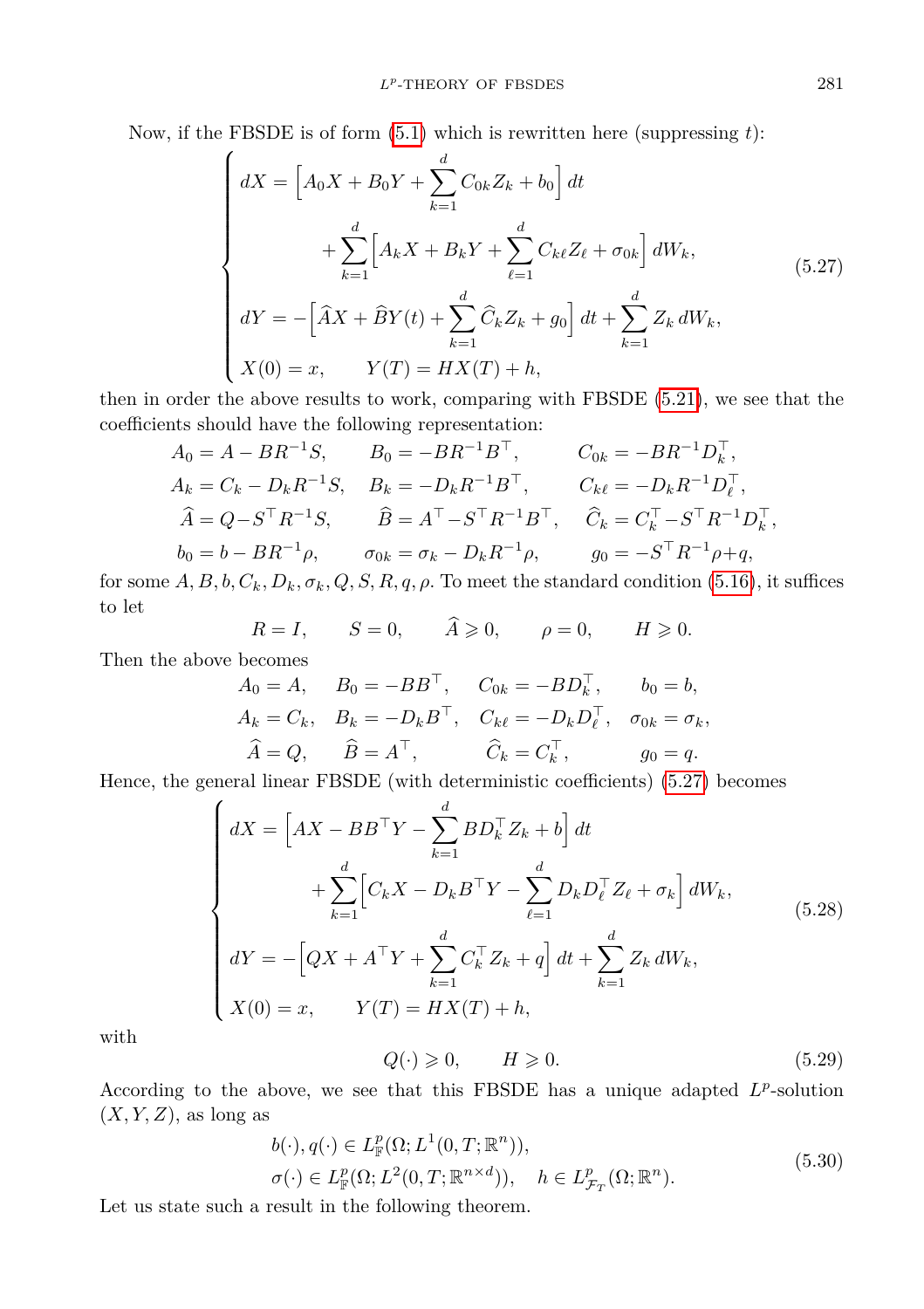Theorem 5.1. *Let* [\(5.29\)](#page-26-1)*–*[\(5.30\)](#page-26-2) *hold. Then the linear FBSDE* [\(5.28\)](#page-26-3) *admits a unique adapted*  $L^p$ -solution  $(X, Y, Z)$ *.* 

Let us take a closer look at the linear FBSDE  $(5.28)$ . For convenience, let  $d = 1$ . Then [\(5.28\)](#page-26-3) reads

$$
\begin{cases}\n dX = \left[ AX - BB^{\top}Y - BD^{\top}Z + b \right] dt + \left[ CX - DB^{\top}Y - DD^{\top}Z + \sigma \right] dW, \\
 dY = -\left[ QX + A^{\top}Y + C^{\top}Z + q \right] dt + Z dW, \\
 X(0) = x, \qquad Y(T) = HX(T) + h.\n\end{cases} \tag{5.31}
$$

If we let  $\theta = (x, y, z)$  and

$$
F(\theta) = \begin{pmatrix} -Qx - A^{\top}y - C^{\top}z \\ Ax - BB^{\top}y - BD^{\top}z \\ Cx - DB^{\top}y - DD^{\top}z \end{pmatrix}, \quad \forall \theta \in \mathbb{R}^{n} \times \mathbb{R}^{m} \times \mathbb{R}^{m},
$$

then

$$
\langle F(\theta), \theta \rangle = -\langle Qx, x \rangle - |B^{\top}y + D^{\top}z|^2 \leq 0, \qquad \forall \theta \in \mathbb{R}^n \times \mathbb{R}^m \times \mathbb{R}^m,
$$

giving the dissipation of the map  $\theta \mapsto F(\theta)$ . This is the exactly the monotonicity condition introduced in [\[10\]](#page-30-11) (see also [\[24,](#page-31-8) [18,](#page-31-9) [26\]](#page-31-0)), where the existence and uniqueness of adapted *L* 2 -solution of the FBSDE was established. Here, for the deterministic coefficient case, we have shown that the adapted  $L^p$ -solution uniquely exists.

Now, we pose the following open problem.

Open Problem 2.

(a) Under what suitable conditions, does Riccati BSDE [\(5.8\)](#page-19-0) admit an adapted solution  $(P(\cdot), \Lambda(\cdot))$  so that BSDE [\(5.9\)](#page-19-1) admits an adapted solution  $(\eta(\cdot), \zeta(\cdot)) \in \mathcal{H}^p[0, T]$  and [\(5.10\)](#page-20-0) holds?

(b) For the deterministic coefficient case, under what conditions, does [\(5.11\)](#page-21-0) admit a solution  $P(\cdot)$  on  $[0,T]$ ?

(c) How can the results of the FBSDE obtained from Problem (LQ) with deterministic coefficients be extended to the random coefficients case?

**6. Results via quadratic BSDEs.** In this section, we consider a class of FBSDE [\(1.1\)](#page-0-0) for which any adapted  $L^2$ -solutions must be adapted  $L^p$ -solutions for any  $p > 2$ . To begin with, we introduce the following set:

$$
\mathcal{Z}[0,T] = \Big\{ Z \in L^p_{\mathbb{F}}(\Omega; L^2(0,T;\mathbb{R}^{m \times d})) \; \big| \; \underset{\omega \in \Omega}{\mathrm{ess}\sup} \sup_{t \in [0,T]} \Big[ \mathbb{E}_t \Big( \int_t^T |Z(s)|^2 \, ds \Big)^{p/2} \Big] < \infty \Big\}.
$$

Recall that for any  $Z \in \mathcal{Z}[0,T], t \mapsto \int_0^t Z(s) dW(s)$  is called a *BMO martingale*. According to [\[28\]](#page-31-1), if

$$
\underset{\omega \in \Omega}{\text{ess sup }} \underset{t \in [0,T]}{\text{sup }} \mathbb{E}_{\tau} \Big[ \int_{t}^{T} |Z(s)|^{2} ds \Big] \leqslant C_{0},
$$

then for any  $\varepsilon \in (0, \frac{1}{C_0})$  and any  $\tau \in \mathcal{T}[0,T]$ , the set of all F-stopping times valued in  $[0, T]$ , one has

$$
\mathbb{E}_{\tau}\left[\exp\left(\varepsilon\int_{\tau}^{T}|Z(s)|^2 ds\right)\right] \leq \frac{1}{\varepsilon C_0},
$$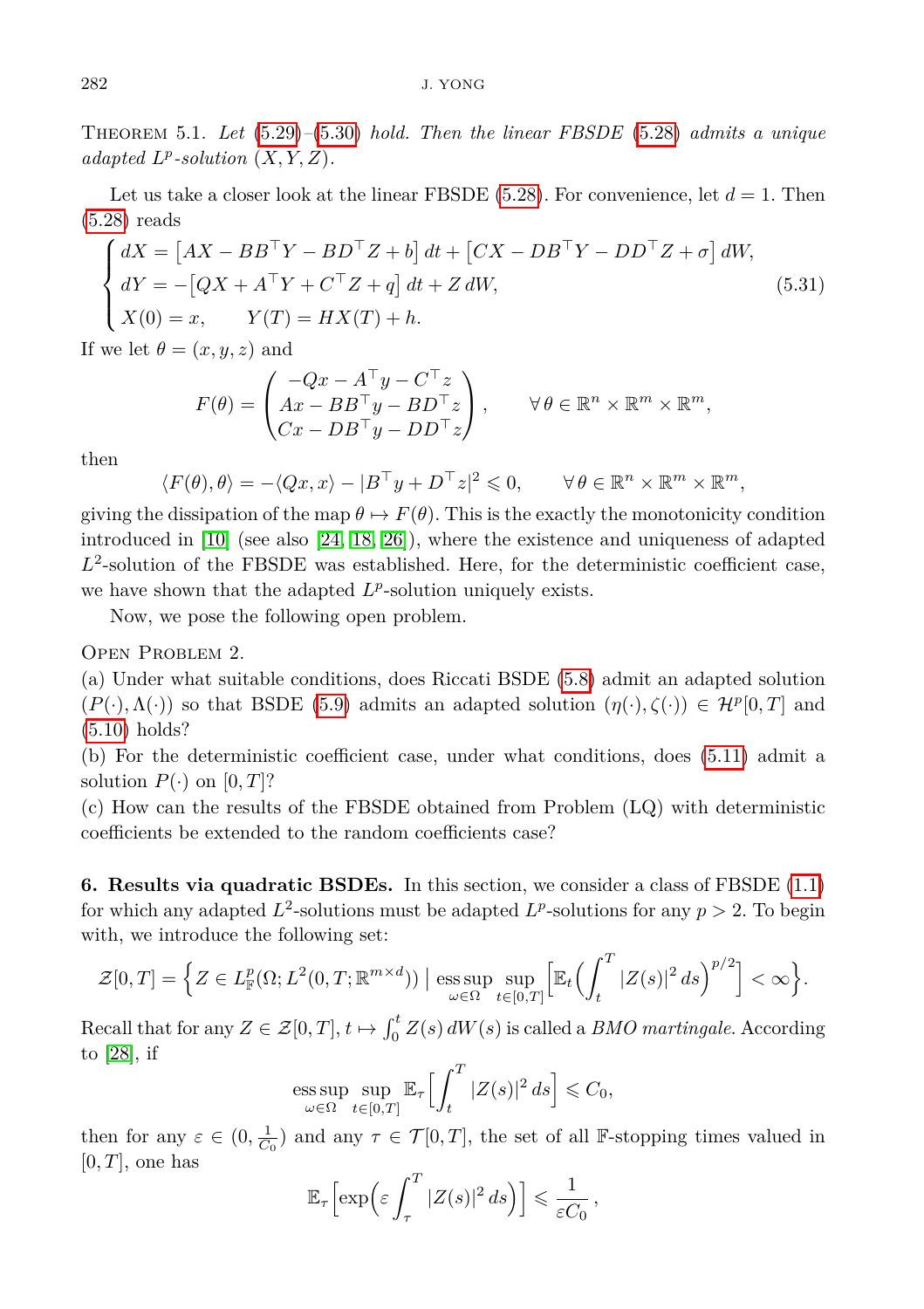which implies

$$
\mathbb{E}\Bigl(\int_{\tau}^{T}|Z(s)|^2\,ds\Bigr)^{p/2}<\infty,\qquad\forall\,p\geqslant 1.
$$

Now, let us introduce the following assumption.

**(H4)** The map  $g = (g^1, \ldots, g^m) : [0, T] \times \mathbb{R}^n \times \mathbb{R}^m \times \mathbb{R}^{m \times d} \times \Omega \to \mathbb{R}^m$  admits the following representation:

<span id="page-28-0"></span>
$$
g^{i}(t, x, y, z) = g_{0}^{i}(t, x, z^{i}) + g_{1}^{i}(t, x, y, z),
$$
\n(6.1)

(with  $1 \leqslant i \leqslant m$ )

$$
|g_0^i(t, x, z^i)| \le K|z^i|^2, \qquad \forall (t, x, z^i) \in [0, T] \times \mathbb{R}^n \times \mathbb{R}^d,
$$
  
\n
$$
|g_0^i(t, x, z^i) - g_0^i(t, x, \bar{z}^i)| \le K(1 + |z^i| + |\bar{z}^i|)|z^i - \bar{z}^i|,
$$
  
\n
$$
\forall (t, x) \in [0, T] \times \mathbb{R}^n, z^i, \bar{z}^i \in \mathbb{R}^{m \times d},
$$
  
\n
$$
|g_1^i(t, x, y, z)| \le K(1 + |y|), \quad \forall (t, x, y, z) \in [0, T] \times \mathbb{R}^n \times \mathbb{R}^m \times \mathbb{R}^{m \times d},
$$
  
\n
$$
|g_1^i(t, x, y, z) - g_1^i(t, x, \bar{y}, \bar{z})| \le K(|y - \bar{y}| + |z - \bar{z}|),
$$
  
\n
$$
\forall (t, x) \in [0, T] \times \mathbb{R}^n, y, \bar{y} \in \mathbb{R}^m, z, \bar{z} \in \mathbb{R}^{m \times d}.
$$
  
\n(6.2)

Note that in the above,  $z \mapsto g^i(t, x, y, z)$  is quadratic in  $z^i$ , and bounded in  $z^j$ ,  $j \neq i$ . Due to this, one refers to such a generator of BSDE as diagonally quadratic. Clearly, if in (H1), the functions  $L_{gx}(\cdot)$ ,  $L_{gy}(\cdot)$ ,  $L_{gz}(\cdot)$  are bounded, then (H4) holds with  $g_0^i(\cdot) = 0$ . Hence, the following result is a substantial extension of Theorem [2.2](#page-4-3) in some sense.

<span id="page-28-2"></span>THEOREM 6.1. Let (H4) hold, and let  $b : [0,T] \times \mathbb{R}^n \times \mathbb{R}^m \times \mathbb{R}^{m \times d} \times \Omega \to \mathbb{R}^n$  and  $\sigma : [0, T] \times \mathbb{R}^n \times \mathbb{R}^m \times \mathbb{R}^{m \times d} \times \Omega \to \mathbb{R}^{n \times d}$  satisfy (H1) with the first two lines in [\(2.13\)](#page-6-2). *Further, suppose*

<span id="page-28-1"></span>
$$
h(\cdot) \in L^{\infty}_{\mathcal{F}_T}(\Omega; \mathbb{R}^n). \tag{6.3}
$$

*Then any adapted*  $L^2$ -solution  $(X, Y, Z)$  of FBSDE [\(1.1\)](#page-0-0) must be an adapted  $L^p$ -solution *for any*  $p > 2$ *.* 

*Proof.* Note that the first and the third conditions in [\(6.2\)](#page-28-0) mean that  $g_0^i$  and  $g_1^i$  are bounded in *x*. Thus, if  $(X, Y, Z)$  is an adapted  $L^2$ -solution to [\(1.1\)](#page-0-0), then with this fixed X,  $(Y, Z)$  is the unique adapted solution to the BSDE in  $(1.1)$  and by [\[11\]](#page-30-12), we see that

$$
||Y||_{\infty} + \Big\| \sup_{t \in [0,T]} \Big( \int_{\tau}^{T} |Z(s)|^2 \, ds \Big)^{p/2} \Big\|_{\infty} < \infty. \tag{6.4}
$$

Consequently, for any *p >* 2,

$$
\mathbb{E}\Big[\sup_{t\in[0,T]}|Y(t)|^p+\Big(\int_0^T|Z(s)|^2\,ds\Big)^{p/2}\Big]<\infty.
$$

Hence, by the FSDE in [\(1.1\)](#page-0-0), we see that

$$
\mathbb{E}\big[\sup_{t\in[0,T]}|X(t)|^p\big]<\infty.
$$

This proves our conclusion.

For the case  $m = 1$ , condition [\(6.3\)](#page-28-1) can be relaxed. To see this, we introduce the following assumption.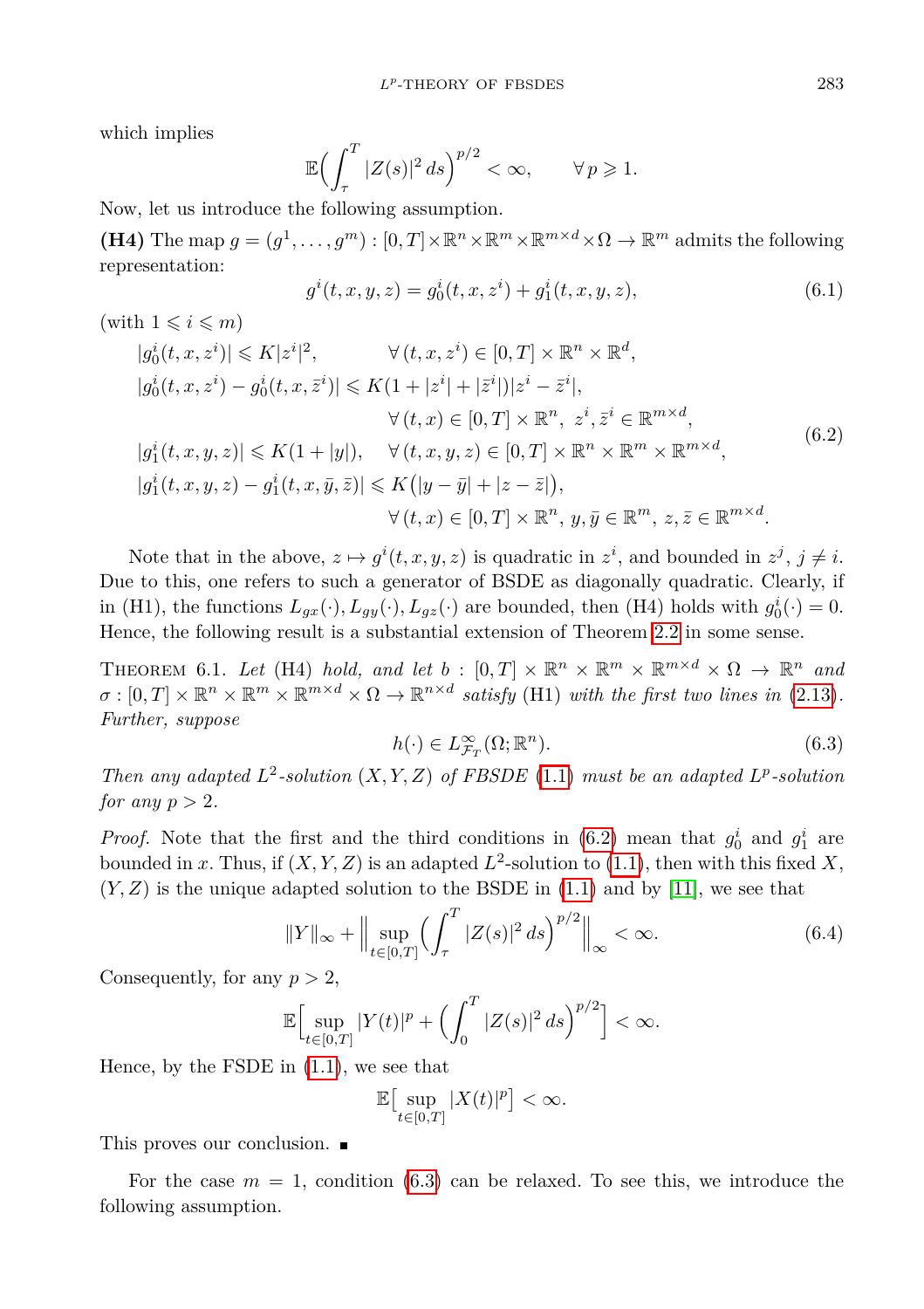**(H5)** Let (H0) hold, with  $m = 1$ , such that the first two lines in [\(2.10\)](#page-5-0) hold with the first two lines in [\(2.13\)](#page-6-2) being true for some  $p > 2$  and  $(x, y, z) \mapsto g(t, x, y, z)$  is continuous satisfying

<span id="page-29-1"></span>
$$
|g(t, x, y, z)| \le \alpha + \beta |y| + \gamma/2 |z|^2, \qquad \forall (t, x, y, z) \in [0, T] \times \mathbb{R}^n \times \mathbb{R} \times \mathbb{R}^{1 \times d}, \qquad (6.5)
$$
  
for some  $\alpha, \beta, \gamma > 0$ . Further,  $L_{hx} = 0$ , and

<span id="page-29-3"></span><span id="page-29-0"></span>
$$
\mathbb{E}\left[e^{\lambda h_0}\right] < \infty,\tag{6.6}
$$

for some  $\lambda > \gamma e^{\beta T}$ .

Note that condition  $(6.6)$  allows  $h(\cdot)$  to be unbounded. We have the following result.

<span id="page-29-2"></span>THEOREM 6.2. Let (H1) and (H5) hold. Suppose  $(X, Y, Z)$  is the unique adapted  $L^2$ -solution *of* [\(1.1\)](#page-0-0). Then it is an adapted  $L^p$ -solution of (1.1).

Again note that condition [\(6.5\)](#page-29-1) implies that  $x \mapsto g(t, x, y, z)$  is bounded. Hence, by making use of Theorem 2 in [\[3\]](#page-30-13), similarly to the proof of Theorem [6.1,](#page-28-2) we can prove Theorem [6.2.](#page-29-2)

Note that if (see [\(2.12\)](#page-6-3))

$$
|g(t, x, y, z)| \le g_0(t) + L_{gx}(t)|x| + L_{gy}(t)|y| + L_{gz}(t)|z|,
$$
  

$$
\forall (t, x, y, z) \in [0, T] \times \mathbb{R}^n \times \mathbb{R} \times \mathbb{R}^{1 \times d}, \quad (6.7)
$$

<span id="page-29-4"></span>with

 $|g_0(t)| \le \alpha$ ,  $L_{gx}(t) = 0$ ,  $L_{gy}(t) \le \beta$ ,  $L_{gz}(t) \le \gamma_0$ ,  $\forall t \in [0, T]$ , (6.8) then, for any  $\gamma > 0$  (could be arbitrarily small),

$$
|g(t,x,y,z)|\leqslant \alpha+\frac{\gamma_0}{2\gamma}+\beta|y|+\frac{\gamma}{2}|z|^2.
$$

Hence, as long as there exists a  $\lambda > 0$  such that [\(6.6\)](#page-29-0) holds, we have Theorem [6.2](#page-29-2) with (H5) replaced by  $(6.7)$ – $(6.8)$ .

Relevant to the above results, we have the following open problem.

Open Problem 3.

(a) What if the third condition in [\(6.2\)](#page-28-0) is weakened to

$$
|g_1^i(t, x, y, z)| \le K(1 + |y| + |z|), \quad \forall (t, x, y, z) \in [0, T] \times \mathbb{R}^n \times \mathbb{R}^m \times \mathbb{R}^{m \times d} \times \Omega
$$
 (6.9)

(b) What if the BSDE is not diagonally quadratic?

(c) What if the terminal condition is not bounded for the case  $m > 1$ ? Even for the case  $m = 1$ , we still do not know if  $x \mapsto h(x)$  could be linearly growing. Also, can  $L_{ax}(\cdot) \neq 0$ in [\(6.8\)](#page-29-4)?

**7. Conclusion.** In this paper, we have investigated the problem of when an adapted  $L^2$ -solution of an FBSDE is an adapted  $L^p$ -solution (for  $p > 2$ ). We have explored several important cases for which the answer is affirmative. We admit that the problem is far from having a satisfactory answer. Therefore, we pose several open questions, and hope interested audience will be get involved. We will continue the exploration in this direction and will report some further results when they become available. To conclude the paper, we would like to pose the following open problem which is the main motivation of the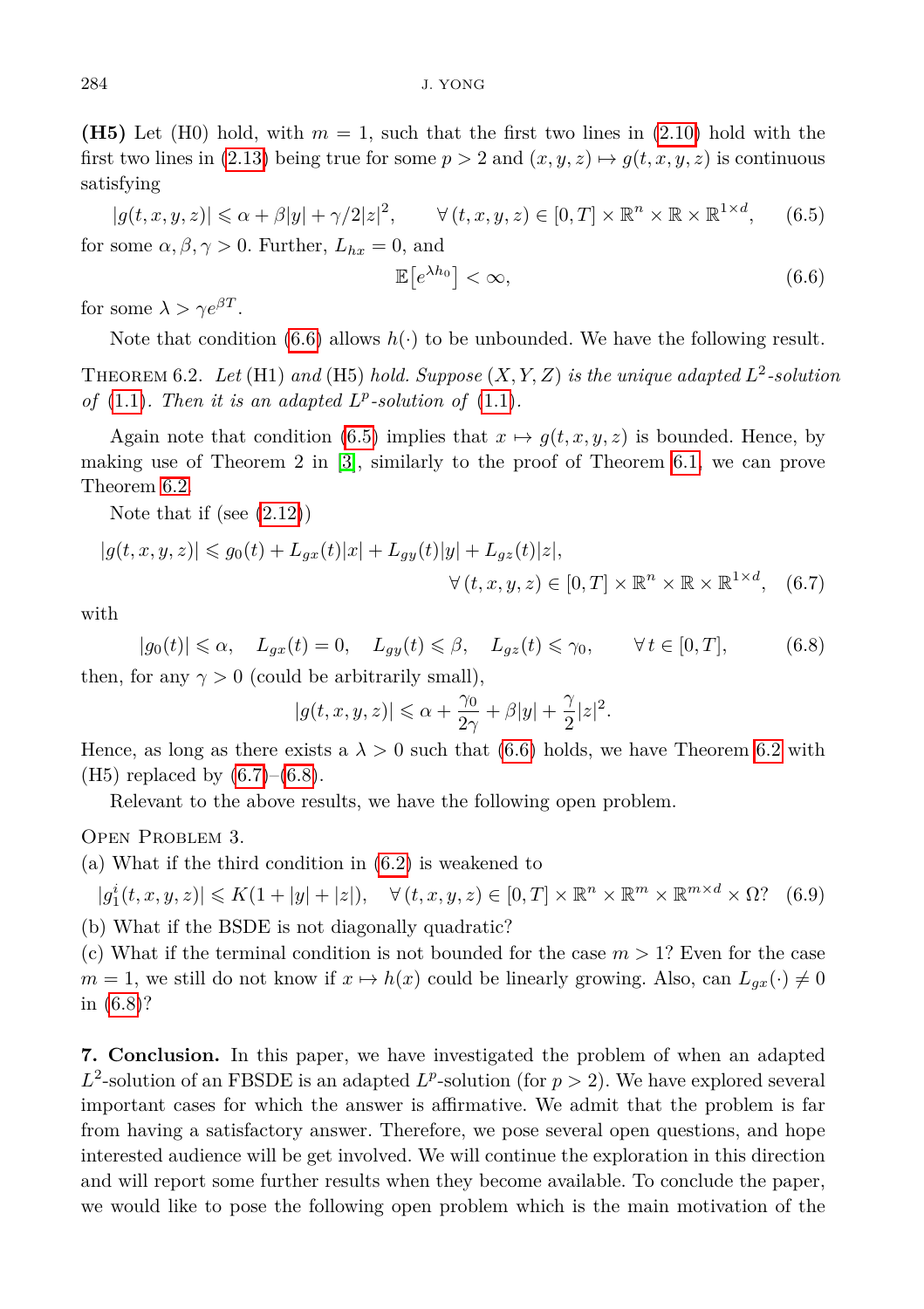current paper, and the solution of which will have a significant impact on the theory of FBSDEs and their applications.

OPEN PROBLEM 4. For linear FBSDE  $(5.1)$  with  $(H3)$ , i.e., all the coefficients are bounded and random, if an adapted  $L^2$ -solution  $(X, Y, Z)$  uniquely exists, is it an adapted  $L^p$ -solution for  $p \geqslant 4$ ?

**Acknowledgements.** This work is supported in part by NSF Grant DMS-1812921. The author would like to thank the anonymous referee for his/her careful reading of the previous version, and kind suggestive comments.

## **References**

- [\[1\]](http://dx.doi.org/10.1051/ps:2006005) R. Abraham, O. Riviere, *Forward-backward stochastic differential equations and PDE with gradient dependent second order coefficients*, ESAIM: Probab. Stat. 10 (2006), 184–205.
- <span id="page-30-7"></span>[\[2\]](http://dx.doi.org/10.1016/S0304-4149(03)00089-9) Ph. Briand, B. Delyon, Y. Hu, E. Pardoux, L. Stoica, *L p solutions of backward stochastic differential equations*, Stochastic Process. Appl. 108 (2003), 109–129.
- <span id="page-30-13"></span>[\[3\]](http://dx.doi.org/10.1007/s00440-006-0497-0) Ph. Briand, Y. Hu, *BSDE with quadratic growth and unbounded terminal value*, Probab. Theory Related Fields 136 (2006), 604–618.
- [\[4\]](http://dx.doi.org/10.1016/S0304-4149(02)00085-6) F. Delarue, *On the existence and uniqueness of solutions to FBSDEs in a non-degenerate case*, Stochastic Process. Appl. 99 (2002), 209–286.
- <span id="page-30-9"></span>[\[5\]](http://dx.doi.org/10.1016/j.spa.2013.01.005) K. Du, Q. Zhang, *Semi-linear degenerate backward stochastic partial differential equations and associated forward-backward stochastic differential equations*, Stochastic Process. Appl. 123 (2013), 1616–1637.
- <span id="page-30-8"></span>[\[6\]](http://dx.doi.org/10.1111/1467-9965.00022) N. El Karoui, S. Peng, M. C. Quenez, *Backward stochastic differential equations in finance*, Math. Finance 7 (1997), 1–71.
- <span id="page-30-6"></span>[7] S. He, J. Wang, J. Yan, *Semimartingale Theory and Stochastic Calculus*, Science Press and CRC Press, Beijing, 1992.
- <span id="page-30-3"></span>[\[8\]](http://dx.doi.org/10.1186/s41546-017-0014-7) M. Hu, *Stochastic global maximum principle for optimization with recursive utilities*, Probab. Uncertain. Quant. Risk 2 (2017), paper no. 1.
- <span id="page-30-4"></span>[\[9\]](http://dx.doi.org/10.1137/18M1179547) M. Hu, S. Ji, X. Xue, *A global stochastic maximum principle for fully coupled forwardbackward stochastic systems*, SIAM J. Control Optim. 56 (2018), 4309–4335.
- <span id="page-30-11"></span>[\[10\]](http://dx.doi.org/10.1007/BF01204218) Y. Hu, S. Peng, *Solution of forward-backward stochastic differential equations*, Probab. Theory Related Fields 103 (1995), 273–283.
- <span id="page-30-12"></span>[\[11\]](http://dx.doi.org/10.1016/j.spa.2015.10.011) Y. Hu, S. Tang, *Multi-dimensional backward stochastic differential equations of diagonally quadratic generators*, Stochastic Process. Appl. 126 (2016), 1066–1086.
- <span id="page-30-10"></span>[12] O. A. Ladyženskaja, V. A. Solonnikov, N. N. Ural'ceva, *Linear and Quasilinear Equations of Parabolic Type*, Transl. Math. Monogr. 23, Amer. Math. Soc., Providence, RI, 1968.
- <span id="page-30-1"></span>[\[13\]](http://dx.doi.org/10.1137/100816778) J. Li, Q. Wei, *Optimal control problems of fully coupled FSDEs and viscosity solutions of Hamilton–Jacobi–Bellman equations*, SIAM J. Control Optim. 52 (2014), 1622–1662.
- <span id="page-30-2"></span>[\[14\]](http://dx.doi.org/10.1016/j.spa.2013.12.005) J. Li, Q. Wei, *L p estimates for fully coupled FBSDEs with jumps*, Stochastic Process. Appl. 124 (2014), 1582–1611.
- <span id="page-30-5"></span>[\[15\]](http://dx.doi.org/10.1007/BF01192258) J. Ma, P. Protter, J. Yong, *Solving forward-backward stochastic differential equations explicitly — a four-step scheme*, Probab. Theory Related Fields 98 (1994), 339–359.
- <span id="page-30-0"></span>[16] J. Ma, J. Yong, *Forward-Backward Stochastic Differential Equations and Their Applications*, Lecture Notes in Math. 1702, Springer, Berlin, 1999.